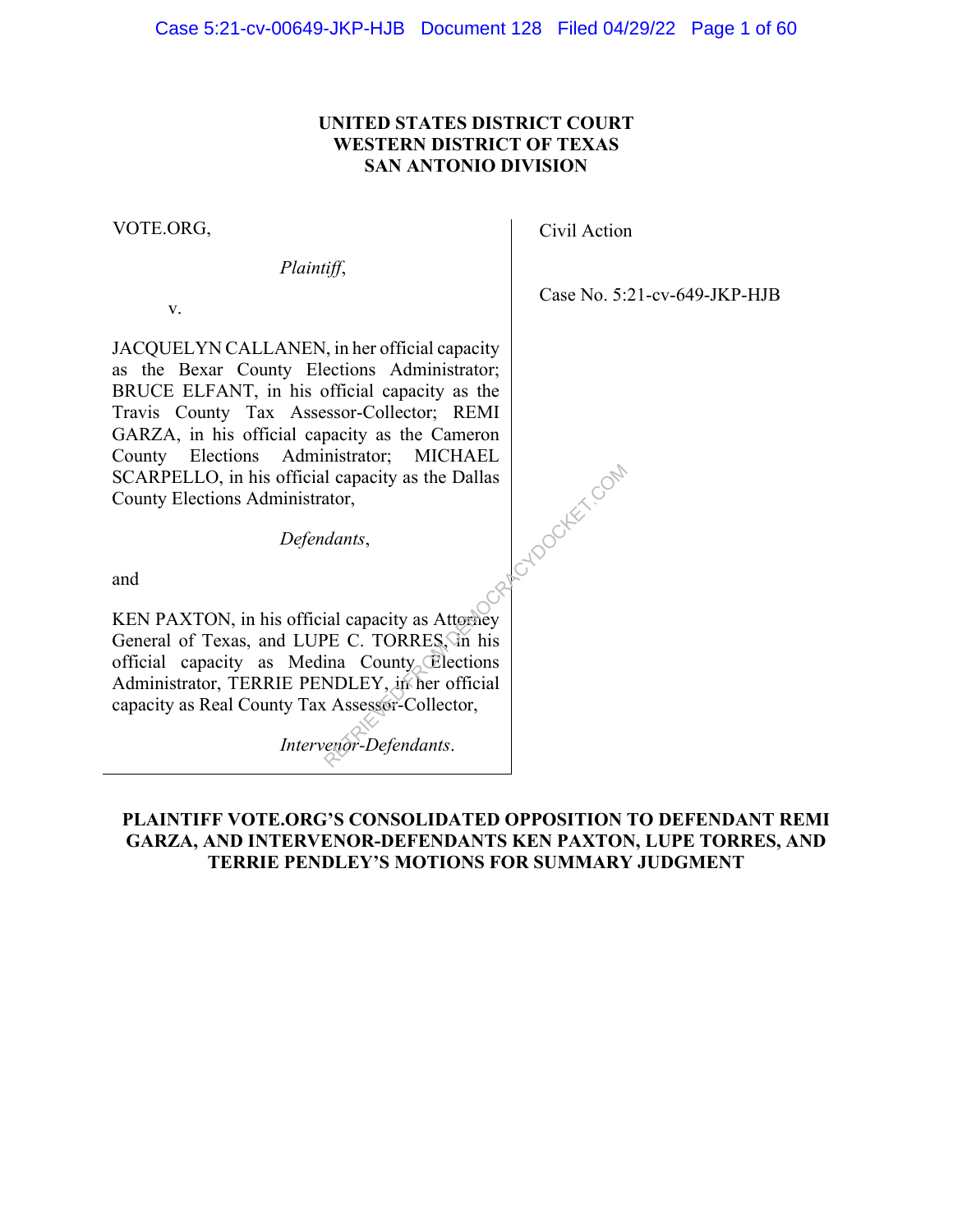## **TABLE OF CONTENTS**

|                 |    | RESPONSE TO DEFENDANTS' STATEMENT OF UNDISPUTED FACTS  1                                                                                              |  |
|-----------------|----|-------------------------------------------------------------------------------------------------------------------------------------------------------|--|
|                 |    |                                                                                                                                                       |  |
|                 |    |                                                                                                                                                       |  |
|                 | 1. | Vote.org's lawsuit seeks prospective, injunctive relief to remedy an ongoing                                                                          |  |
|                 | 2. | Vote.org's injuries are caused by and traceable to the county registrars'                                                                             |  |
|                 | 3. | Defendants' remaining arguments raise irrelevant objections that do not                                                                               |  |
|                 |    | B. Vote.org has "statutory standing" to assert a claim under Section 1983 14                                                                          |  |
|                 | 1. | Prudential considerations do not apply to claims brought under Section 1983                                                                           |  |
|                 | 2. | Even if prudential standing applied, Vote org's claims fall within the                                                                                |  |
| $\mathcal{C}$ . |    | The Wet Signature Rule unconstitutionally burdens the right to vote.  24                                                                              |  |
|                 | 1. | The Wet Signature Rule, like all registration restrictions, implicates the right                                                                      |  |
|                 | 2. | The Anderson-Burdick test requires the Court to determine whether the<br>State's interests make it necessary to burden the right to vote, and the Wet |  |
|                 |    | There is no dispute that the Wet Signature Rule burdens the right to vote.<br>$\mathbf{i}$ .                                                          |  |
|                 |    | Defendants do not identify any state interest that justifies the Wet<br>ii.                                                                           |  |
| D.              |    | Vote.org can enforce the Materiality Provision, which bars the Wet Signature                                                                          |  |
|                 | 1. | The Materiality Provision evinces a congressional intent to create a private                                                                          |  |
|                 | 2. | The legislative history of the Civil Rights Act further supports an implied                                                                           |  |
|                 | 3. | Enforcement by the Attorney General does not foreclose a private right of                                                                             |  |
| Ε.              |    |                                                                                                                                                       |  |
|                 | 1. | A wet signature is not "material in determining" whether a person is qualified                                                                        |  |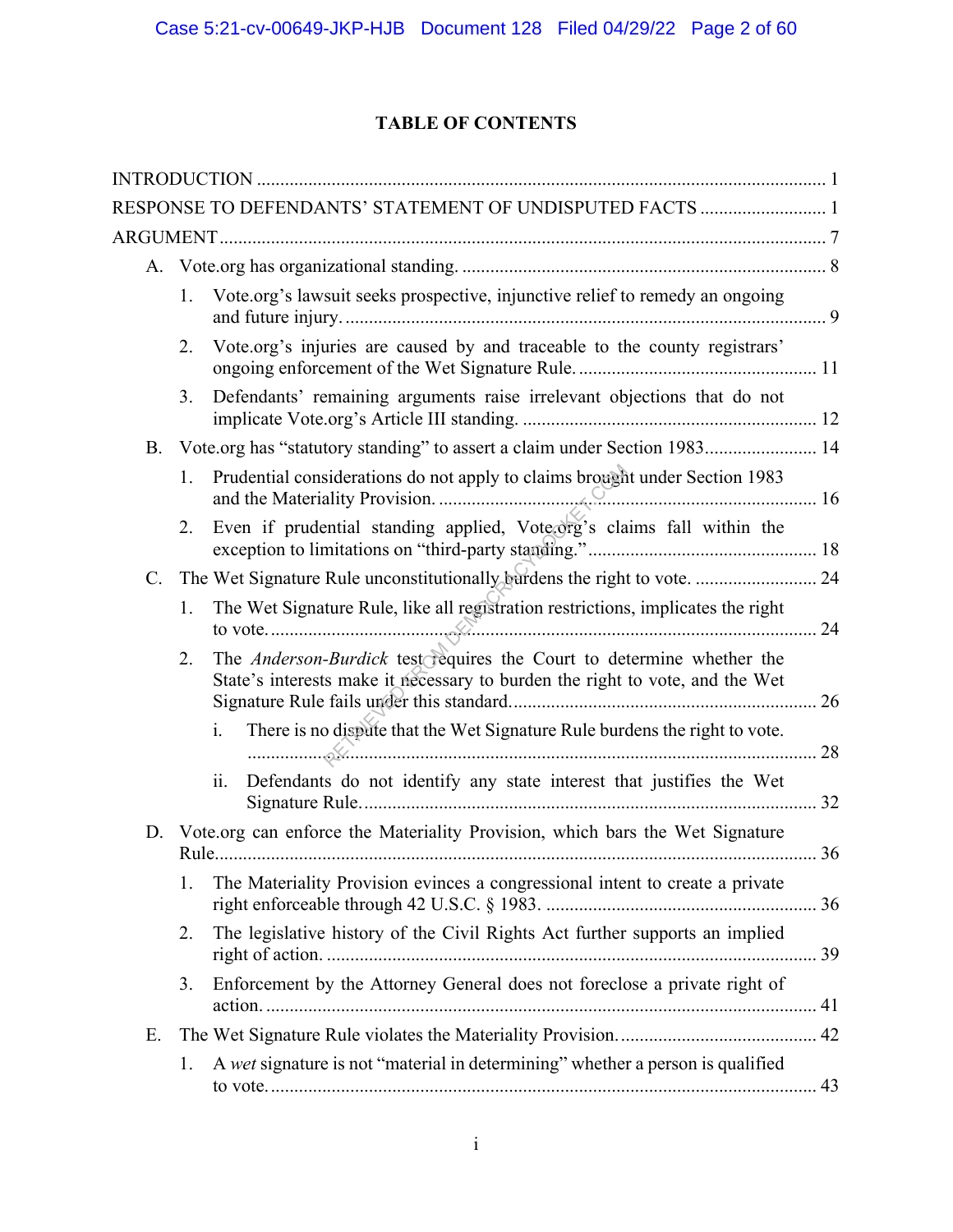|  | 2. Enforcement of the Wet Signature Rule results in a denial of the right to vote. |  |
|--|------------------------------------------------------------------------------------|--|
|  |                                                                                    |  |
|  |                                                                                    |  |
|  |                                                                                    |  |
|  |                                                                                    |  |

RETRIEVED FROM DEMOCRACYDOCKET.COM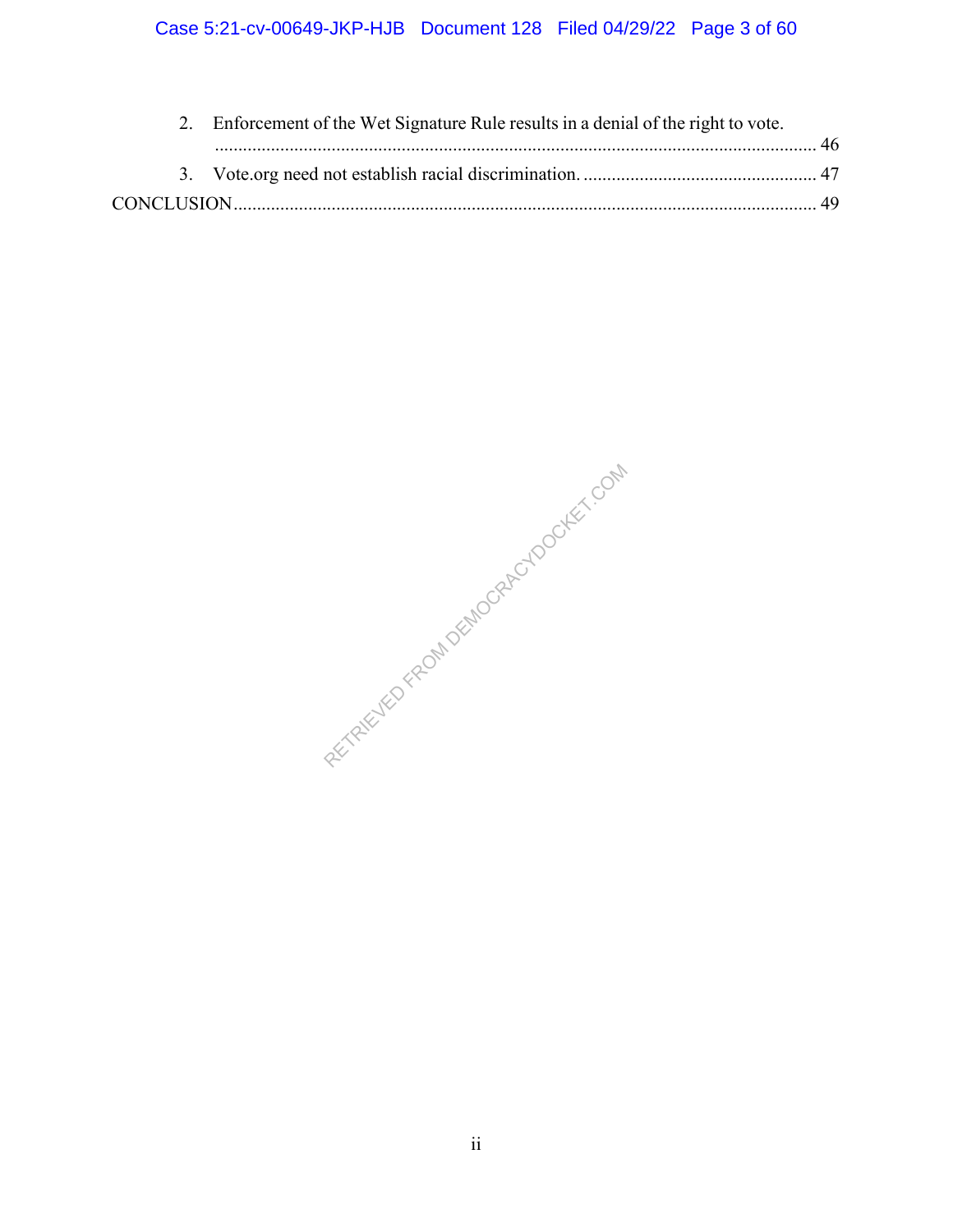## **TABLE OF AUTHORITIES**

## **Page(s)**

## **Cases**

| Alexander v. Sandoval,                                                                                    |     |
|-----------------------------------------------------------------------------------------------------------|-----|
| Anderson v. Celebrezze,                                                                                   |     |
| <u>Ariz. Libertarian Party v. Reagan,</u>                                                                 |     |
| Armstrong v. Exceptional Child Ctr., Inc.,                                                                |     |
| Ass'n of Cmty. Orgs. for Reform Now v. Fowler,                                                            |     |
| Bell v. Southwell,                                                                                        |     |
| Bergland v. Harris,                                                                                       |     |
| Broyles v. Texas,                                                                                         |     |
| $\frac{1000 \text{ v. Univ. of Chi.}}{441 \text{ U.S. } 677 (1979) \dots 37}$<br>Cannon v. Univ. of Chi., |     |
| Cartagena v. Crew,                                                                                        |     |
| City of Mobile, Ala. v. Bolden,                                                                           | .48 |
| City of Rancho Palos Verdes v. Abrams,                                                                    |     |
| Coal. for Educ. in Dist. One v. Bd. of Elections,                                                         |     |
| Collins v. Mnuchin,                                                                                       |     |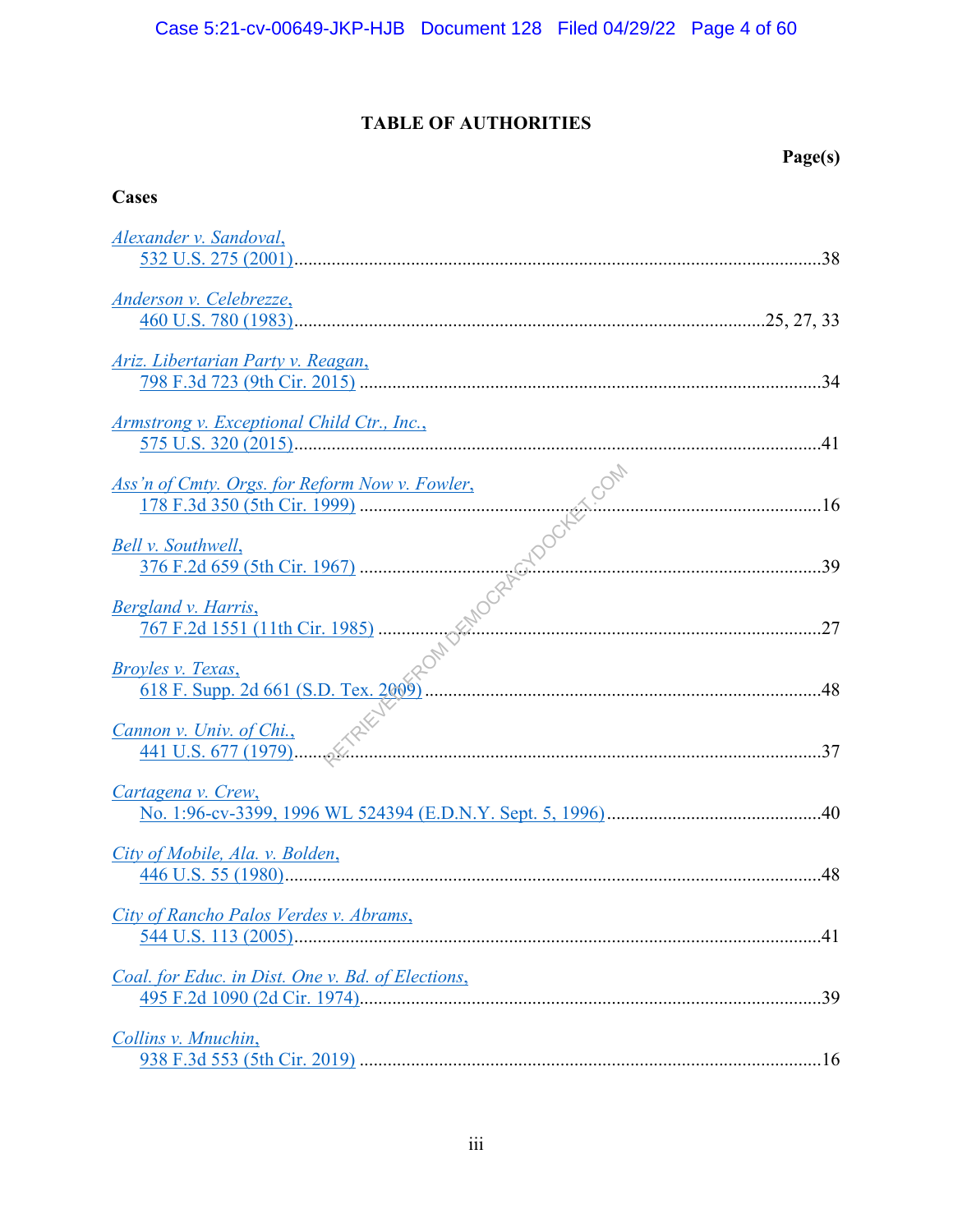| Conn. Nat'l Bank v. Germain,                                    |
|-----------------------------------------------------------------|
| Coon v. Ledbetter,                                              |
| Crawford v. Marion Cnty. Election Bd.,<br>.28                   |
| Danos v. Jones,                                                 |
| Democratic Exec. Comm. of Fla. v. Lee,                          |
| Democratic Nat'l Comm. v. Republican Nat'l Comm.,               |
| Dennis v. Higgins,                                              |
| Diaz v. Cobb,                                                   |
| S.D. ex Rel. Dickson v. Hood,                                   |
| Earl v. Boeing Co.,                                             |
| El Paso Cnty. v. Trump,                                         |
| Excel Willowbrook, L.L.C. v. JP Morgan Chase Bank, Nat'l Ass'n, |
| Fed. Election Comm'n v. Akins,                                  |
| Fitzgerald v. Barnstable School Committee,                      |
| Forest Grove Sch. Dist. v. T.A.,                                |
| Gersman v. Group Health Ass'n,                                  |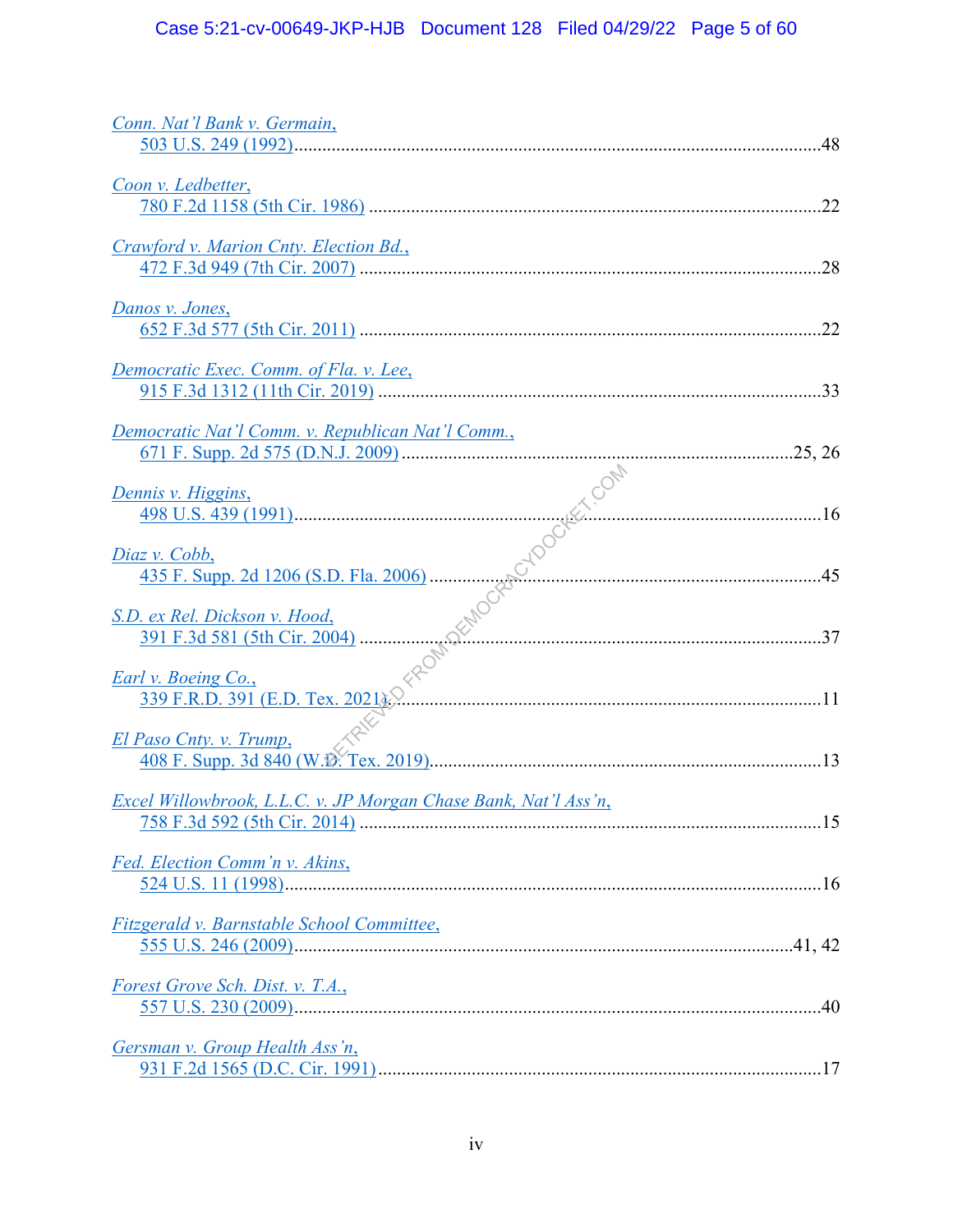| Gilmore v. Amityville Union Free Sch. Dist.,                                                                                                                                                                          |
|-----------------------------------------------------------------------------------------------------------------------------------------------------------------------------------------------------------------------|
| Glen v. Am. Airlines, Inc.,                                                                                                                                                                                           |
| Gonzaga Univ. v. Doe,                                                                                                                                                                                                 |
| Good v. Roy,                                                                                                                                                                                                          |
| Harper v. Va. State Bd. of Elections,                                                                                                                                                                                 |
| Hayden v. Pataki,                                                                                                                                                                                                     |
| Heinsohn v. Carabin & Shaw, P.C.,                                                                                                                                                                                     |
| $\frac{\text{insohn } v. \text{ Carabin & Shaw, P.C.}}{832 \text{ F.3d } 224 \text{ (5th Cir. } 2016) \dots}$ . 34<br>whette v. City of Richmond,<br>485 F. Supp. 17 (E.D. Va. 1978)<br>Howlette v. City of Richmond, |
| <b>Inclusive Communities Project, Inc. v. Texas Department of Housing and</b><br>Community Affairs,                                                                                                                   |
| No. 3:08-CV-0546-D, 2008 WL 5191035 (N.D. Tex. Dec. 11, 2008) 18, 19, 20                                                                                                                                              |
| Jordan v. Winter,                                                                                                                                                                                                     |
| Kimel v. Fla. Bd. of Regents.<br>.48                                                                                                                                                                                  |
| Kirksey v. City of Jackson,                                                                                                                                                                                           |
| Kleinman v. City of Austin,                                                                                                                                                                                           |
| League of Women Voters of Fla., Inc. v. Detzner,                                                                                                                                                                      |
| League of Women Voters of Nassau Cnty. v. Nassau Cnty. Bd. of Supervisors,                                                                                                                                            |
| <b>Lexmark Int'l, Inc. v. Static Control Components, Inc.,</b>                                                                                                                                                        |
|                                                                                                                                                                                                                       |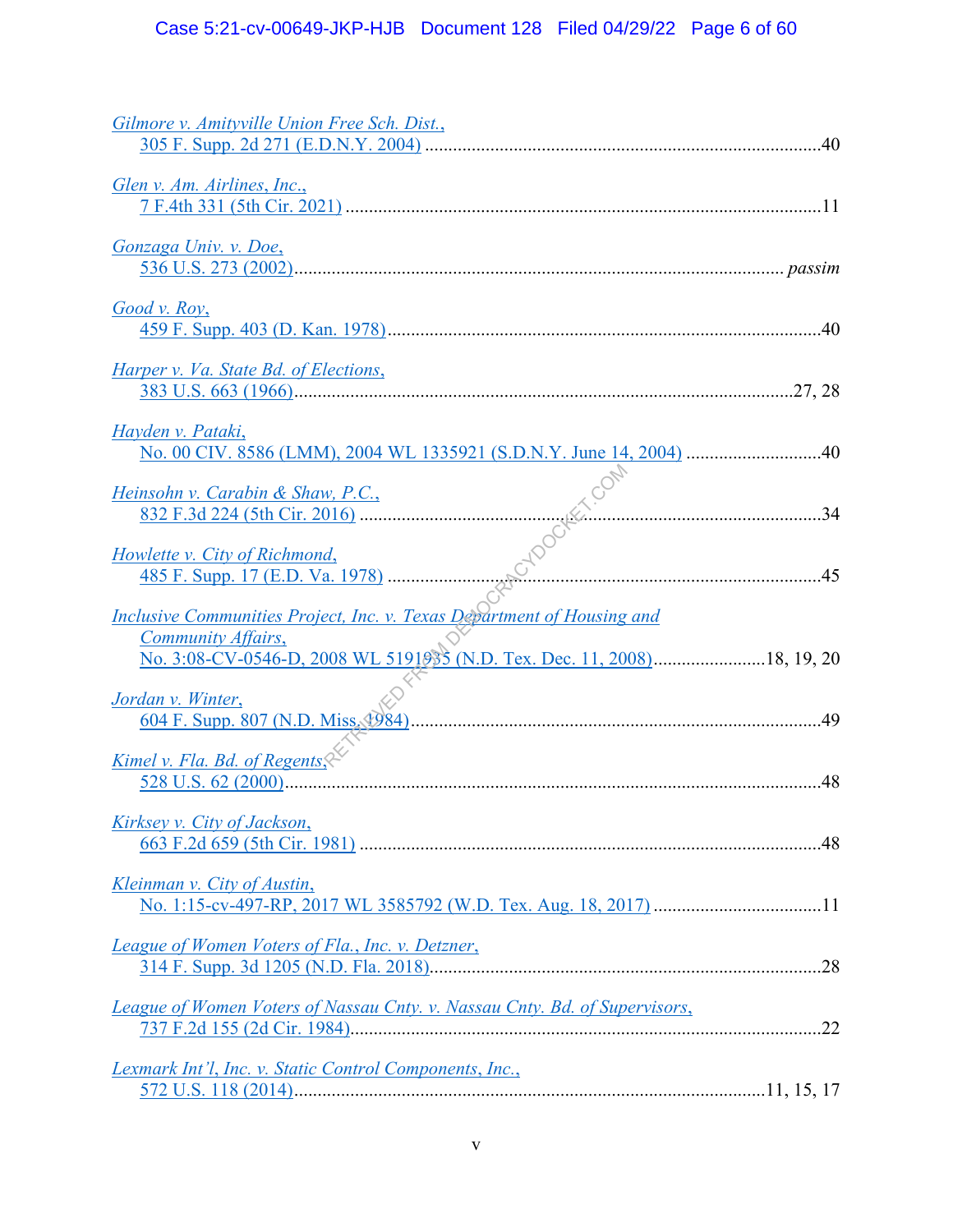| Libertarian Party of Ohio v. Blackwell,                                                                                   |
|---------------------------------------------------------------------------------------------------------------------------|
| <b>Lujan v. Defenders of Wildlife,</b><br>$\frac{504 \text{ U.S. } 555 (1992) \dots}{804 \text{ U.S. } 555 (1992) \dots}$ |
| Major v. Treen,                                                                                                           |
| Match-E-Be-Nash-She-Wish Band of Pottawatomi Indians v. Patchak,                                                          |
| McDonald v. Board of Education Commissioners of Chicago,                                                                  |
| McKay v. Altobello,                                                                                                       |
| McKay v. Thompson,                                                                                                        |
| Mi Familia Vota v. Abbott,                                                                                                |
| <u>Mixon v. Ohio,</u>                                                                                                     |
| NAACP v. City of Kyle,                                                                                                    |
| Nat'l Fed'n of the Blind of Tex. Thc. v. Abbott,                                                                          |
| O'Brien v. Skinner,                                                                                                       |
| Organization for Black Struggle v. Ashcroft,<br>No. 2:20-CV-04184-BCW, 2021 WL 1318011, (W.D. Mo. Mar. 9, 2021) 45        |
| Powers v. Ohio,                                                                                                           |
| Reddix v. Lucky,                                                                                                          |
| Richardson v. Tex. Sec'y of State,                                                                                        |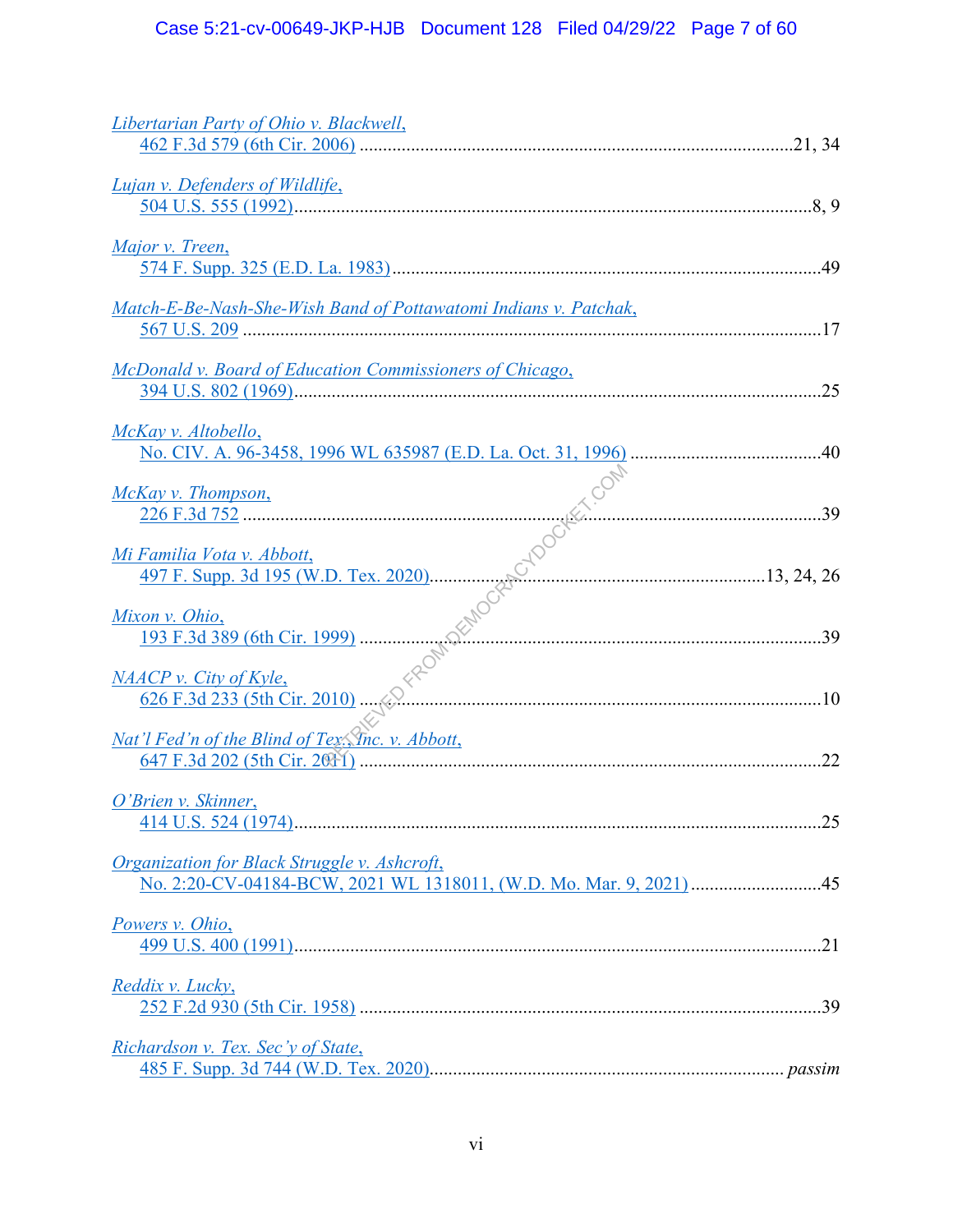# Case 5:21-cv-00649-JKP-HJB Document 128 Filed 04/29/22 Page 8 of 60

| Schwier v. Cox,                                            |     |
|------------------------------------------------------------|-----|
| Schwier v. Cox,                                            |     |
| Scott v. Schedler,                                         |     |
| <u>Sierra Club v. U.S. Dep't of the Interior,</u>          |     |
| Silva-Trevino v. Holder,                                   |     |
| Simmons v. UBS Fin. Servs.,                                |     |
| Singleton v. Wulff,                                        |     |
| <b>Spivey v. Ohio,</b>                                     |     |
| <b>Sprint Commc'ns, Inc. v. Jacobs,</b>                    |     |
| Stringer v. Pablos,                                        |     |
| Taylor v. Howe,                                            |     |
|                                                            | .39 |
| Tex. Democratic Party v. Abbott,                           |     |
| Tex. Democratic Party v. Hughs,                            |     |
| Tex. Democratic Party v. Hughs,                            |     |
| Tex. Democratic Party v. Hughs,                            |     |
| <u>Tex. League of United Latin Am. Citizens v. Abbott,</u> |     |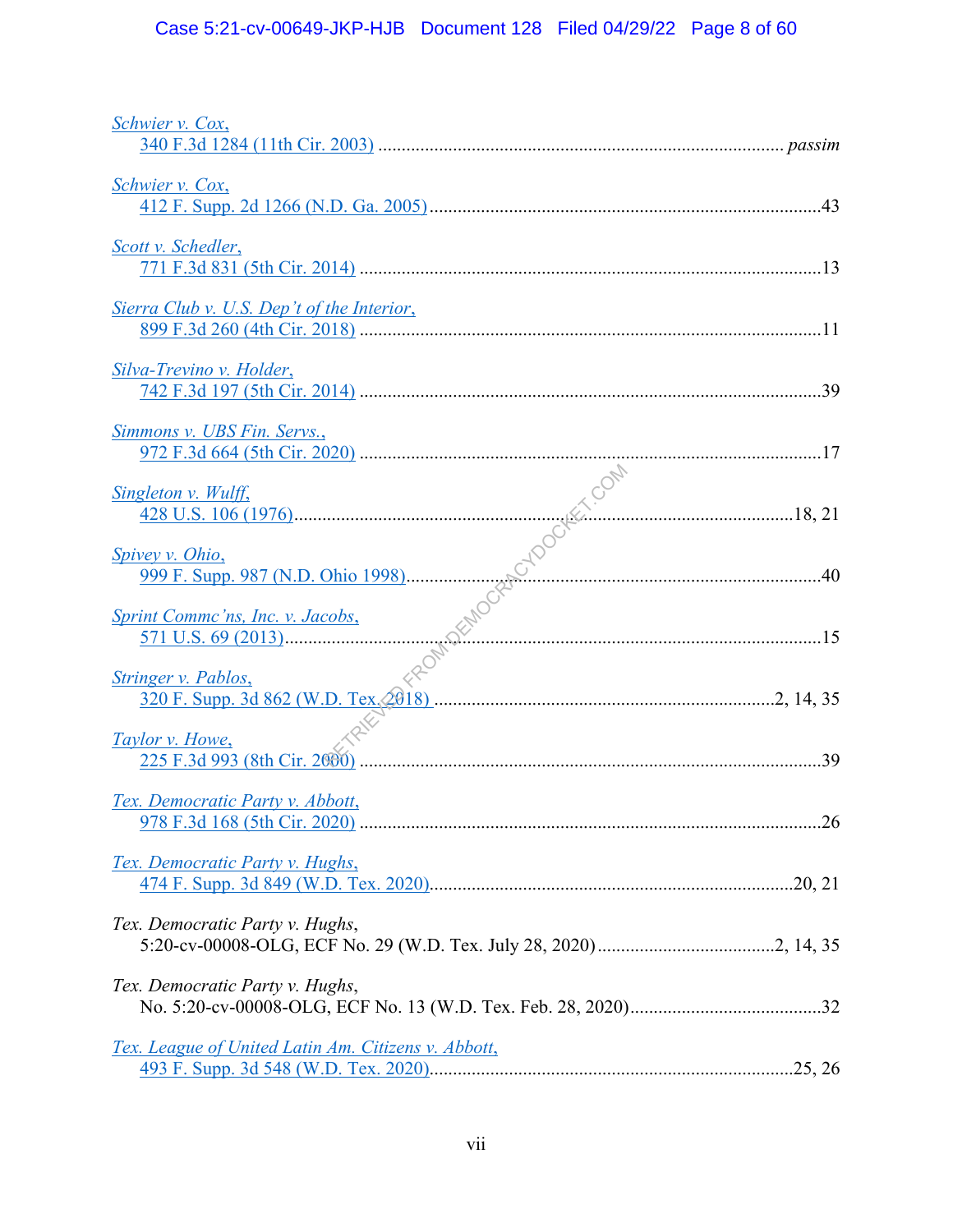| Texas Democratic Party v. Hughs,                                     |  |
|----------------------------------------------------------------------|--|
| <b>Texas Democratic Party v. Hughs,</b>                              |  |
| Texas v. United States,                                              |  |
| United States v. Classic,                                            |  |
| United States v. Manning,                                            |  |
| United States v. Ward,                                               |  |
| Vieth v. Pennsylvania,                                               |  |
| Vote.org v. Callanen,                                                |  |
|                                                                      |  |
| <u>Warth v. Seldin,</u>                                              |  |
|                                                                      |  |
| Wash. Ass'n of Churches v. Reed,                                     |  |
| White Glove Staffing, Inc. v. Methodist Hosps. of Dall.,             |  |
| White Oak Realty, L.L.C. v. U.S. Army Corp of Eng'rs,                |  |
| Williams v. Rhodes,                                                  |  |
| Willing v. Lake Orion Cmty. Sch. Bd. of Trs.,<br>Young v. UPS, Inc., |  |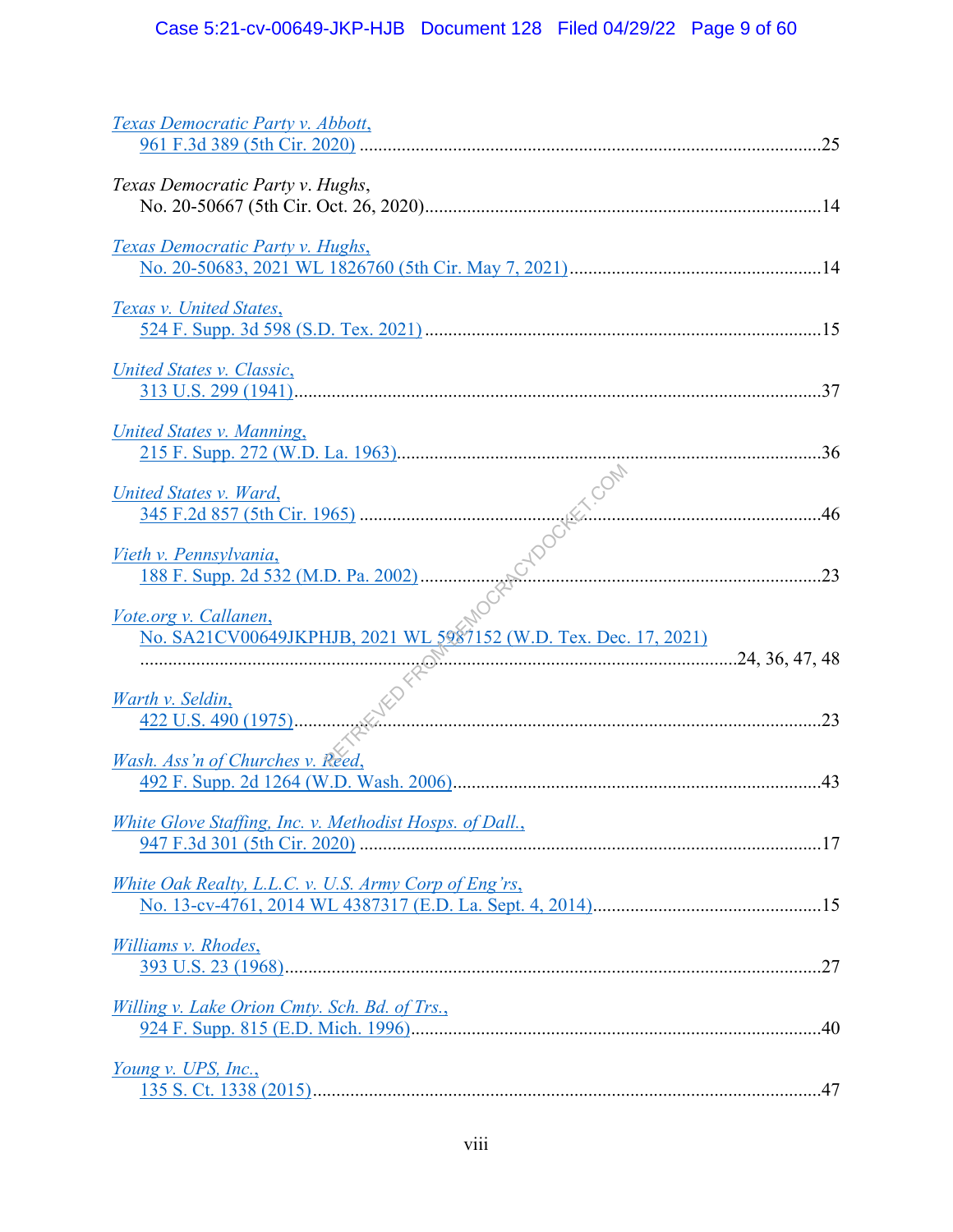## **Statutes**

| $\underline{52 U.S.C. \S 10101(c) \dots 39}$ |  |
|----------------------------------------------|--|
|                                              |  |
|                                              |  |
|                                              |  |
|                                              |  |
|                                              |  |
|                                              |  |
|                                              |  |
|                                              |  |
| <b>Other Authorities</b>                     |  |
|                                              |  |
|                                              |  |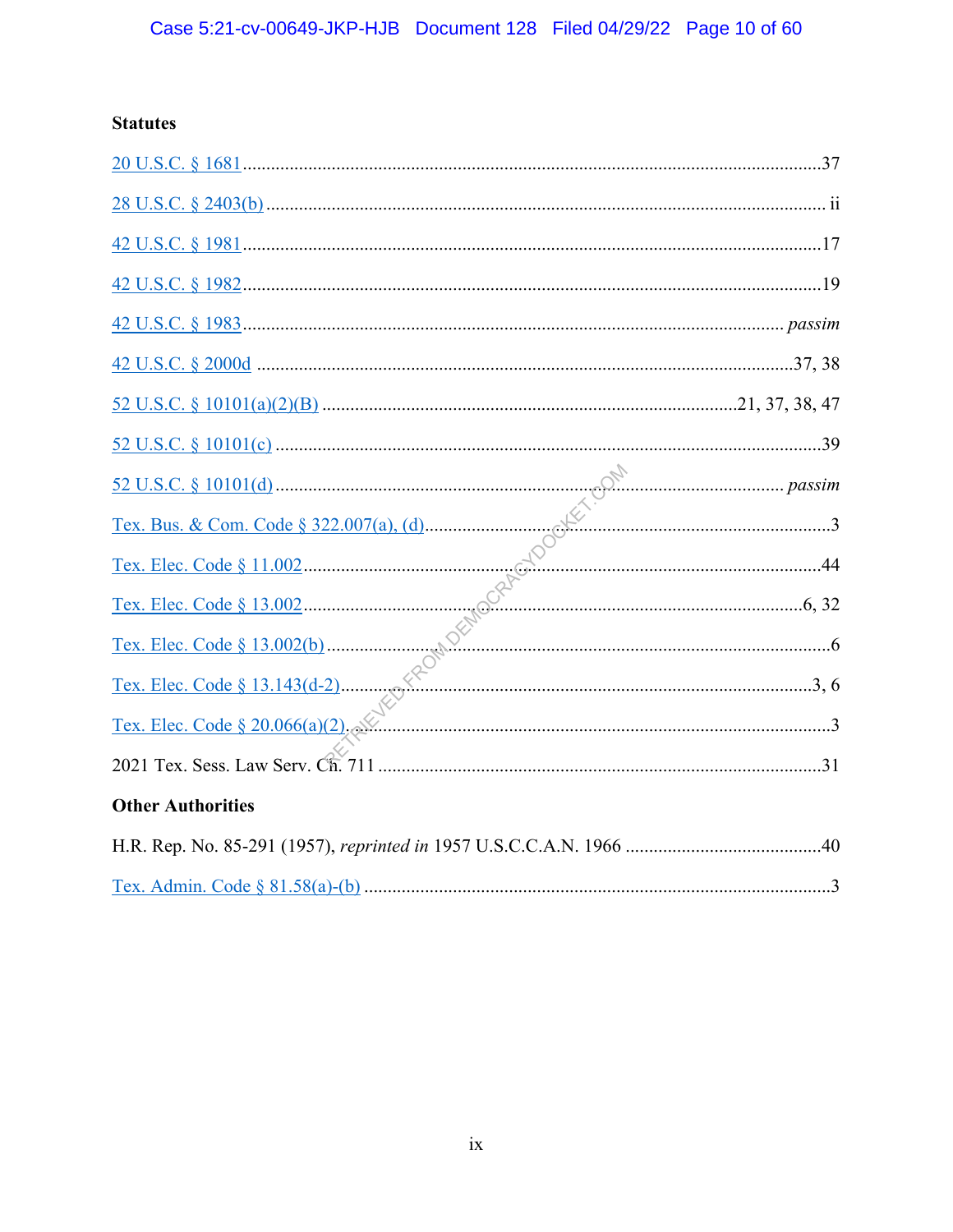#### **INTRODUCTION**

Plaintiff Vote.org opposes the motions for summary judgment filed by Intervenor-Defendant Ken Paxton (the "State") and Defendant Remi Garza, ECF No. 108 (the "Paxton/Garza Mot."), and by Intervenor-Defendants Lupe C. Torres and Terrie Pendley, ECF No. 109 (the "Torres/Pendley Mot.") (collectively with the State and Garza, "Defendants").<sup>1</sup>

### **RESPONSE TO DEFENDANTS' STATEMENT OF UNDISPUTED FACTS2**

1. Vote.org admits that the facts contained in Paragraph 1 are undisputed.

2. Vote.org denies that Texas has adopted policies aimed at ensuring eligible voters have both easy access to application forms and the means of submitting them. Texas offers eligible voters various ways to obtain a registration application, but they do not ensure easy access or submission. Pl.'s App. at 43 (Bryant Rep. at 5). The remaining facts in Paragraph 2 are undisputed.

3. Vote.org disputes Defendants' allegation that the State ensures access to registration application forms. Texas offers eligible voters various ways to obtain registration applications, but they do not ensure that voters can access those means. *id.*, Defs.' App. at 2. The remaining facts in Paragraph 3 are undisputed. The in a registration application, but they dependent a registration application, but they dependent as a puture Defendants' allegation that the ms. Texas offers eligible voters various ensure that voters can access those

4. Vote.org denies that the facts in Paragraph 4 are undisputed. Texas's voter registration program has not proven successful; on the contrary, the state ranks 50th in the 2020

<sup>1</sup> Vote.org also objects to the State's motion because it exceeds the appropriate scope of the State's participation in this matter under 28 U.S.C. § 2403(b). As Vote.org has argued in prior motions, the State's intervention under section 2403(b) is limited to defending the constitutionality of the challenged statute. *E.g.*, Vote.org's Opp'n to Intervenor Texas Att'y Gen. Ken Paxton's Mot. to Dismiss & J. on the Pleadings at 3-4, ECF No. 56; Vote.org's Mot. for a Protective Order, ECF No. 62; Vote.org's Renewed Mot. for a Protective Order and Opp'n to the State's Mot. to Compel at 2, ECF No. 99. Therefore, the Court should deny as improper the portion of the State's motion that seeks dismissal of Vote.org's claim under the Civil Rights Act.

 $2$  The State and Garza filed a Statement of Undisputed Material Facts which Torres and Pendley incorporated by reference to their motion. *See* Torres/Pendley Mot. at 1.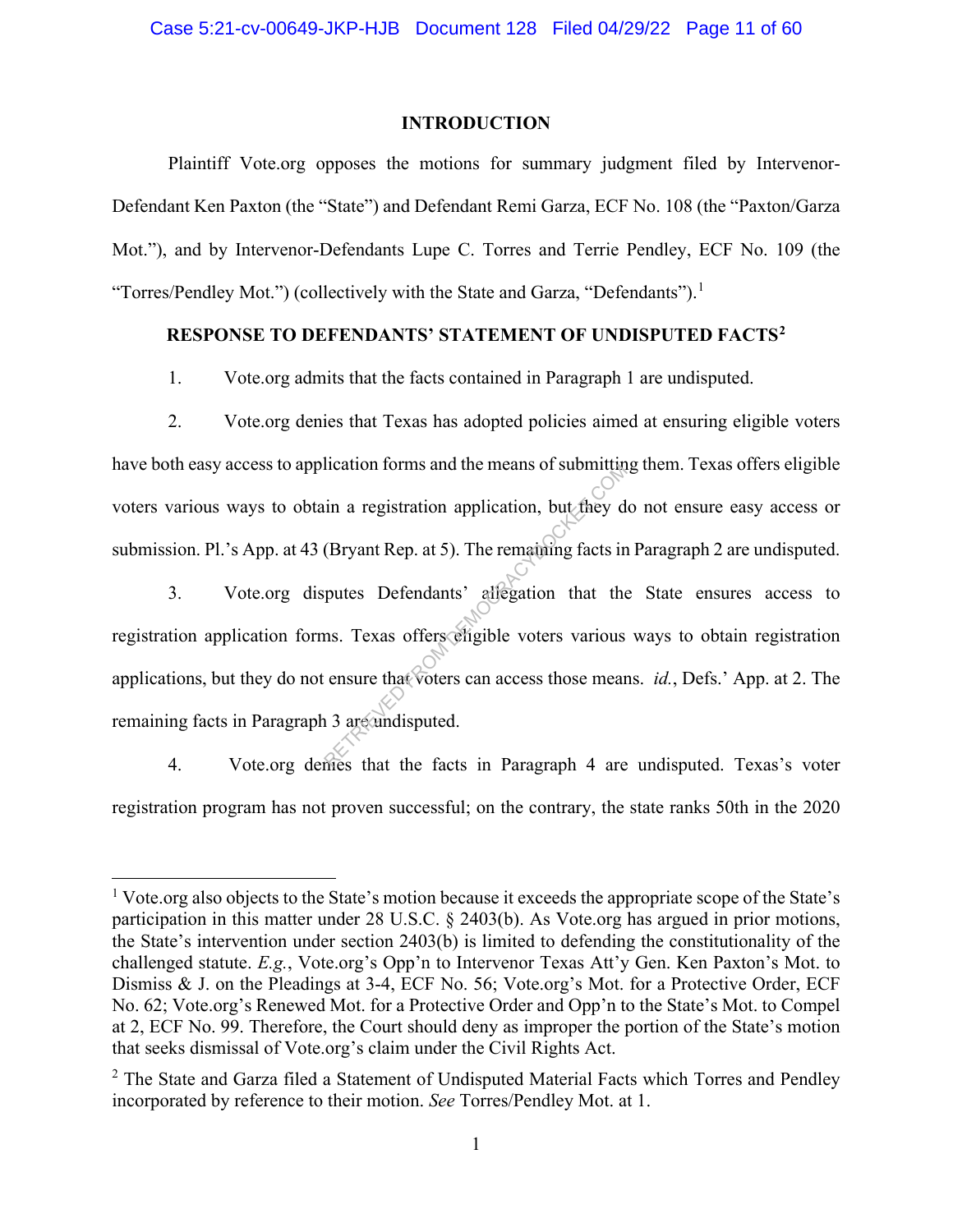#### Case 5:21-cv-00649-JKP-HJB Document 128 Filed 04/29/22 Page 12 of 60

Cost of Voting in the American States Index, which is informed primarily by costs related to registration. Pl.'s App. at 42-43 (Bryant Rep. at 4-5). Furthermore, Defendants' claim that 97 percent of eligible residents in Travis County are registered is not supported by any admissible or credible evidence. *See infra* at C.

5. Vote.org disputes Defendants' allegation that the Texas Election Code had a longstanding requirement that registration applications submitted by mail have an "original, wet signature." *See* Defs.' Mot. at 2-3. Before HB 3107, the Texas Election Code only required that an application "be in writing and signed by the applicant. *See id*.; *see also Stringer v. Pablos*, 320 F. Supp. 3d 862, 896 (W.D. Tex. 2018) (noting, pre-HB 3107, "there is nothing in [Texas election] law that precludes the use of . . . electronic signatures), *rev'd and remanded on other grounds sub. nom Stringer v. Whitley*, 942 F.3d 715 (5th Cir. 2019); Order at 2, *Tex. Democratic Party v. Hughs*, 5:20-cv-00008-OLG, ECF No. 29 (W.D. Tex. July 28, 2020) (finding, pre-HB 3107, no indication that the "wet signature rule has been in place for years" and noting that "the codified signature requirement . . . makes no mention of an original wet ink signature."). The remaining facts in Paragraph 5 are undisputed. Ex. 2018) (noting, pre-HB 3107, "there is<br>  $\therefore$  electronic signatures), rev'd and rem<br>
F.3d 715 (5th Cir. 2019); Order at 2, Tex.<br>
lo. 29 (W.D. Tex. July 28, 2020) (finding<br>
has been in place for years" and noting<br>
menti

6. Vote.org denies that the facts in Paragraph 6 are undisputed. When SB 910 was adopted, the legislature and Secretary of State were "less than clear" with their language. Pl.'s App. 142 (Ingram Dep. 95:2-14). Only Dallas and Bexar Counties testified that the Secretary's training gave any specific instruction regarding "a wet ink signature." Defs.' App. at 509 (Lopez Dep. 104:8-22). Cameron County was unsure whether the Secretary's training instructed officials that applications were required to have an "original signature" or merely a "signature." *Id.* at 371 (Garza Dep. 147:11-17). Finally, the facts in Paragraph 6 are not material. Any purported doubts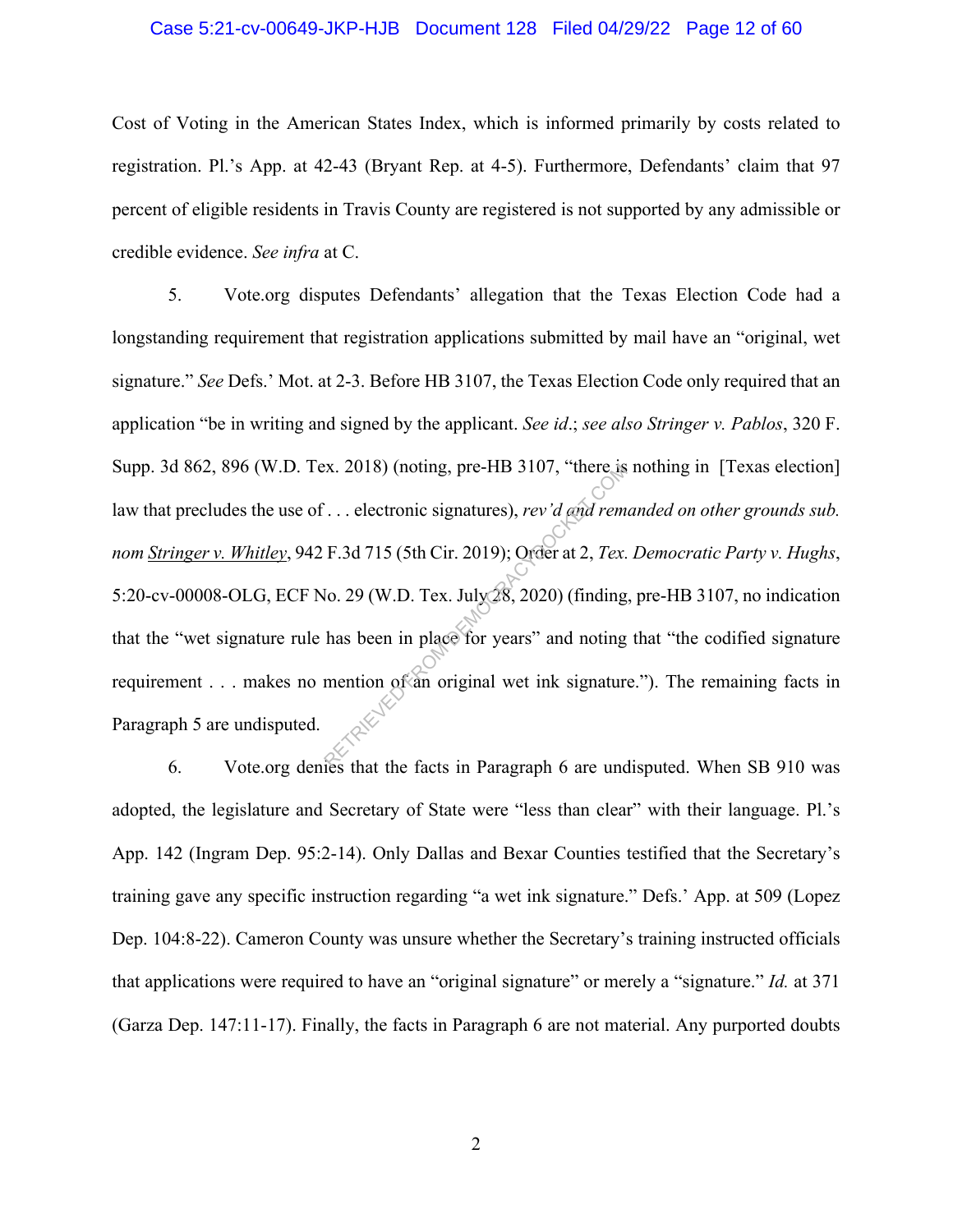#### Case 5:21-cv-00649-JKP-HJB Document 128 Filed 04/29/22 Page 13 of 60

about the interpretation of SB 910 or the Secretary's awareness of county officials' interpretations of SB 910 are irrelevant to the claims in this lawsuit.

7. Vote.org disputes Defendants' allegation that *only* a physical signature guarantees that registrants attest to meeting the qualifications to vote. Under Texas law, an electronic signature carries the same weight and legal authority as a "physical" or wet-ink signature. *E.g.*, Tex. Admin. Code § 81.58(a)-(b) (authorizing election officials to capture voters' electronic signatures for election day rosters); Tex. Bus. & Com. Code  $\S 322.007(a)$ , (d) (recognizing that a signature "may not be denied legal effect . . . solely because it is in electronic form" and stating, "[i]f a law requires a signature, an electronic signature satisfies the law."); Tex. Elec. Code § 20.066(a)(2) (requiring state agency to inform voter registration applicants that their "electronic signature provided to the department will be used for submitting the applicant's voter registration application."). The remaining allegations in Paragraph 7 are undisputed. mature satisfies the law."); Tex. Elec. Compared registration applicants that their "electron"<br>or submitting the applicant's voter registration 7 are undisputed.<br>ies that the facts contained in Paragraph<br>and a loophole to

8. Vote.org denies that the facts contained in Paragraph 8 are undisputed. Vote.org did not believe "it had found a loophole to circumvent Texas's refusal to adopt online voter registration." Paxton/Garza Mot. at 4. *See* Defs.' App. at 72-73 (Hailey Dep. 72:25-74:4), 258-59 (Elfant Dep. 143:5-145:13). Rather, after a close read of the relevant statutes, Vote.org believed it could offer a means for voters to submit registration applications via fax and then send "copies" of the applications via mail within four days. *See id.*; Tex. Elec. Code. § 13.143(d-2). The remaining facts in Paragraph 8 are undisputed.

9. Vote.org disputes any suggestion that the number of counties it approached has been withheld; it has simply not been able to confirm the number of counties it visited in 2018. Pl.'s App. at 117 (Hailey Dep. 78:5-79:2). The remaining facts in Paragraph 9 are undisputed.

3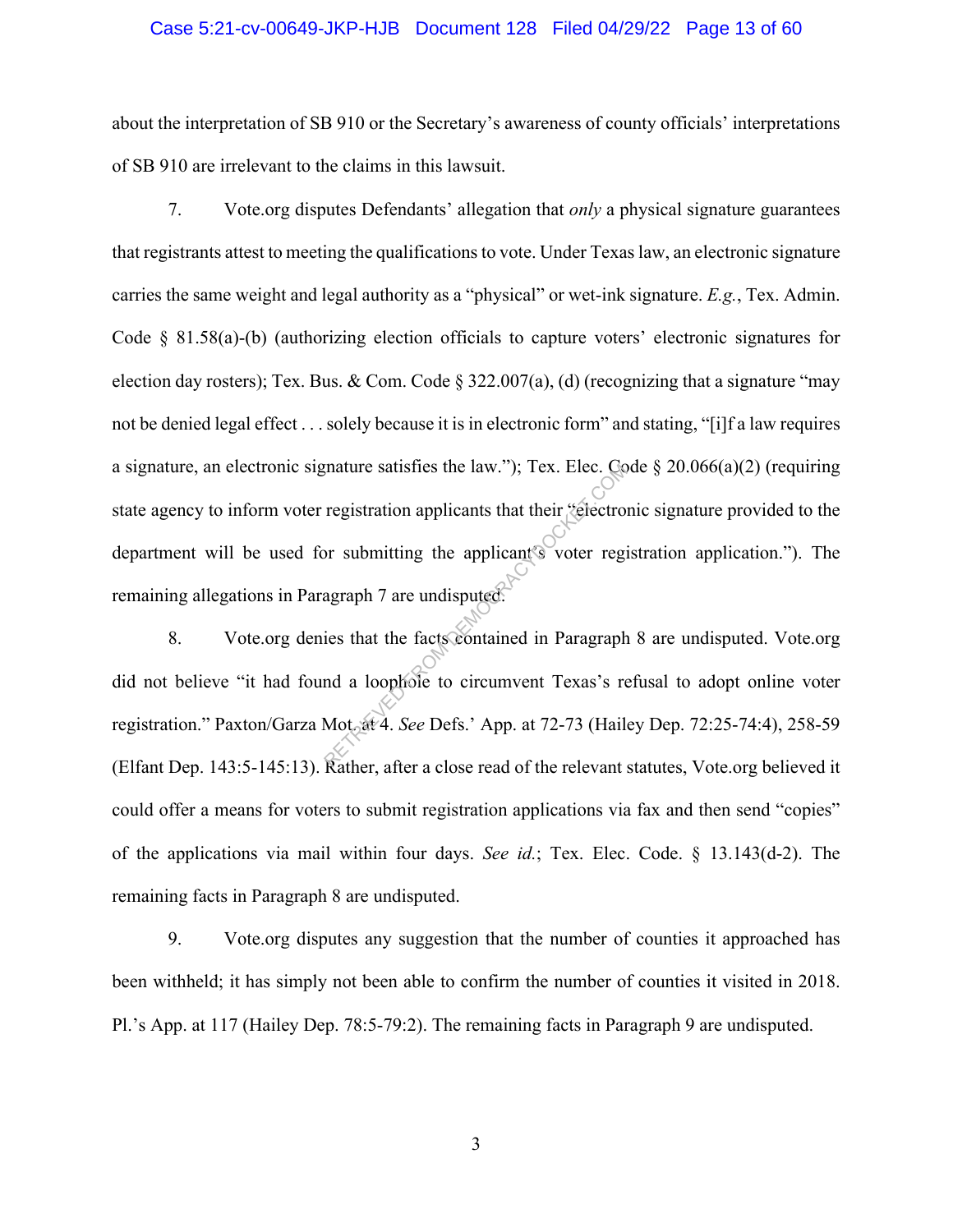#### Case 5:21-cv-00649-JKP-HJB Document 128 Filed 04/29/22 Page 14 of 60

10. Vote.org denies the allegation that it did not disclose that its web application produced electronic signatures on registration applications. Vote.org explained the web application's functionality and procedure for uploading signatures in its meetings with the counties. Defs.' App. at 257 (Elfant Dep. 143:5-144:20), 302 (Elfant Dep. 317:10-318:2), 498 (Lopez Dep. 58:10-59:1). The remaining facts in Paragraph 10 are not material because the views of a Dallas County employee regarding the legality of Vote.org's web application in 2018 are not relevant to this case, nor is the fact that Vote.org did not seek the Secretary's approval because Texas has a decentralized election administration structure in which county registrars, not the Secretary, enforce the registration requirement. *See infra* at 31-32.

11. Vote.org disputes Defendants' allegation that it ran into technical problems that "compromised users' registration applications." Vote.org's web application experienced "very few" technical issues with the first batch of applications received after the 2018 launch, but after being notified, Vote.org immediately fixed those issues and those applications were resubmitted and accepted for registration. Pl.'s App. at 98 (Elfant Dep. 147:7-148:3); *see also* Defs.' App. at 260, 263 (Elfant Dep. 149:3-16, 162:5-163:18). Additionally, Vote.org disputes the allegation that it failed to transfer any registration applications, let alone 259 in Dallas County. The testimony that Defendants cite for this proposition is inconclusive at best. First, Dallas County's representative, Rivelino Lopez, admitted that the county received all of the applications in question. Defs.' App. at  $511 - 513$  (Lopez Dep. 111:17-113:11). Although he later claimed that some applications may not have arrived, he also explained that the "state said . . . not to do this" and the Dallas County elections administrator may have instructed Vote.org "that was the end of the process." *Id*. (Lopez Dep. 118:19-119:11). Thus, even if Dallas County's records were conclusive (they are not) and Mr. Lopez's testimony was not conflicting and speculative (it is), the ration requirement. See *infra* at 31-32.<br>
butes Defendants' allegation that it ran is<br>
ration applications." Vote org's web ap<br>
ne first batch of applications received aft<br>
mediately fixed those issues and those ap<br>
n. Pl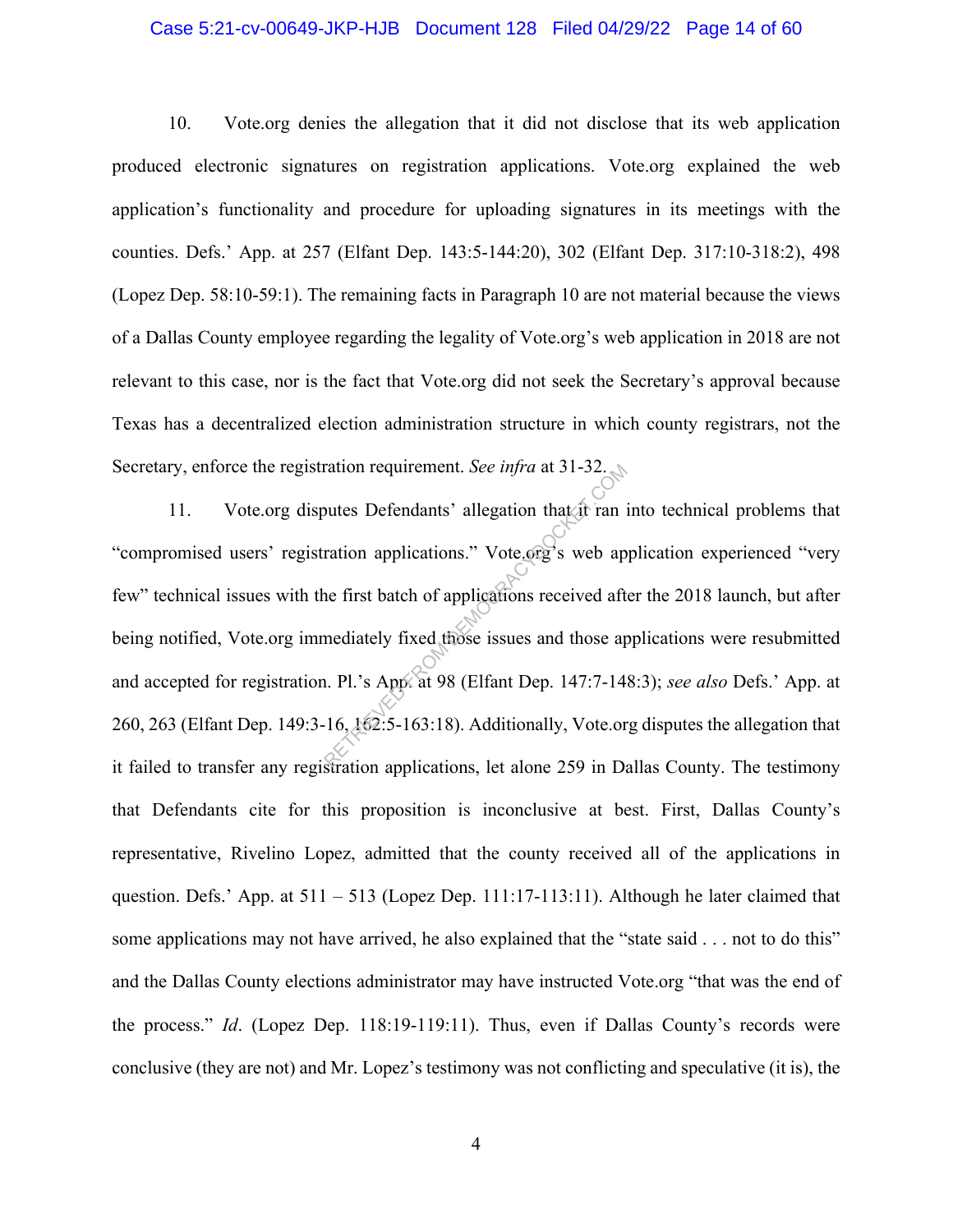#### Case 5:21-cv-00649-JKP-HJB Document 128 Filed 04/29/22 Page 15 of 60

very testimony Defendants cite suggests that it was the State's interference, and not a technical defect in Vote.org's web application, that would have potentially halted the flow of faxed voter registration applications. Finally, this statement is not material because it concerns missing fax applications, and has nothing to do with the use of, or justification for, wet signatures.

12. Vote.org denies that the facts contained in Defendants' Paragraph 12 are undisputed. Vote.org did not believe or have reason to suspect that registration applications submitted through its web application would be subject to rejection and therefore did not inform its users otherwise. *Id.* at 77 (Hailey Dep. 92:14-93:11). Vote.org's application was available only to residents in counties that had agreed to participate in its pilot program and accept registration applications prepared and signed using the web application. *See id.* Finally, the facts in Paragraph 12 are not material. The mechanics of Vote.org's initial rollout of its web application's e-sign tool in 2018 are not relevant to the claims before the Court. had agreed to participate in its pilot press<br>gned using the web application. See id. F<br>hanics of Vote.org's initial rollout of its<br>ne claims before the Court.<br>ies any suggestion that the voter registric<br>to comply with the

13. Vote.org denies any suggestion that the voter registration applications submitted using its technology failed to comply with the Election Code. At the time, no provision of the Election Code required applicants to sign their voter registration forms with a wet signature. *See supra* ¶ 5. Vote.org does not dispute the remaining facts contained in Paragraph 13 but denies that they are material.

14. Vote.org denies the allegation that the Secretary's consultation with county election administrators reflected the proper application of the registration law. At the time, no provision of the Election Code required voter registration applicants to sign their application forms with a wet signature. *See supra* ¶ 5. The remaining facts in Paragraph 14 are undisputed.

15. Vote.org admits that the facts in Paragraph 15 are undisputed.

5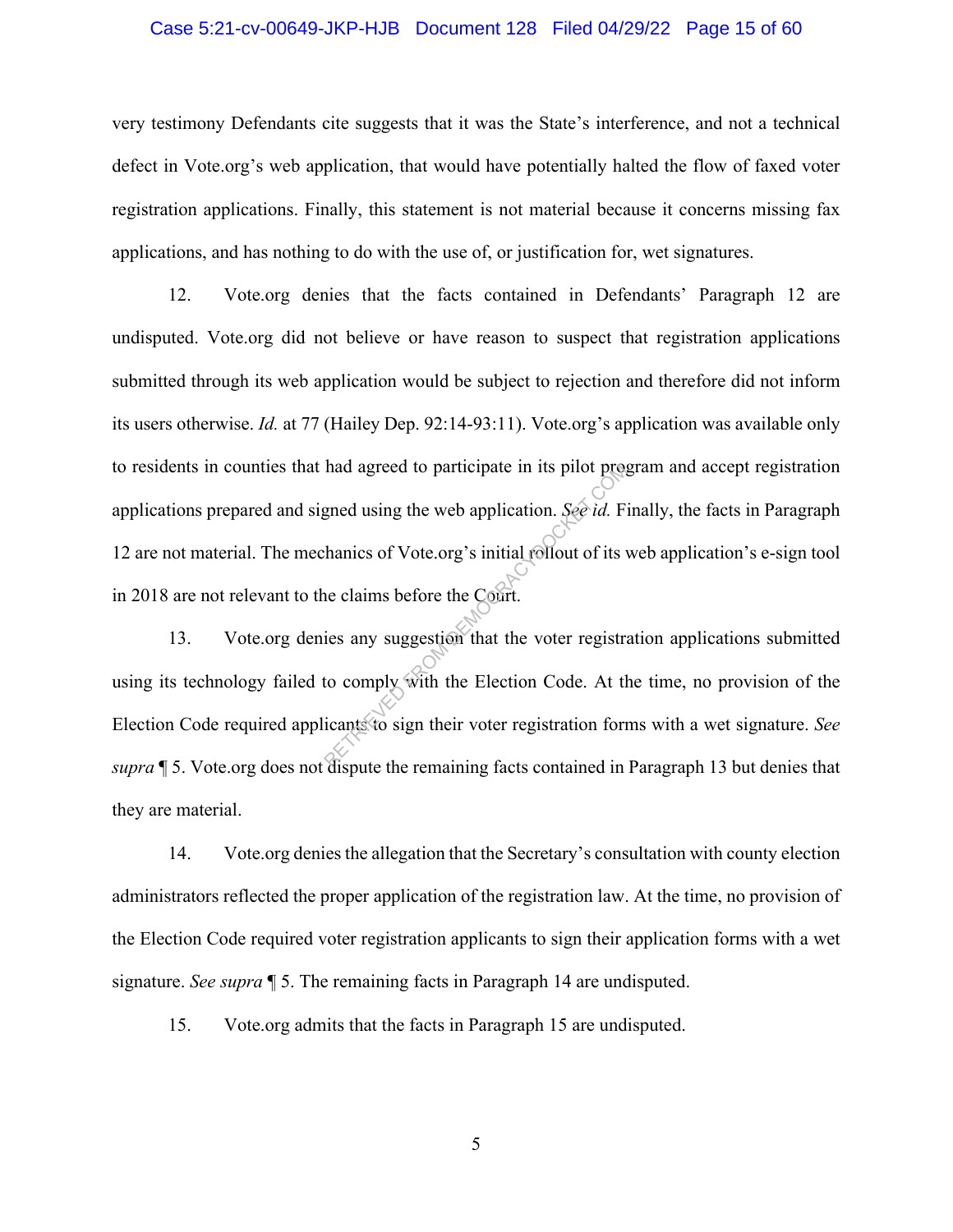#### Case 5:21-cv-00649-JKP-HJB Document 128 Filed 04/29/22 Page 16 of 60

16. Vote.org disputes the allegation that Section 14 of HB 3107 did not make any substantive changes to Texas election law. Before HB 3107, the Texas Election Code stated only that an application must be "signed by the applicant," Tex. Elec. Code  $\S$  13.002(b), and did not require a wet signature. *See supra* ¶ 5. Section 14 of HB 3107 added a new requirement that applications submitted via fax must be followed by the original application, rather than a copy, containing the registrant's original, wet signature. *See* HB 3107, 87th Leg., Reg. Sess. (Tex. 2021).

17. Vote.org denies that the facts contained in Defendants' Paragraph 17 are undisputed. Before HB 3107, the Texas Election Code only required that an application delivered via personal delivery, mail, or fax be "in writing and signed by the applicant." Tex. Elec. Code § 13.002; *supra* ¶ 5. HB 3107 created a new requirement that applications submitted via fax must now be followed by the original application, not a copy, with the registrant's original, wet signature. Tex. Elec. Code § 13.143(d-2). Furthermore, only SB 910, not HB 3107, added the option for election officials to set an applicant's registration date as the date they faxed their application to the voter registrar. (*Compare* SB 910, *with* HB 3107). or tax be "in writing and signed by the asternal contracted a new requirement that applicate riginal application, not a copy, with the  $\frac{8}{3}$  13.143(d-2). Furthermore, only SB 91 to set an applicant's registration date

18. Vote.org denies that the facts in Paragraph 18 are undisputed. Vote.org brought suit against the four counties where the e-sign tool for its web application was introduced. Defs.' App. at 110 (Hailey Dep. 223:5-16). Its "biggest injury" is its inability to "serve[] voters [in] the most streamlined way possible." *Id.* at 81 (Hailey Dep. 108:9–109:11). Vote.org's injuries are not confined to 2018's operating expenses, *see id.* at 81-82 (Hailey Dep. 108:9-111:21); *id.* at 128 (Hailey Dep. 295:23-296:23), rather, Vote.org is injured by its inability to advance its mission through the use of its e-sign tool in Texas, and the diversion of staff and volunteer time and other resources to devise other time-intensive and less efficient methods of helping the communities it serves to engage in the political process. *See id.* at 81-82 (Hailey Dep. 108:9-111:21). Vote.org's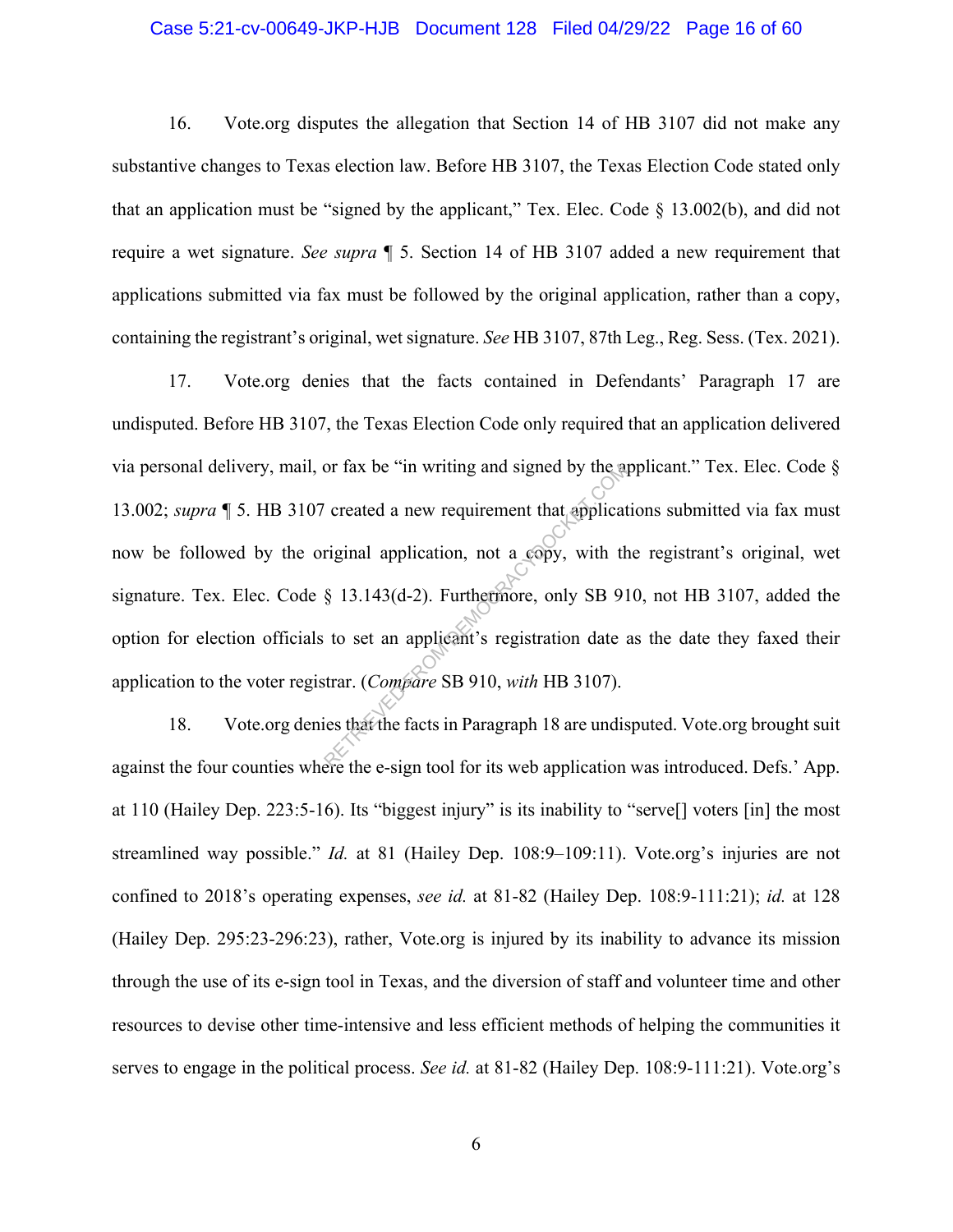#### Case 5:21-cv-00649-JKP-HJB Document 128 Filed 04/29/22 Page 17 of 60

injuries are continuous and ongoing so long as it is unable to use its e-sign technology in Texas. *See id.* at 81-82- (Hailey Dep. 108:9-113:1); *see also id.* at 128 (Hailey Dep. 295:23-296:23. Vote.org admits that its e-sign tool has been turned off in Texas since October 2018. *Id.* at 88 (Hailey Dep. 134:4-16).

19. Vote.org denies that the allegations in Paragraph 19 are material. Vote.org is not required to quantify its diversion of resources to establish any element of its claims.

#### **ARGUMENT**

On each of the three grounds for summary judgment advanced in their motions—standing, the First and Fourteenth Amendments to the U.S. Constitution, and the Civil Rights Act— Defendants consistently misconstrue or ignore the relevant facts and law, and thus fail to show that they are entitled to judgment as a matter of law.

Regarding standing, Defendants' backwards-looking analysis fundamentally misunderstands the continuing nature of Vote.org's injury and the prospective relief it seeks in this action. Vote.org has organizational standing to bring its claims because (a) its ongoing diversion of resources in response to the Wet Signature Rule is a cognizable injury and (b) this injury is caused by Defendants' rejection of voter registration applications for lack of a wet signature, as required by Section 14 of HB 3107. Vote.org also has statutory standing to bring its claims under the Civil Rights Act and under 42 U.S.C. § 1983. And to the extent prudential considerations are even applicable, the exception to the limitation on third-party standing applies because Vote.org's interest is inextricably bound to its future users' interest in exercising their right to vote, and Vote.org is just as effective in litigating that interest as would be the voters themselves. mendments to the U.S. Constitution<br>
construe or ignore the relevant facts and later<br>
as a matter of law.<br>
g, Defendants' backwards-looking<br>
ng nature of Vote.org's injury and the pro-<br>
cational standing to bring its claims

As for Vote.org's constitutional claim, Defendants ignore precedent and attempt to minimize the Wet Signature Rule's consequences while asserting justifications for requiring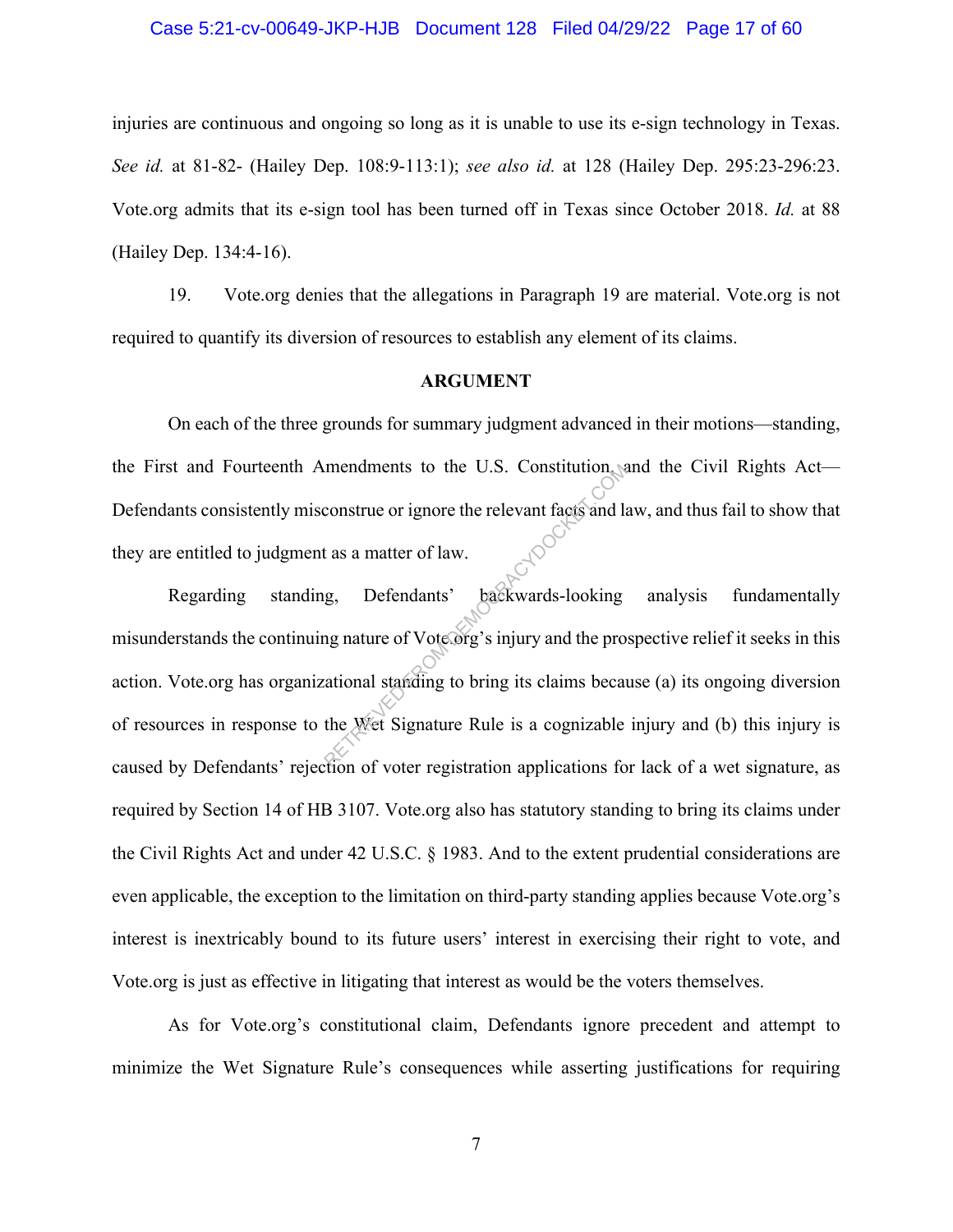#### Case 5:21-cv-00649-JKP-HJB Document 128 Filed 04/29/22 Page 18 of 60

signatures *in general*, but not the more specific *wet signature* requirement in HB 3107. It is undisputed that the Wet Signature Rule's requirements implicate and burden the right to vote, regardless of the availability of other, more difficult methods of registering. These burdens are unconstitutional because the State cannot identify a sufficient interest to justify them, especially given that this lawsuit challenges only the requirement that a registrant's signature be in *wet ink* not that a signature be provided at all.

Finally, in response to Vote.org's claim under the Materiality Provision of the Civil Rights Act, Defendants double down on their failed theories that Vote.org lacks a private right of action and must allege racial discrimination in order to bring an actionable claim. This Court already rejected these arguments. Order Denying Att'y Gen. Paxton's Mot. to Dismiss ("Order Denying Paxton Mot. to Dismiss"), ECF No. 70. In the alternative, Defendants argue that *signatures* are material—again ignoring that this lawsuit concerns only whether signatures must be applied with wet ink as opposed to an uploaded image—and that the Wet Signature Rule does not deny registrants of the right to vote because of an undefined opportunity for them to cure the lack of a wet signature. This unspecified cure procedure does not change the fact that prospective registrants must either sign their applications forms with a wet signature or risk rejection, nor does it absolve Defendants from complying with the Civil Rights Act. Texas cannot lawfully reject registration applications under the Wet Signature Rule unless the lack of a *wet* signature is material to determining applicants' eligibility to vote—and Defendants' arguments confirm that it is not. mination in order to bring an actional<br>rder Denying Att'y Gen. Paxton's Mot.<br>ECF No. 70. In the alternative, Defendant<br>this lawsuit concerns only whether sign<br>uploaded image and that the Wet Signed the Secause of an undefi

For these reasons, and as explained in more detail below, Defendants' motions for summary judgment should be denied.

#### **A. Vote.org has organizational standing.**

At the outset, Defendants' motions highlight a fundamental misunderstanding of the applicable standards for establishing Article III standing. *Lujan v. Defenders of Wildlife*, 504 U.S.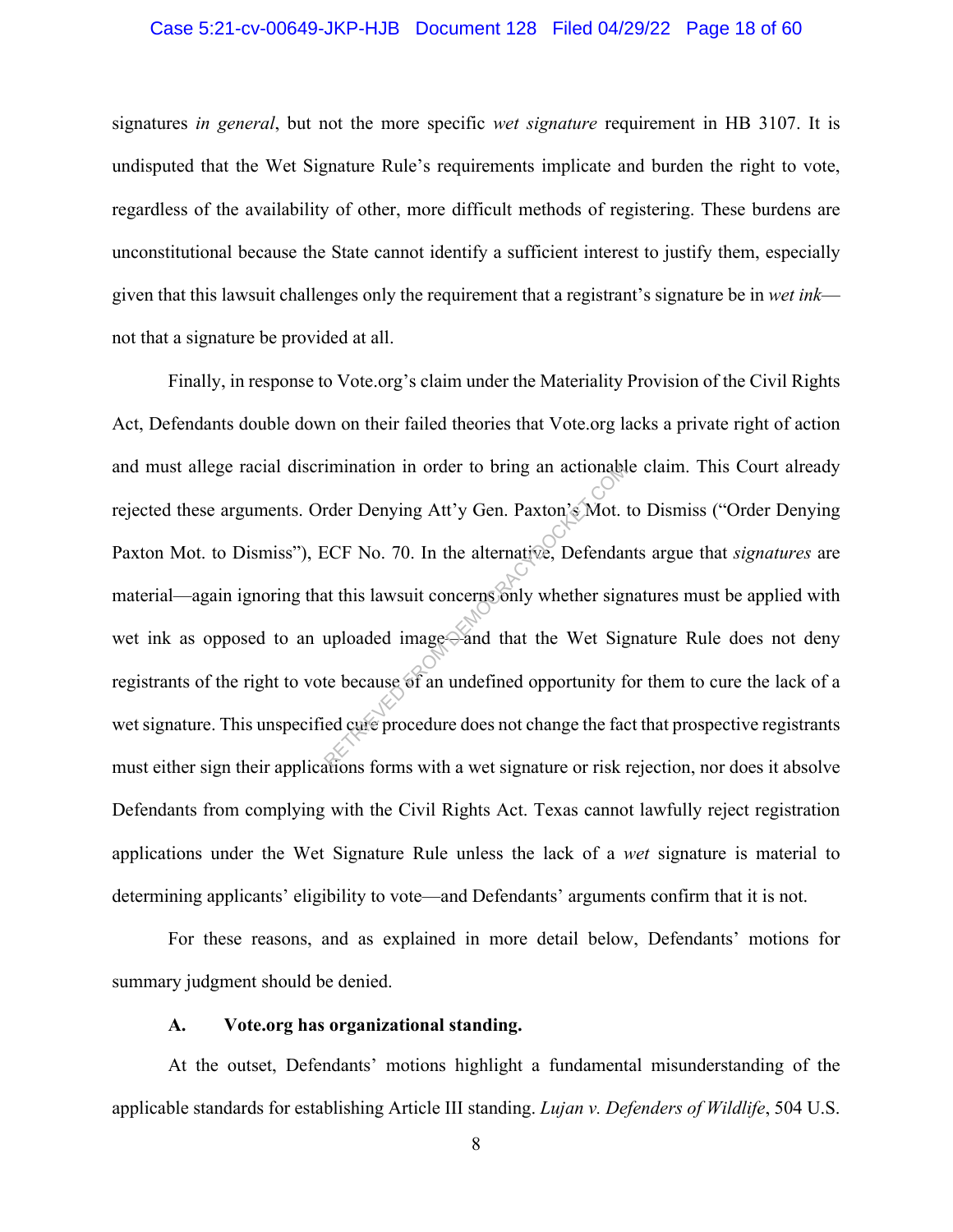#### Case 5:21-cv-00649-JKP-HJB Document 128 Filed 04/29/22 Page 19 of 60

555 (1992) sets out the modern framework, which requires, first, that a plaintiff have an "injuryin-fact"—a concrete and particularized injury that is actual and imminent, not conjectural or hypothetical. 504 U.S. at 560. Second, that injury must be fairly traceable to the defendants' actions. *Id*. And third, it must be likely, as opposed to merely speculative, that the injury will be redressed by a favorable decision. *Id*. at 561. Vote.org satisfies each requirement. It developed a web application with an e-sign tool that allows prospective registrants to upload images of their signatures into a voter registration form using a smartphone. All parties agree that HB 3107 precludes county registrars from accepting such applications, and the challenged provision was drafted specifically to prevent the use of Vote.org's e-sign tool. The county registrars have confirmed that they will enforce HB 3107 and reject any applications with imaged signatures. And Vote.org has (and will continue to) divert resources in response. Article III standing requires nothing more. The use of Vote.org's e-sign tools<br>
orce HB 3107 and reject any applications<br>
tinue to) divert resources in response.<br>
org's lawsuit seeks prospective, injur<br>
org's lawsuit seeks prospective, injur<br>
ng and future injury.<br>

## **1. Vote.org's lawsuit seeks prospective, injunctive relief to remedy an ongoing and future injury.**

Defendants attempt to inject trelevant issues into the standing analysis by conflating past and future injury. While Vote.org first discontinued use of its e-sign tool in Texas in 2018 following the Secretary's announcement suggesting (falsely) that all applications require a wet signature—the tool remains disabled to this day. Pl.'s App. at 118 (Hailey Dep. 83:20-84:2); Defs.' App. at 70 (Hailey Dep. 62:14-19). And not just because of the 2018 events, but also because Texas law (HB 3107) expressly prohibits election officials from accepting copies of faxed application forms affixed with imaged signatures. Indeed, the Secretary's Office has admitted that it drafted this provision for the Legislature to prevent usage of Vote.org's e-sign tool, which means the law was enacted specifically with intent to impair Vote.org's activities. Pl.'s App. at 143 (Ingram Dep. 102:3-14, 103:13-104:8).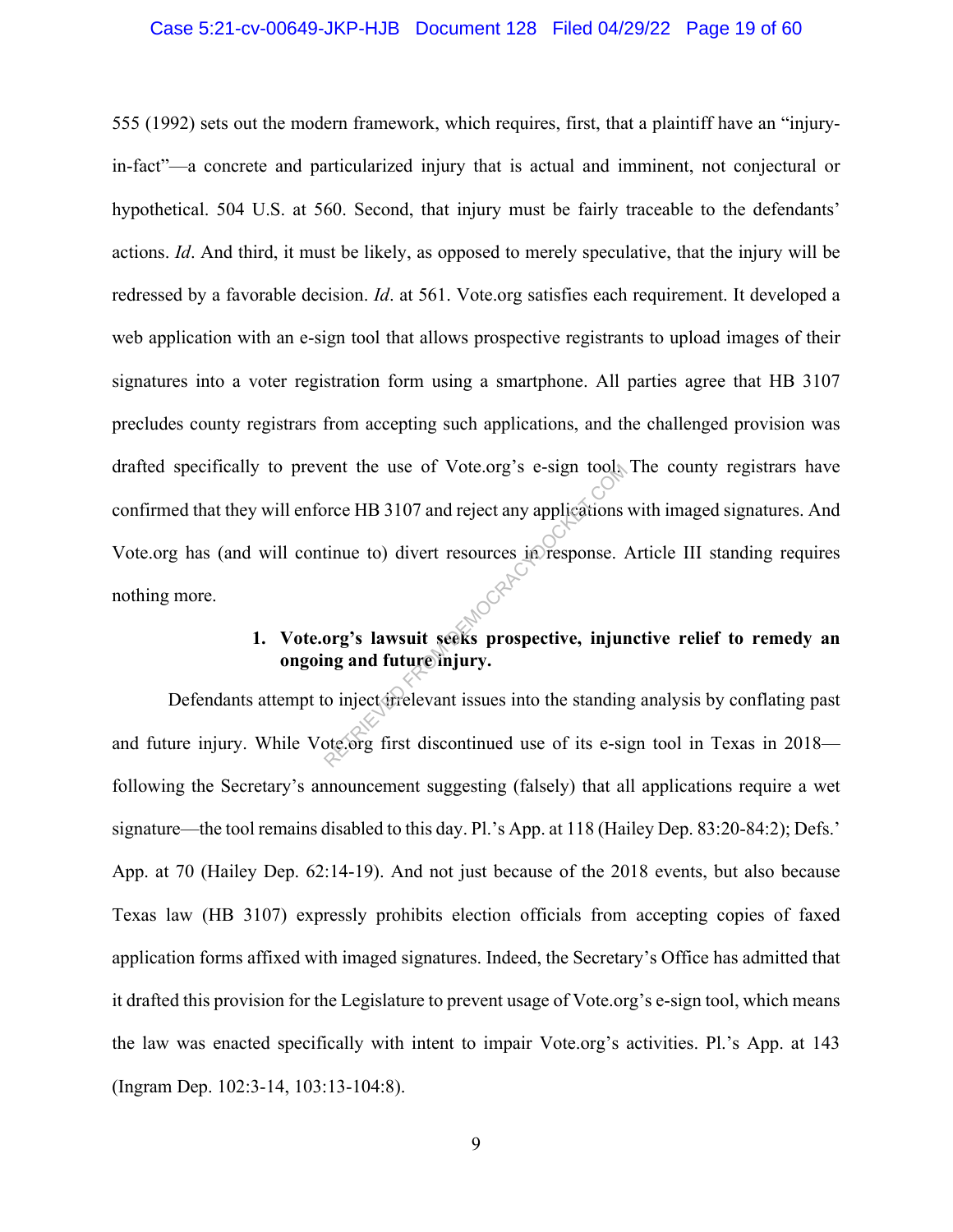#### Case 5:21-cv-00649-JKP-HJB Document 128 Filed 04/29/22 Page 20 of 60

The resulting injury should come as no surprise: rather than advance its voter mobilization goals by using its technology (the e-sign tool), Vote.org must divert its limited resources to developing more time-intensive and less efficient strategies and programs to engage new voters. Vote.org's CEO explained this pivot during her testimony, and detailed how the additional time that Vote.org's staff must spend to find alternative printing options for users and develop remedial plans to advance their voter registration goals in Texas diverts resources away from activities in other states. *See*, *e.g.*, Defs.' App. at 84-85 (Hailey Dep*.* 121:7–123:18) (discussing impact of Wet Signature Rule on nationwide and Texas operations with limited staff), 89-90 (Hailey Dep. 139:5- 142:4, 297:23-299:9) (discussing reallocation of staff time from other nationwide programs to combat Wet Signature Rule).

These concrete and palpable injuries, moreover, bear no resemblance to the claims in *City of Kyle*, where organizational plaintiffs failed to identify any perceptible change to their routine activities to establish standing for their challenge to a city's zoning and subdivision ordinances. *See NAACP v. City of Kyle*, 626 F.3d 233, 238 (5th Cir. 2010). Here, Vote.org did not just alter its routine activities, it was forced to shelve one of its key initiatives altogether and must continue to devise new methods of ensuring that the communities it serves are able to register to vote. As long as HB 3107 is enforced, and county registrars continue to reject applications with imaged signatures, Vote.org cannot use its e-sign tool in Texas. Example injuries, moreover, bear no reserved<br>al plaintiffs failed to identify any perception of their challenge to a city's zoning<br>626 F.3d 233, 238 (5th Cir. 2010). Here, each to shelve one of its key initiatives alto

Defendants refute none of this. They acknowledge that "an organization can establish an injury in fact by showing that the challenged law conflicts with the organization's mission and 'perceptibly impar[s]' its activities," Paxton/Garza Mot. at 11; they recognize that Vote.org has kept its web application turned off "in compliance with current voter registration law in Texas," *id*. at 12; and they admit that Texas law currently prohibits the use of Vote.org's e-sign tool on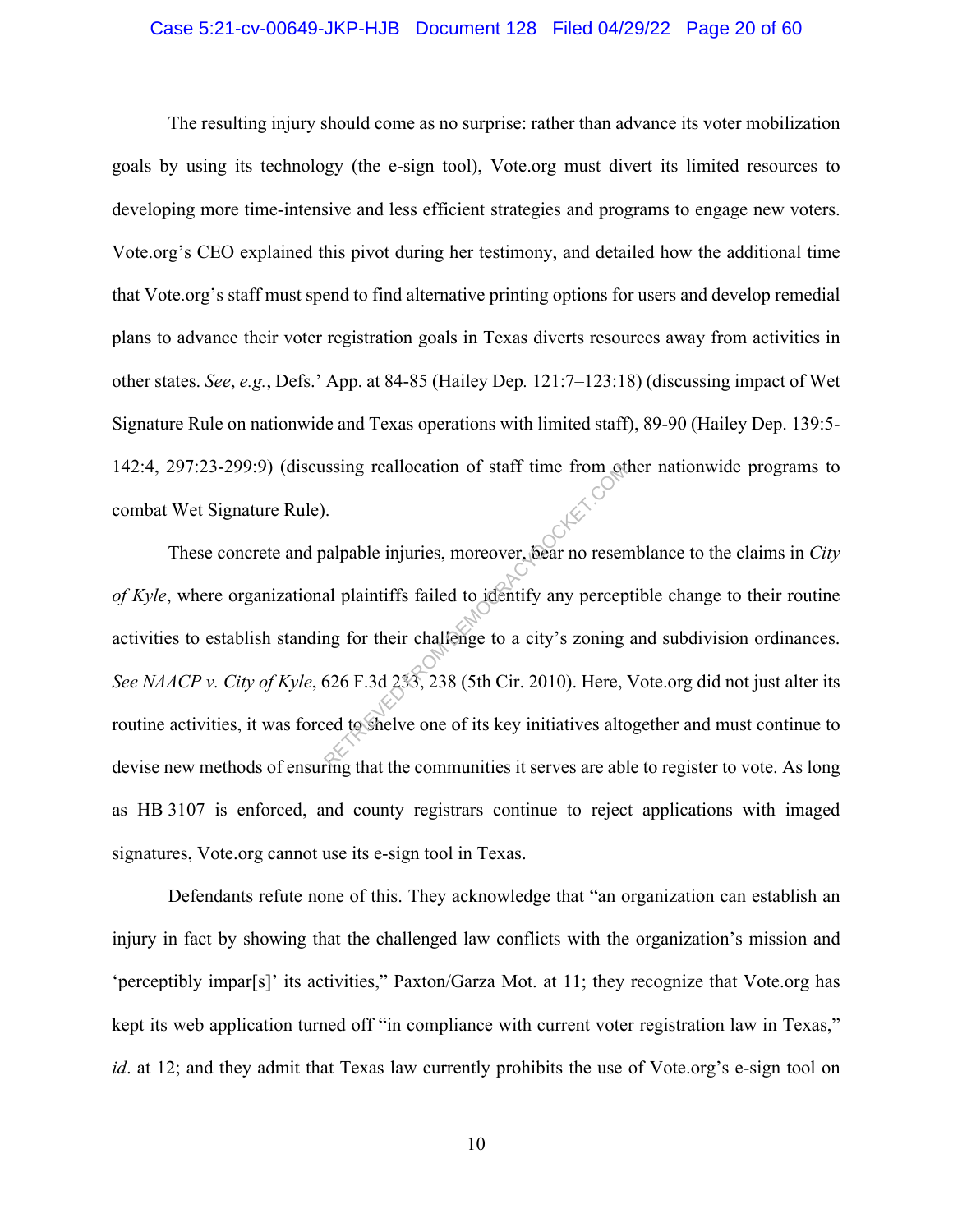#### Case 5:21-cv-00649-JKP-HJB Document 128 Filed 04/29/22 Page 21 of 60

voter registration applications. Yet Defendants ask the Court to focus its injury analysis on a single moment in time (the fall of 2018) and ignore everything else that came after—including the current (and future) impairment of Vote.org's mission and diversion of resources that result from restrictions on the use of its web application. Their backwards-looking analysis misapplies the law and ignores undisputed facts, all of which point in one direction: Vote.org has suffered a concrete and ongoing injury.

## **2. Vote.org's injuries are caused by and traceable to the county registrars' ongoing enforcement of the Wet Signature Rule.**

Article III standing "requires a causal connection between the plaintiff's injury and the defendant's challenged conduct," but it need not rise to proximate cause. *Glen v. Am. Airlines*, *Inc*., 7 F.4th 331, 335 (5th Cir. 2021); *see also Lexmark Int'l*, *Inc. v. Static Control Components*, *Inc.*, 572 U.S. 118, 134 n.6 (2014). Nor does standing "require the challenged action to be the sole or even immediate cause of the injury." *Sierra Club v. U.S. Dep't of the Interior*, 899 F.3d 260, 284 (4th Cir. 2018); *Earl v. Boeing Co.*, 339 F.R.D. 391, 418 n. 10 (E.D. Tex. 2021) (quoting *Sierra Club* and holding that "[a]n Article III causal link may be less than 'direct and perceptible' at this stage so long as the allegations forming the connection are 'true and capable of proof at trial.'" (internal citation omitted)). It is enough that a plaintiff's injury is "connected with the conduct about which he complains." *Glen*, 7 F.4th at 335 (cleaned up). duct," but it need not rise to proximate of<br>
Eir. 2021); see also Lexmark Int I, Inc. v.<br>
2014). Nor does standing "require the cha<br>
the injury." Sierra Club v. U.S. Dep't of<br>
Boeing Co. 39 F.R.D. 391, 418 n. 10<br>
"[a]n Art

Defendants' theory of causation is incompatible with these standards. By attempting to connect Vote.org's injury to the Secretary's 2018 announcement, they assume that the presence of *any* other contributing factor breaks the causal chain for Article III standing. That is not the law. "It suffices for the purposes of standing to note that there is evidence suggesting that the [defendant]'s actions have at least contributed" to Vote.org's injury. *Kleinman v. City of Austin*, No. 1:15-cv-497-RP, 2017 WL 3585792, at \*3 (W.D. Tex. Aug. 18, 2017). While the Secretary's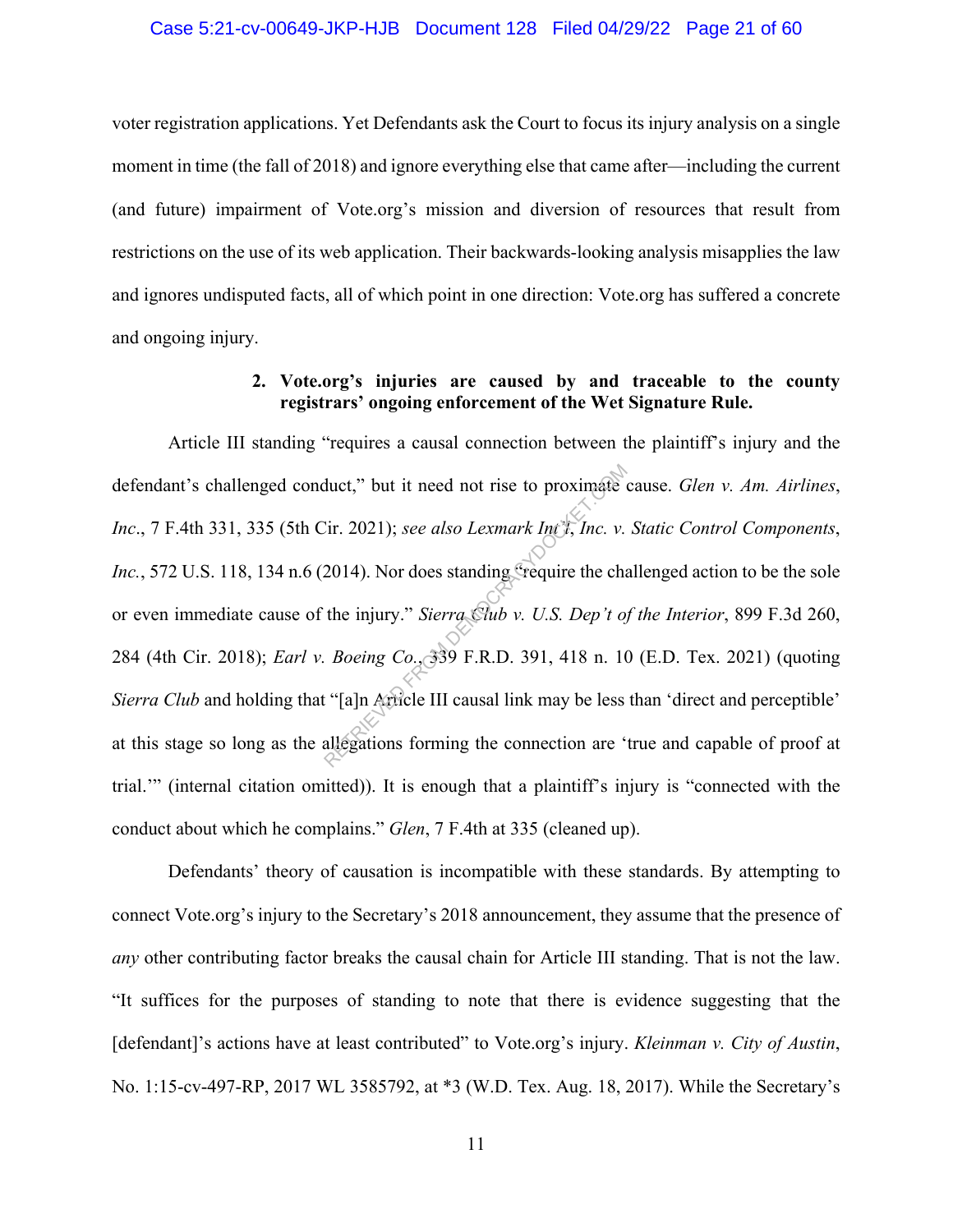#### Case 5:21-cv-00649-JKP-HJB Document 128 Filed 04/29/22 Page 22 of 60

announcement may at one point have caused Vote.org to divert resources, the State has since confirmed that the Secretary does not enforce the law and his guidance is not binding on county registrars. *See infra*, at B(2)(ii). Meanwhile, it is undisputed that the county registrars' enforcement of HB 3107 will prevent Vote.org from using its e-sign tool, which causes harm to the organization.

Defendants also misconstrue the nature of that injury. Vote.org's diversion of resources is not an isolated event that occurred once in 2018, as demonstrated by testimony from Vote.org CEO Andrea Hailey. While Ms. Hailey discussed the impact of the Secretary's 2018 announcement—the portion of her testimony that Defendants selectively cite—she also explained the root of Vote.org's current and future injury: its diversion of staff and volunteer time towards finding other ways to help engage prospective voters in Texas without full use of its web application, and the impact of these efforts on the organization's other programs nationwide. *See*, *e.g.*, Defs.' App. at 84-85 (Hailey Dep*.* 121:7–123:18) (discussing impact of Wet Signature Rule on nationwide and Texas operations with limited staff), 89-90 (Hailey Dep. 139:5-142:4) (discussing reallocation of staff time from other nationwide programs to combat Wet Signature Rule), 128-29 (Hailey Dep. 297:23-299) (same). Notably, at least one county registrar has confirmed that he would have accepted applications signed with Vote.org's e-sign tool but for HB 3107's prohibition. Pl.'s App. at 89 (Elfant Dep. 67:10-20). Vote.org plainly satisfies the causation requirement. of her testimony that Detendants selective<br>at and future injury: its diversion of staff<br>engage prospective voters in Texas<br>of these efforts on the organization's other<br>dialey Dep. 121;7-123:18) (discussing in<br>operations wi

## **3. Defendants' remaining arguments raise irrelevant objections that do not implicate Vote.org's Article III standing.**

Defendants' remaining objections to standing complain about the absence of a detailed financial breakdown of expenditures and offer revisionist history of the 2018 web application launch, neither of which have any merit. The first argument can be easily discarded because the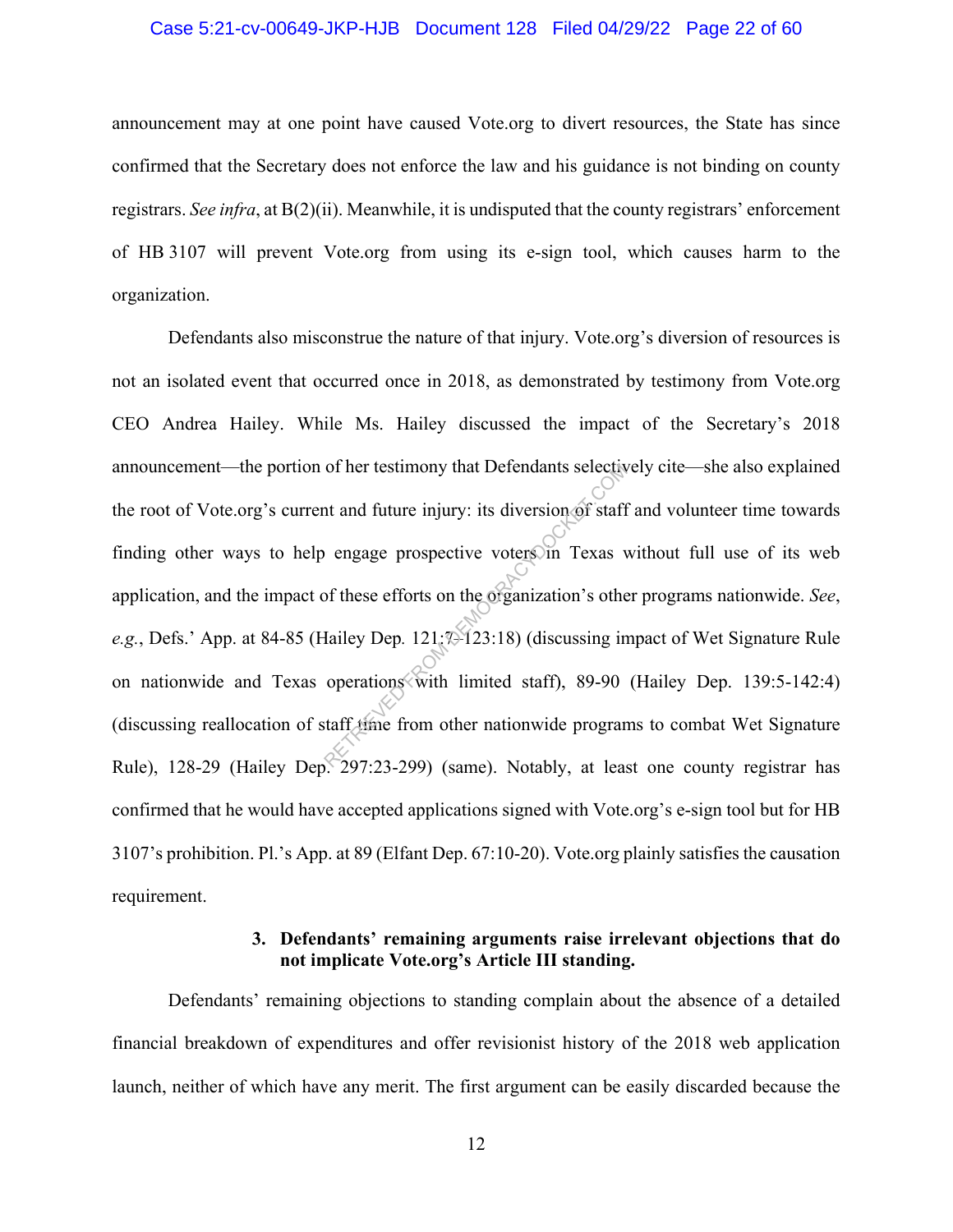#### Case 5:21-cv-00649-JKP-HJB Document 128 Filed 04/29/22 Page 23 of 60

diversion of staff time and organizational resources need not be quantified; "[t]he fact that the added cost has not been estimated and may be slight does not affect standing." *Mi Familia Vota v. Abbott*, 497 F. Supp. 3d 195, 208 (W.D. Tex. 2020) (quoting *Crawford v. Marion Cnty. Election Bd.*, 472 F.3d 949, 951 (7th Cir. 2007)); *Richardson v. Tex. Sec'y of State*, 485 F. Supp. 3d 744, 765 (W.D. Tex. 2020) ("[T]here is no requirement that a Plaintiff must quantify a specific monetary cost in order to satisfy the injury in fact requirement."), *rev'd on other grounds sub nom. Richardson v. Flores*, 28 F.4th 649 (5th Cir. 2022). And Defendants' attempt to draw conclusions from changes in Vote.org's aggregate nationwide expenditures is just bad math. *See* Paxton/Garza Mot. at 13. A diversion of resources contemplates an internal shift in the way an organization spends its finite time, money, or other non-monetary resources. A decrease in its total aggregate expenditures says nothing about how those resources are allocated, and Defendants' observation that Vote.org's aggregate, nationwide spending may have decreased since 2018 is meaningless. Besides, it is settled that the diversions of resources contemplated by the standing doctrine are not limited to monetary costs, but also includes the use of human resources that are not quantifiable. *See, e.g., Scott v. Schedler*, 771 F.3d 831, 837 (5th Cir. 2014) (finding NAACP established standing even if employee "had spent none of the NAACP's money" because the employee "devoted his time to the [voter registration] drives."); *El Paso Cnty. v. Trump*, 408 F. Supp. 3d 840, 854 (W.D. Tex. 2019) (finding community organization established standing because defendants' actions had "forced [the organization] to cancel initiatives . . . it would otherwise spearhead"). resources contemplates an internal shift<br>y, or other non-monetary resources. A debout how those resources are allocated, a<br>ationwide spending may have decreased<br>diversions of resources contemplated by<br>ut also includes the

Defendants' final objection to standing asserts that Vote.org's injuries are self-inflicted, revealing yet again their misunderstanding of the Article III causation requirements. *See supra* at A(2). That argument not only lacks merit for the reasons explained above, *see id*., but it is also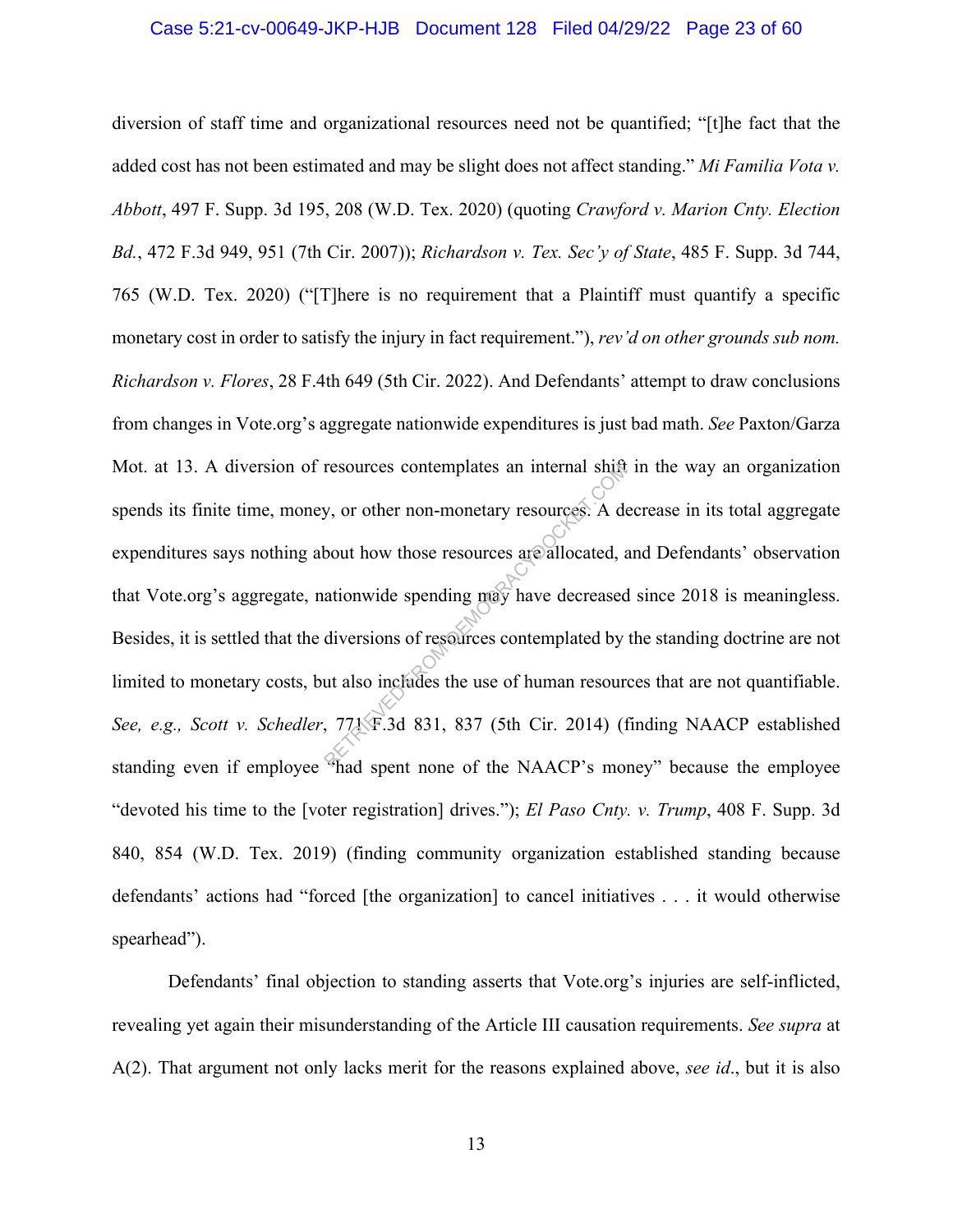#### Case 5:21-cv-00649-JKP-HJB Document 128 Filed 04/29/22 Page 24 of 60

misleading. Before the Legislature enacted HB 3107, no provision of the Election Code required a wet signature on voter registration applications. Two different courts in this district reached the same conclusion. *See Stringer*, 320 F. Supp. 3d at 896 (noting, pre-HB 3107, "there is nothing in Texas [election] law that precludes the use of . . . electronic signatures); Order at 2, *Tex. Democratic Party v. Hughs*, 5:20-cv-00008-OLG, ECF No. 29 (W.D. Tex. July 28, 2020) (finding, pre-HB 3107, no indication that the "wet signature rule has been in place for years" and that "the codified signature requirement . . . makes no mention of an original wet ink signature."). That is why the Secretary drafted HB 3107 to insert a wet signature requirement, for the specific purpose of denying Vote.org the ability to use its e-sign tool. Pl.'s App. at 143 (Ingram Dep. 102:3-14). It also explains why Defendants did not cite any authority (not even the Election Code itself) to support their claim that Vote.org's web application violated the law. *See* Paxton/Garza Mot. at 13. Applications created with the e-sign tool became unlawful only because the Secretary and the Legislature made it so when they devised and enacted the Wet Signature Rule, in violation of the federal Constitution and the Civil Rights Act.<sup>3</sup> Vote.org, therefore, has standing to pursue these claims. ity to use its e-sign tool. Pl.'s App. at 14.<br>
ts did not cite any authority (not even<br>
..org's web application violated the law. S<br>
he e-sign tool became unlawful only be<br>
they devised and enacted the Wet Signa<br>
Civil Rig

## **B. Vote.org has "statutory standing" to assert a claim under Section 1983.**

Defendants' prudential arguments fail on several fronts. As a threshold matter, the Supreme Court has recognized on multiple occasions that federal courts have a "virtually unflagging"

<sup>&</sup>lt;sup>3</sup> The State complains that Vote.org did not seek guidance from the Secretary before launching its web application, but recently argued before the Fifth Circuit that, "Texas voter registration is the [county] registrar's domain," meaning that "the [county] registrars—and not the Secretary choose how and whether to enforce the written signature requirement." Brief of Defendant-Appellant Texas Secretary of State at 4, 21, *Texas Democratic Party v*. *Hughs*, No. 20-50667 (5th Cir. Oct. 26, 2020). And the Fifth Circuit agreed. *Texas Democratic Party v. Hughs*, No. 20-50683, 2021 WL 1826760 (5th Cir. May 7, 2021) ("The Secretary plays no role."). Thus, consulting the Secretary would have made little sense given the county registrars' sole authority to determine whether to accept voter registration applications with imaged signatures.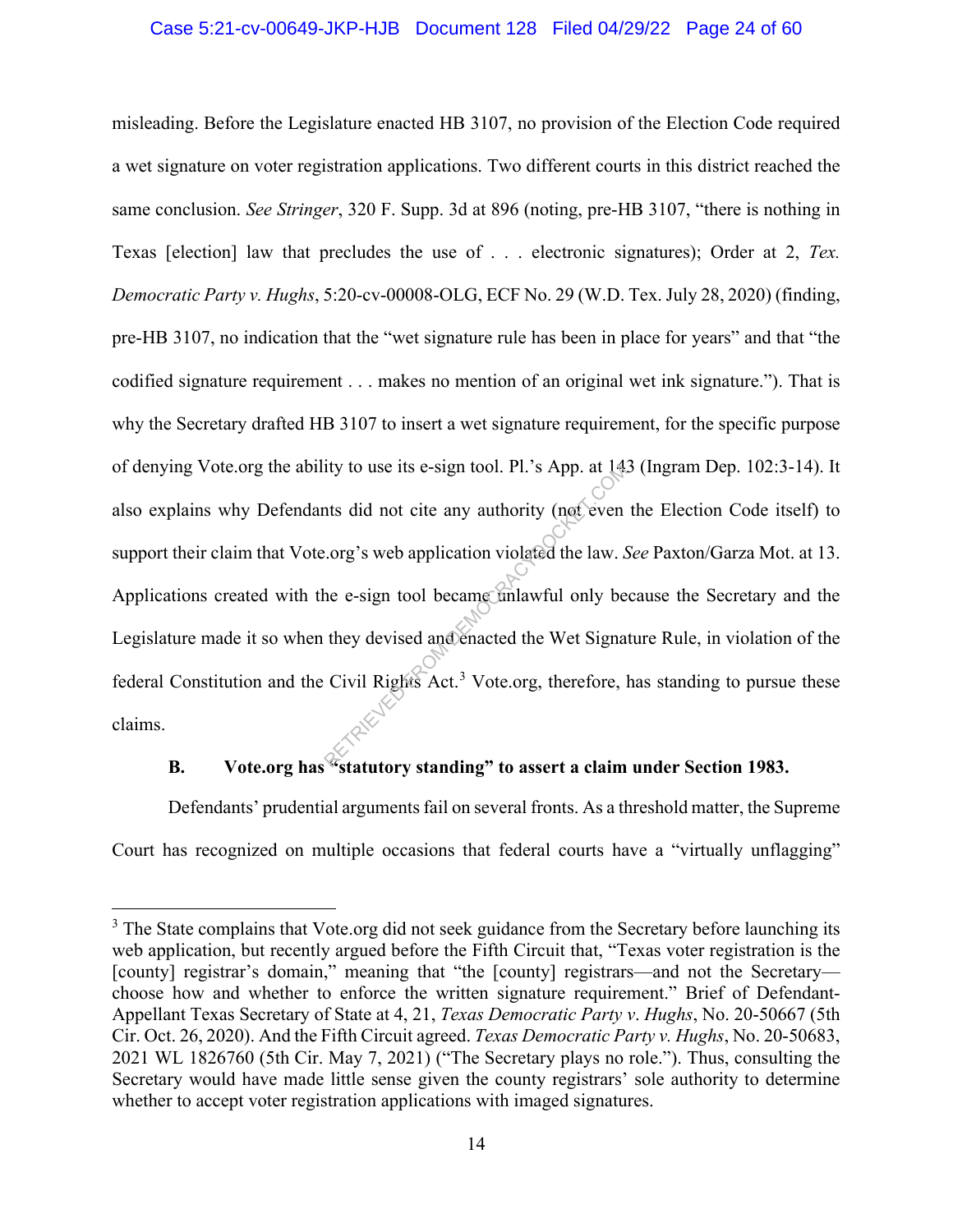#### Case 5:21-cv-00649-JKP-HJB Document 128 Filed 04/29/22 Page 25 of 60

obligation to hear and decide cases within their jurisdiction. *Sprint Commc'ns, Inc. v. Jacobs*, 571 U.S. 69, 77 (2013). In *Lexmark*, the Court recognized that this principle was "in some tension with" the prudential standing doctrine, holding that courts "cannot limit a cause of action that Congress has created merely because 'prudence' dictates." 572 U.S. at 128. *Accord Excel Willowbrook, L.L.C. v. JP Morgan Chase Bank, Nat'l Ass'n*, 758 F.3d 592, 603 n.34 (5th Cir. 2014) ("[T]he continued vitality of prudential 'standing' is now uncertain in the wake of the Supreme Court's recent decision in" *Lexmark*); *White Oak Realty, L.L.C. v. U.S. Army Corp of Eng'rs*, No. 13-cv-4761, 2014 WL 4387317, at \*6 (E.D. La. Sept. 4, 2014) ("The Supreme Court's recent decision in *Lexmark* appears to have severed the legs from the doctrine of prudential standing."); *Texas v. United States*, 524 F. Supp. 3d 598, 630 (S.D. Tex. 2021) ("Having concluded that Texas has standing to sue, the Court simply cannot refrain from exercising its jurisdiction over the controversy with the United States here."). appears to have severed the legs from<br>States, 524 F. Supp. 3d 598, 630 (S.D. Tex<br>e, the Court simply cannot refrain from ex<br>ited States here.").<br>ssuming prudential standing has survive<br>me would not apply here for two indep

In any event, even assuming prudential standing has survived *Lexmark* and its progeny, whatever is left of that doctrine would not apply here for two independent reasons. *First*, prudential considerations must yield to statutory language that indicates or provides a broad right of action. Here, the Materiality Provision confers a cause of action on any "party aggrieved"—language the Supreme Court has held typifies waiver of prudential standing requirements. And Section 1983 provides a cause of action for violation of rights created by the Constitution or federal law. As such, a plaintiff suing under these provisions need only demonstrate that its interests fall within the "zone of interests" contemplated by the statute—a requirement Vote.org has met. *Second*, Vote.org's claims satisfy the exception to third-party standing.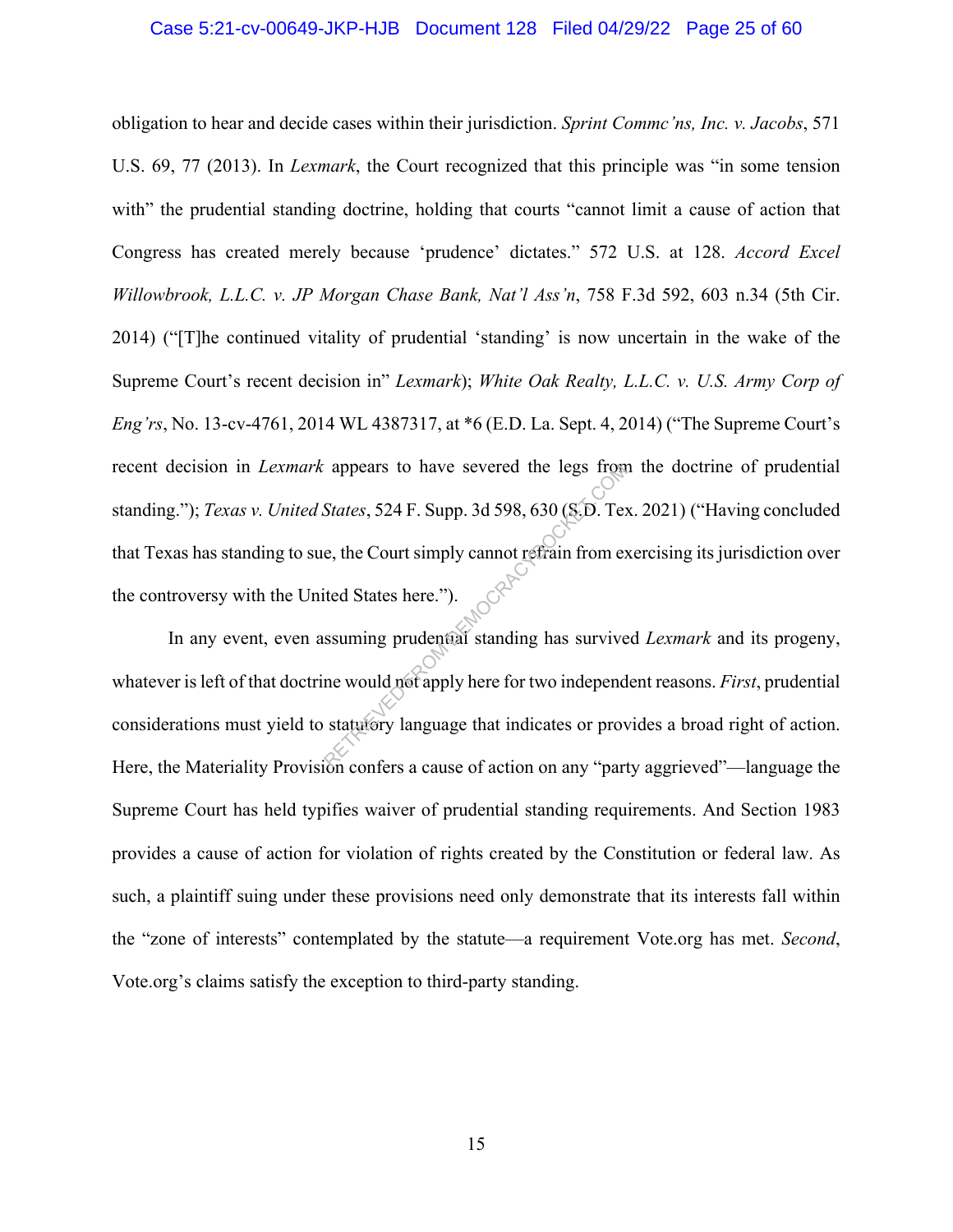## **1. Prudential considerations do not apply to claims brought under Section 1983 and the Materiality Provision.**

The text of Section 10101 reveals Congress's intent to abrogate any prudential limitations to asserting a cause of action. Subsection (d) provides federal district courts with jurisdiction regardless of whether "the party aggrieved shall have exhausted any administrative or other remedies that may be provided by law." 52 U.S.C. § 10101(d). Typically, the use of the term "aggrieved person" or "party aggrieved" indicates Congress's intent "to extend standing under the [statute] to the maximum allowable under the Constitution," and therefore to abrogate any prudential standing limitations. *Ass'n of Cmty. Orgs. for Reform Now v. Fowler*, 178 F.3d 350, 363 (5th Cir. 1999); *see also Fed. Election Comm'n v. Akins*, 524 U.S. 11, 19 (1998) ("History associates the word 'aggrieved' with a congressional intent to cast the standing net broadly beyond the common-law interests and substantive statutory rights upon which 'prudential' standing traditionally rested."). o Fed. Election Comm'n v. Akins, 524 to<br>
wed' with a congressional intent to cast<br>
nterests and substantive statutory righ<br>
").<br>
s are also inappropriate here given the b<br>
ike the [Administrative Procedure Act (<br>
rests can

Prudential limitations are also inappropriate here given the breadth of Section 1983. "For very broad statutory rights like the [Administrative Procedure Act (APA)], an injury in fact and inclusion in the zone of interests can add up to a right of action, even if prudential standing limits would have blocked it." *Collins v. Mnuchin*, 938 F.3d 553, 575 (5th Cir. 2019), *aff'd in part, vacated in part, and rev'd in part on other grounds sub nom. Collins v. Yellen*, 141 S. Ct. 1761 (2021). Like the APA, Section 1983 affords broad statutory rights, conferring a cause of action for deprivations of "*any* rights, privileges, or immunities secured by the Constitution and laws." 42 U.S.C. § 1983 (emphasis added); *see, e.g.*, *Dennis v. Higgins*, 498 U.S. 439, 443 (1991) ("A broad construction of § 1983 is compelled by the statutory language"). Therefore, it should be sufficient for a plaintiff asserting a Section 1983 claim to establish "an injury in fact and inclusion in the zone of interests." *Collins*, 938 F.3d at 575.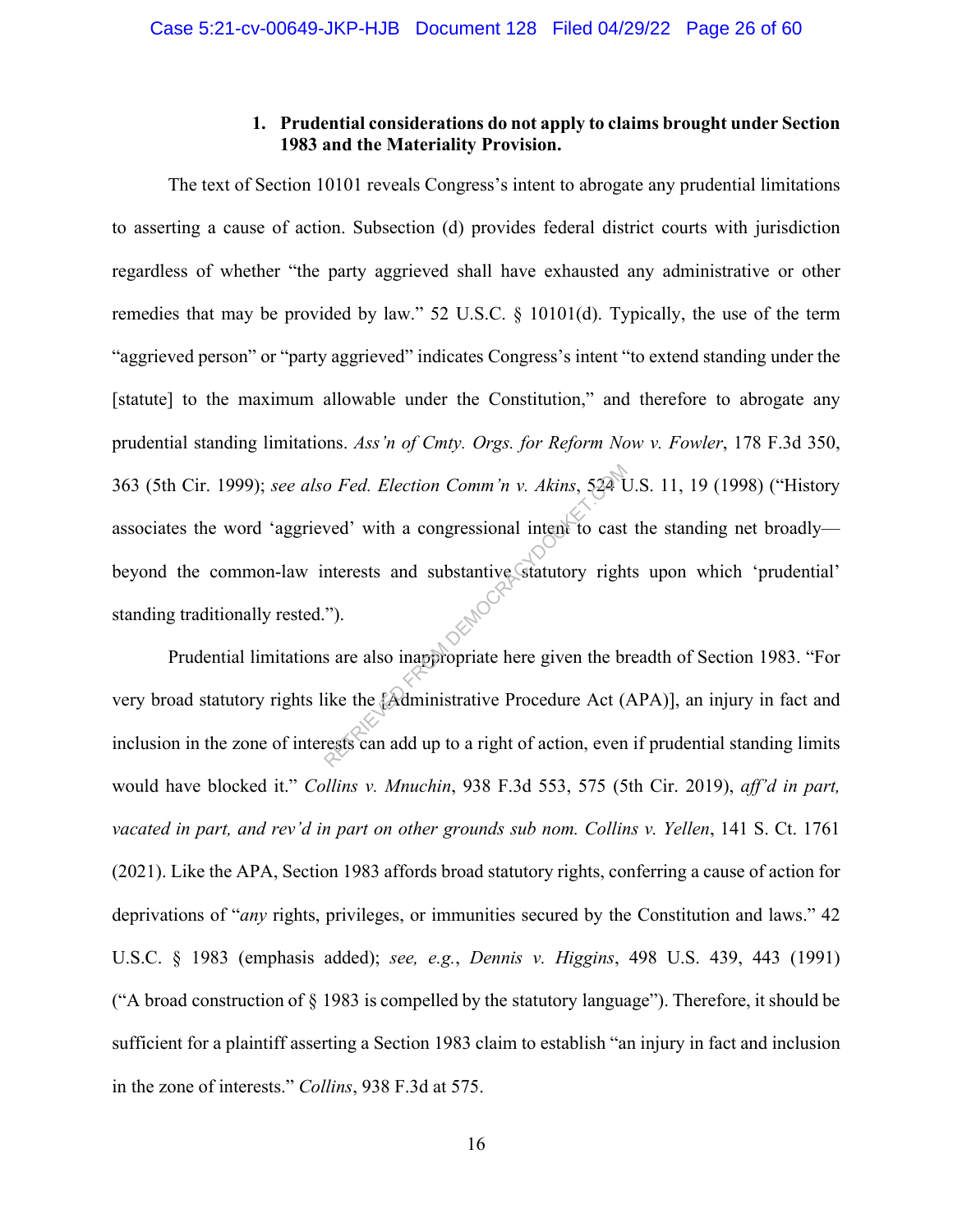#### Case 5:21-cv-00649-JKP-HJB Document 128 Filed 04/29/22 Page 27 of 60

Whether the plaintiff's interests "fall within the zone of interests protected" by the statute under which the claim is brought is not a question of standing, but rather a matter of statutory interpretation to determine "whether a legislatively conferred cause of action encompasses a particular plaintiff's claim." *Lexmark*, 572 U.S. at 126-27. This requirement is "lenient" and "not especially demanding"; in fact, it "forecloses suit only when a plaintiff's interests are so marginally related to or inconsistent with the purposes implicit in the statute that it cannot reasonably be assumed that Congress authorized that plaintiff to sue." *Id*. at 130 (quoting *Bennett v. Spear*, 520 U.S. 154, 163 (1997)) (cleaned up); *Simmons v. UBS Fin. Servs.*, 972 F.3d 664, 666 (5th Cir. 2020) ("[A]nyone 'with an interest arguably sought to be protected by the statute' can head to federal court." (quoting *Thompson v. N. Am. Stainless, LP*, 562 U.S. 170, 178 (2011)); *Match-E-Be-Nash-She-Wish Band of Pottawatomi Indians v. Patchak*, 567 U.S. 209, 225 ("[W]e have always conspicuously included the word 'arguably' in the test to indicate that the benefit of any doubt goes to the plaintiff."). Example 8 arguably sought to be protected by the<br>
2. N. Am. Stainless, LP, 562 U.S.  $1/0$ , 178<br>
178<br>
18 tomi Indians v. Patchak, 567 U.S. 209<br>
18 word 'arguably' in the fest to indicate the<br>
18 within the requisite zone o

Here, Vote.org falls within the requisite zone of interests because it has been harmed by the Wet Signature Rule, *cf. Gersman v. Group Health Ass'n*, 931 F.2d 1565, 1568 (D.C. Cir. 1991), *vacated on other grounds* 502 U.S. 1068 (1992) ("[I]f a corporation can suffer harm from discrimination, it has standing to litigate that harm."), and because Vote.org's mission is to increase voter turnout and advance voting rights. For example, in *White Glove Staffing, Inc. v. Methodist Hosps. of Dall.*, 947 F.3d 301 (5th Cir. 2020), the Fifth Circuit found that a corporation fell within the zone of interests of 42 U.S.C. § 1981, which prohibits race discrimination in contracts, even though it had no "corporate racial identity" and the challenged discrimination was against not the corporation itself but an employee whom the corporation had sent to work for the defendant. 947 F.3d at 306, 307. Like the plaintiff in *White Glove*, Vote.org has suffered injury as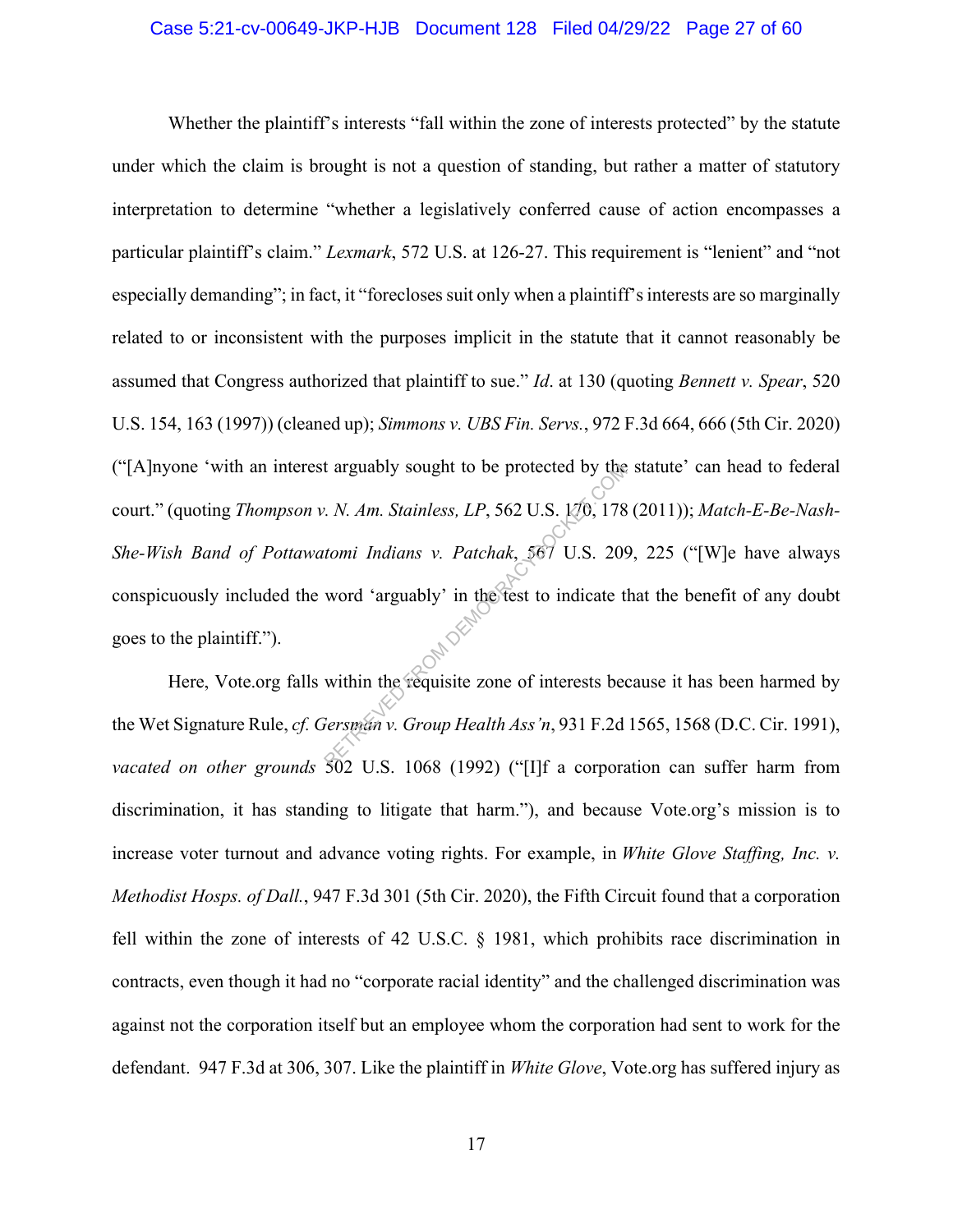#### Case 5:21-cv-00649-JKP-HJB Document 128 Filed 04/29/22 Page 28 of 60

a result of the violation of statutory rights of those with whom it is connected in the exercise of those rights.

## **2. Even if prudential standing applied, Vote.org's claims fall within the exception to limitations on "third-party standing."**

Even if the Court finds that prudential considerations are relevant, it should conclude that an exception applies. "The limitation on 'third-party standing' is not a constitutional mandate, but is merely a 'salutary rule of self-restraint.'" *Richardson*, 485 F. Supp. 3d at 773 (quoting *Craig v. Boren*, 429 U.S. 190, 193 (1976)), *rev'd on other grounds* 978 F.3d 220 (5th Cir. 2020). As a result, it should "not be applied where its underlying justifications are absent." *Id*. (quoting *Singleton v. Wulff*, 428 U.S. 106, 114 (1976)). To determine whether those justifications are present, courts conduct a two-part inquiry: (1) will adjudication of the rights be unnecessary, because "in fact the holders of those rights either do not wish to assert them, or will be able to enjoy them regardless of whether the in-court litigant is successful or not"; and (2) will the litigant be the "most effective advocate[] of those rights" before the court? *Singleton*, 428 U.S. 113-14. S. 106, 114 (1976)). To determine whe<br>wo-part inquiry: (1) will adjudication of<br>of those rights either do not wish to as<br>ether the in-court litigant is successful or<br>ate[] of those rights" before the court? Si<br>tisfied whe

The first inquiry is satisfied where, for example, "the enjoyment of the right is inextricably bound up with the activity the litigant wishes to pursue," because "the court at least can be sure that its construction of the right is not unnecessary in the sense that the right's enjoyment will be unaffected by the outcome of the suit." *Id*. at 114-15. The second inquiry supports third-party standing when "the relationship between the litigant and the third party" is "such that the former is fully, or very nearly, as effective a proponent of the right as the latter," *id*. at 115, or where "there is some genuine obstacle to" the third party's assertion of the right. *Id*. at 116.

In conducting this analysis, two decisions by federal courts in this State are informative: *Richardson* and *Inclusive Communities Project, Inc. v. Texas Department of Housing and Community Affairs*, No. 3:08-CV-0546-D, 2008 WL 5191935 (N.D. Tex. Dec. 11, 2008), both of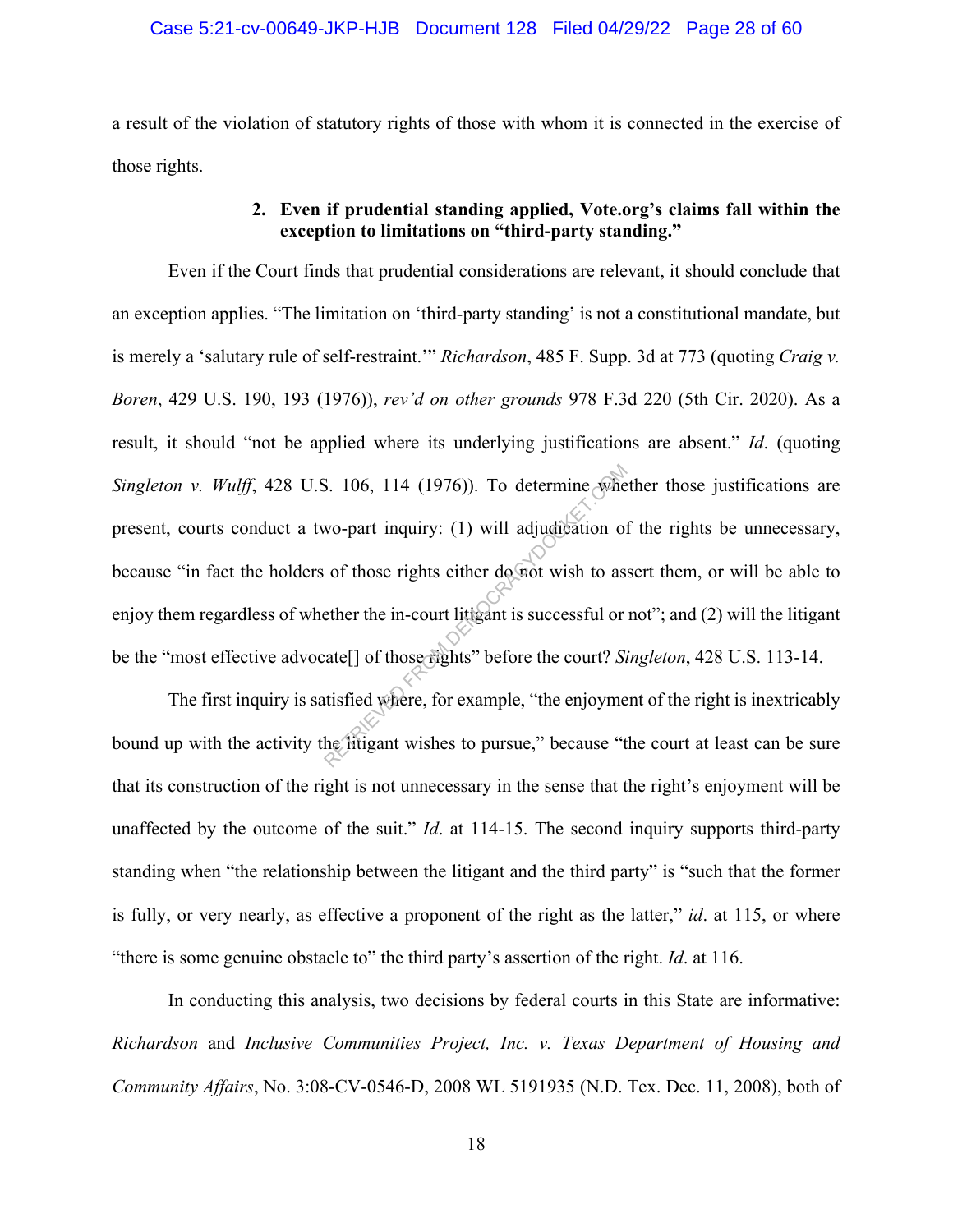#### Case 5:21-cv-00649-JKP-HJB Document 128 Filed 04/29/22 Page 29 of 60

which held that organizational plaintiffs fell within the exception to the limitation on third-party standing. Like the instant case, the *Richardson* plaintiff asserted a voting rights claim under 42 U.S.C. § 1983. The defendants argued that the plaintiff, as an organization, "do[es] not have voting rights" and therefore could state no cause of action under Section 1983 "claiming an injury based on the violation of a third party's rights." *Richardson*, 485 F. Supp. 3d at 772. The court rejected this argument because the organization was an "effective party to challenge" voting requirements "on behalf of disabled Texans who are disproportionately more likely to be affected" by the requirements, and it had a "close relationship" with the third parties. *Id*. at 773. The court then observed that there "may be practical obstacles" preventing "certain voters from vindicating their rights" which were at issue in the case because it was "not *necessarily* apparent that many individual voters who *may* be impacted by the [challenged requirement] would have Article III standing." *Id*. Ultimately, the court concluded that preventing the plaintiff "from asserting its claims would not serve the purposes of the prudential rule against third-party standing." *Id*. at 773. practical obstacles" preventing "certain."<br>
e in the case because it was "not *nece*<br>
be impacted by the [challenged requiren<br>
the court concluded that preventing the<br>
urposes of the prudential rule against thir<br>
mities *P* 

In *Inclusive Communities Project*, a non-profit organization sued a Texas state agency under a various statutes, including 42 U.S.C. §§ 1982 and 1983. 2008 WL 5191935, at \*1. Though the plaintiff's claims "implicate[d] its African-American *clients*' right to be free of race discrimination in housing opportunities," the court found that "[t]he limitation on 'third-party standing'" did not bar the organization's ability to pursue those claims. *Id*. at \*6 (emphasis added). The court then examined the "principles that animate the rule against third-party standing" discussed in *Singleton*. *Id*. at \*7. It found that barring the organization from asserting the Section 1982 and 1983 rights of its clients "would not serve the purposes" of that rule because the organization had a close relationship with its clients and was an "integral part of its clients' exercise of their equal housing-related rights," and the organization would "be as effective as its clients in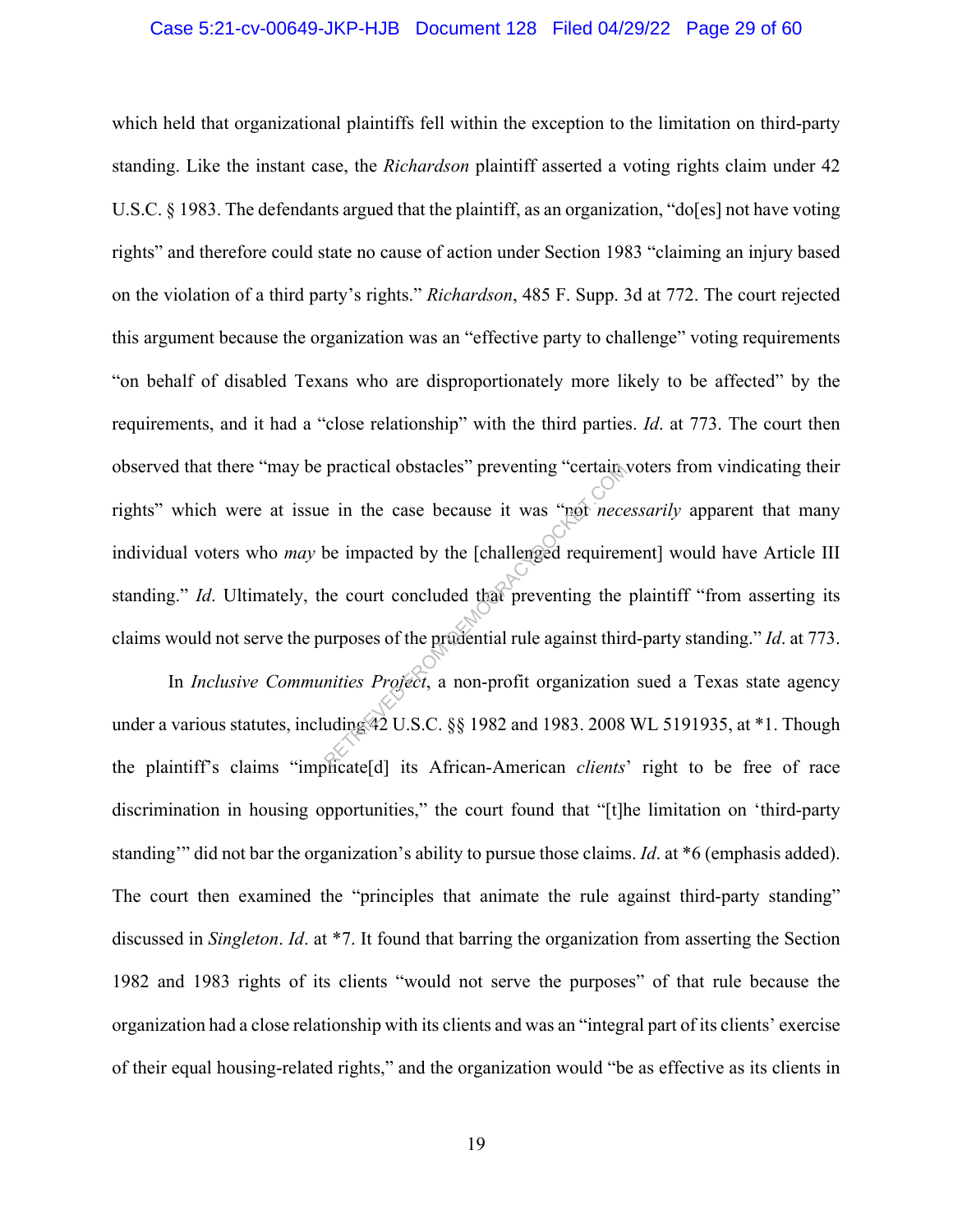#### Case 5:21-cv-00649-JKP-HJB Document 128 Filed 04/29/22 Page 30 of 60

advocating their rights" in light of "its own organizational purpose." *Id*.

The facts here mirror those in *Richardson* and *Inclusive Communities Project*. Under the first *Singleton* factor, there would be no "unnecessary or undesired adjudication of rights" because the right to vote "is inextricably bound up" with Vote.org's mission. *See Inclusive Cmtys. Project*, 2008 WL 5191935, at \*7. Just as in *Inclusive Communities Project*, a decision in Vote.org's favor would vindicate its potential users' constitutional and statutory rights. *See id*.

The second *Singleton* factor is also met: Vote.org would be as effective as the voters it serves in advocating their rights. Vote.org has the largest nonprofit, nonpartisan registration and get-out-the-vote technology platform in America, and is explicitly committed to protecting the ability to vote of historically underserved voters of color and underrepresented young voters. *See* Defs.' App. at 63 (Hailey Dep. 34:1-5). And like the plaintiff in *Inclusive Communities Project*, "[t]he instant lawsuit is completely consistent with [Vote.org's] mission." *Inclusive Cmtys. Project*, 2008 WL 5191935, at \*7. In short, Vote.org's claims are "central to [its] purpose, and this is not a case in which the organizational plaintiff is unlikely to vigorously advocate for the rights asserted." *Richardson*, 485 F. Supp. 3d. at 774 (citing *Hudson Valley Freedom Theater, Inc. v. Heimbach*, 671 F.2d 702, 706 (2d Cir. 1982) ("When a corporation meets the constitutional test of standing . . . prudential considerations should not prohibit its asserting that defendants, on racial grounds, are frustrating specific acts of the sort which the corporation was founded to accomplish.")). *Accord Tex. Democratic Party v. Hughs*, 474 F. Supp. 3d 849 (W.D. Tex. 2020), *rev'd on other grounds and remanded*, 860 F. App'x 874 (5th Cir. 2021) (rejecting argument that organizational plaintiffs "do not have standing to sue for 'third parties' under Section 1983").<sup>4</sup> platform in America, and is explicitly<br>
v underserved voters of color and underre<br>
ep. 34:1-5). And like the plaintiff in *Inc*<br>
ompletely consistent with [Vote.org's]<br>
at \*7. In short, Vote.org's claims are "cer<br>
ganizat

<sup>4</sup> Defendants' effort to distinguish *Hughs*, 474 F. Supp. 3d 849 (W.D. Tex. 2020), *rev'd on other grounds and remanded*, 860 F. App'x 874 (5th Cir. 2021), on the grounds that it referred only to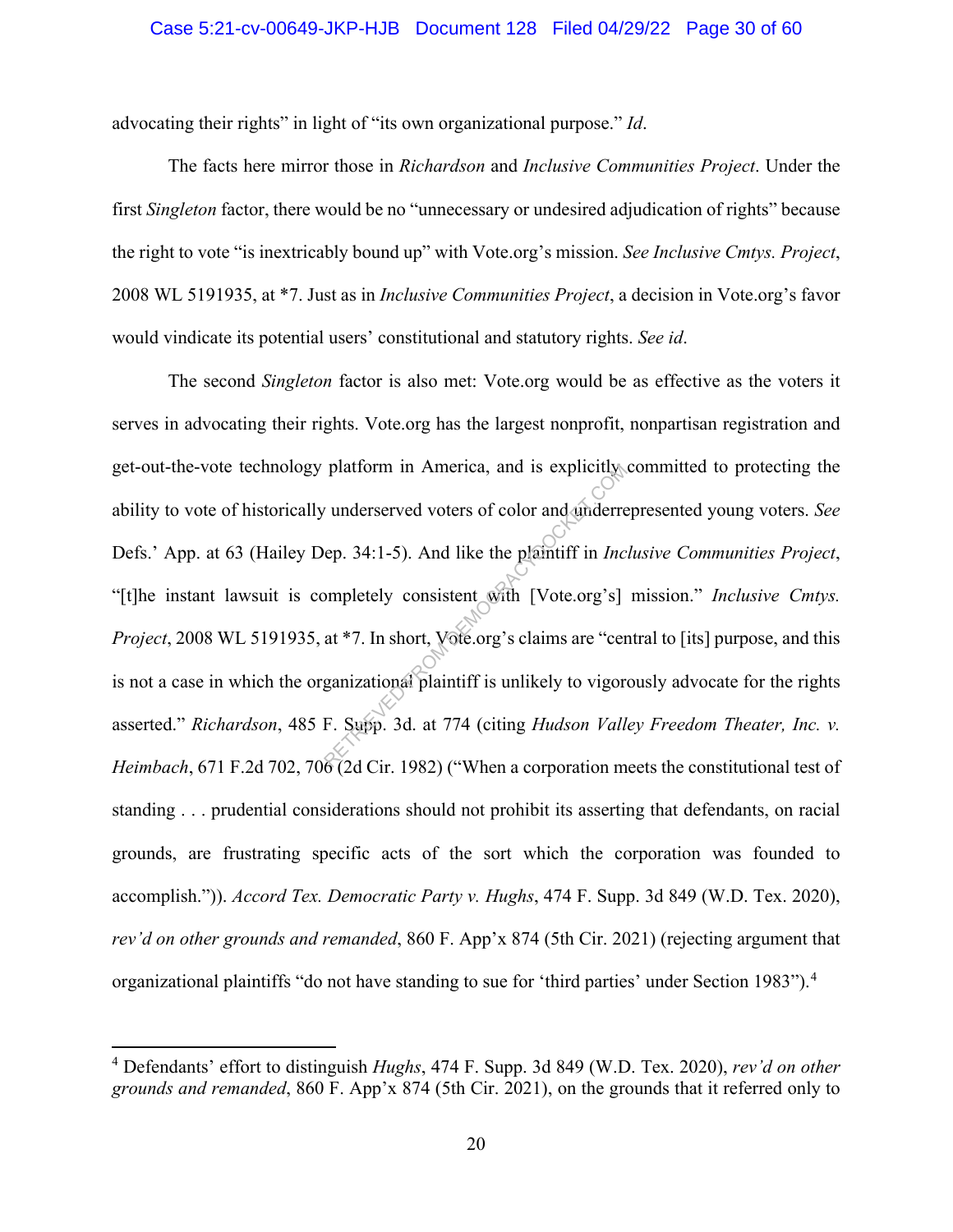#### Case 5:21-cv-00649-JKP-HJB Document 128 Filed 04/29/22 Page 31 of 60

Finally, the potential registrants that Vote.org serves have "some hindrance" in asserting their rights. *Powers v. Ohio*, 499 U.S. 400, 411 (1991). To satisfy this factor, the "hindrance" in question need not operate as a total bar to the assertion of the right. *See Singleton v. Wulff*, 428 U.S. 106, 117 (1976) (finding that a chilling effect, a desire for privacy, or "imminent mootness" would satisfy the requirement). Here, as in *Richardson*, only a fraction of impacted, potential registrants would be able to assert their own rights. 485 F. Supp. 3d at 774. If a registrant managed to overcome the burdens imposed by the Wet Signature Rule, Defendants would argue that they lacked standing. Paxton/Garza Mot. at 11. And if they failed, Defendants would likely accuse them of asserting a "self-inflicted" injury for attempting to register through unlawful means. *Id.* at 13- 14; c*f. Libertarian Party of Ohio*, 462 F.3d at 592 ("A party is not required to intentionally forfeit its place in the political arena in order to challenge an election law."). Furthermore, the registrants most likely to be impacted by the Wet Signature Rule—young, low-income, and minority registrants, Pl.'s App. at 52-54 (Bryant Rep. 14-16)—are the least likely to be able to bear the temporal and financial costs of litigation. *See Powers*, 499 U.S. at 415 ("[T]here exist considerable practical barriers to suit by the excluded juror because of the small financial stake involved and the economic burdens of litigation."). Accordingly, "[t]he reality is that" few individuals affected would have the resources necessary to "set in motion the arduous process needed to vindicate [their] own rights." *Id*. mury for attempting to register through<br>
Ohio, 462 F.3d at 592 ("A party is not recently<br>
a in order to challenge an election law.").<br>
d by the Wet Signature Rule—young,<br>
-54 (Bryant Rep. 14-16)—are the least of litigatio

Defendants' arguments and authority do not sufficiently grapple with these principles and

associational standing, Paxton/Garza Mot. at 15, misstates the court's reasoning which explicitly stated otherwise: "The same facts that establish *organizational* and associational standing . . . also demonstrate standing to sue for voting rights violations under 52 U.S.C. § 10101(a)(2)(B), using 42 U.S.C. § 1983 as a vehicle for remedial relief. . . . Plaintiffs are entitled to seek relief under § 1983, *on behalf of themselves* and their members, for alleged violations of 52 U.S.C. § 10101(a)(2)(B)." 474 F. Supp. 3d at 859 (emphasis added). *Hughs* is therefore not distinguishable on the grounds that it concerned only associational standing.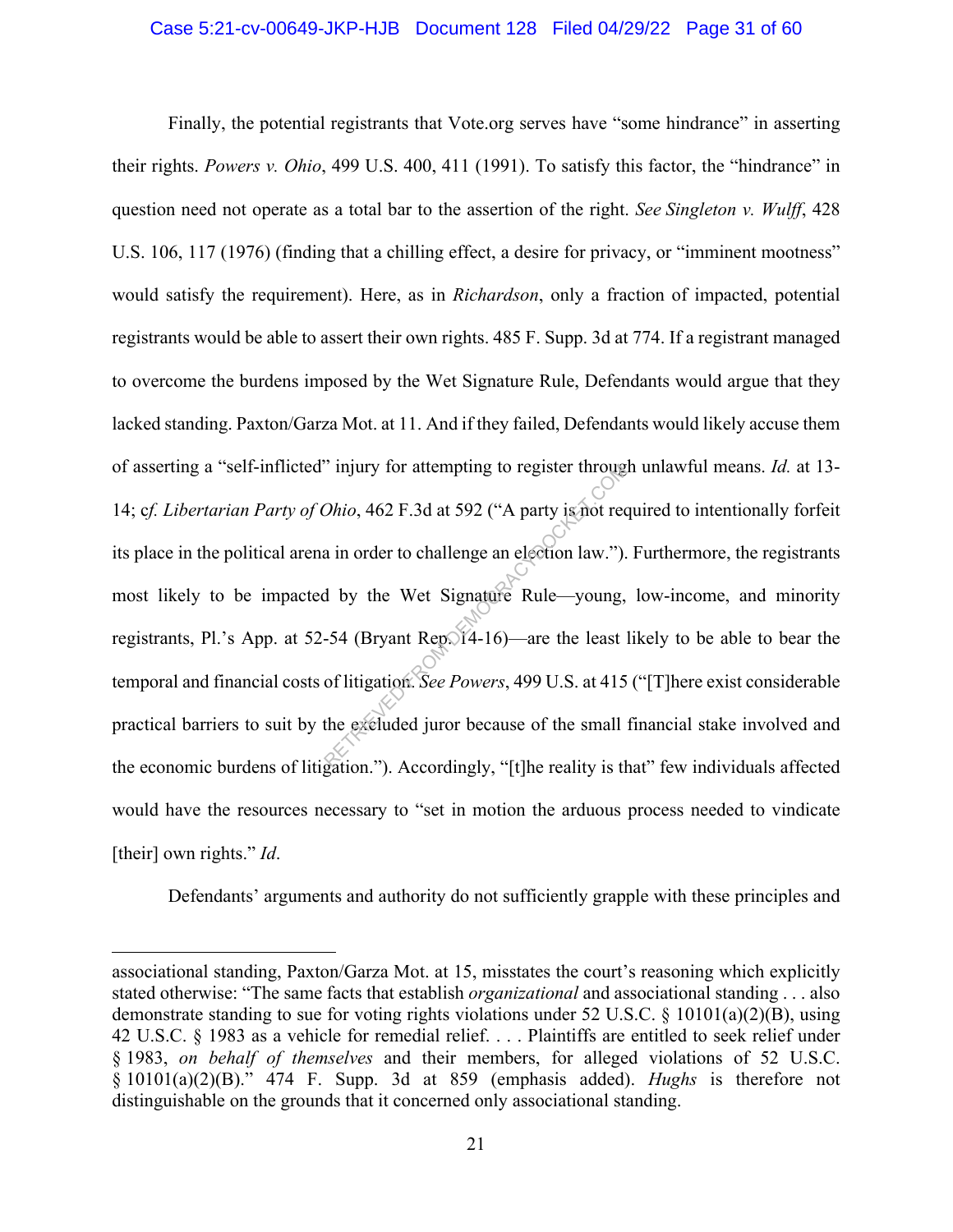#### Case 5:21-cv-00649-JKP-HJB Document 128 Filed 04/29/22 Page 32 of 60

thus are unpersuasive. For example, Defendants overstate the ruling in *Danos v. Jones*, 652 F.3d 577 (5th Cir. 2011) to argue that a "plaintiff lacks statutory standing, regardless of whether the plaintiff has suffered his own injury" when the plaintiff asserts the rights of a third party. Paxton/Garza Mot. at 14. But *Danos* is inapplicable here because its legal reasoning rested on a different statute, not Section 1983. Notably, the *Danos* plaintiff asserted only one argument regarding the *Singleton* analysis: that there was "some hindrance" for the right-holder to assert his right. 652 F.3d at 582. By contrast, Vote.org here meets all *Singleton* factors. *Danos* also observed that permitting the suit to continue would frustrate Congress's decision to "limit appellate review to the judicial conference, and thereby to deprive the federal courts of jurisdiction." *Id*. In stark contrast to *Danos*, Congress has not taken affirmative steps to "deprive the federal courts of jurisdiction" over the kind of claims Vote.org brings; on the contrary, it has affirmatively created that jurisdiction. *See, e.g.*, 52 U.S.C. § 10101(d). nd thereby to deprive the federal courts<br>
s has not taken affirmative steps to "d<br>
f claims Vote.org brings; on the contrary<br>
2 U.S.C. § 10101(d).<br>
uthority stands for the unremarkable pr<br>
—must establish that they suffere

Defendants' other authority stands for the unremarkable proposition that Section 1983 plaintiffs—like all plaintiffs—must establish that they suffered some personal injury; no authority Defendants cite suggests that the plaintiffs themselves must suffer the constitutional violation. In *Coon v. Ledbetter*, 780 F.2d 1158 (5th Cir. 1986), the court found that the daughter of a man shot by police had met the requirements for Article III standing and could sustain a Section 1983 claim, while the man's wife could not, because only the former had "made the *proof of personal loss* required"—*i.e.*, a showing of Article III injury—while the latter did not. *Id*. at 1161 (emphasis added); *see also*, *e.g.*, *Nat'l Fed'n of the Blind of Tex.*, *Inc. v. Abbott*, 647 F.3d 202, 209 (5th Cir. 2011) (finding that *Article III standing* to challenge one provision of statute did not afford *Article III standing* to challenge a different provision); *League of Women Voters of Nassau Cnty. v. Nassau Cnty. Bd. of Supervisors*, 737 F.2d 155, 160 (2d Cir. 1984) (finding no *Article III* associational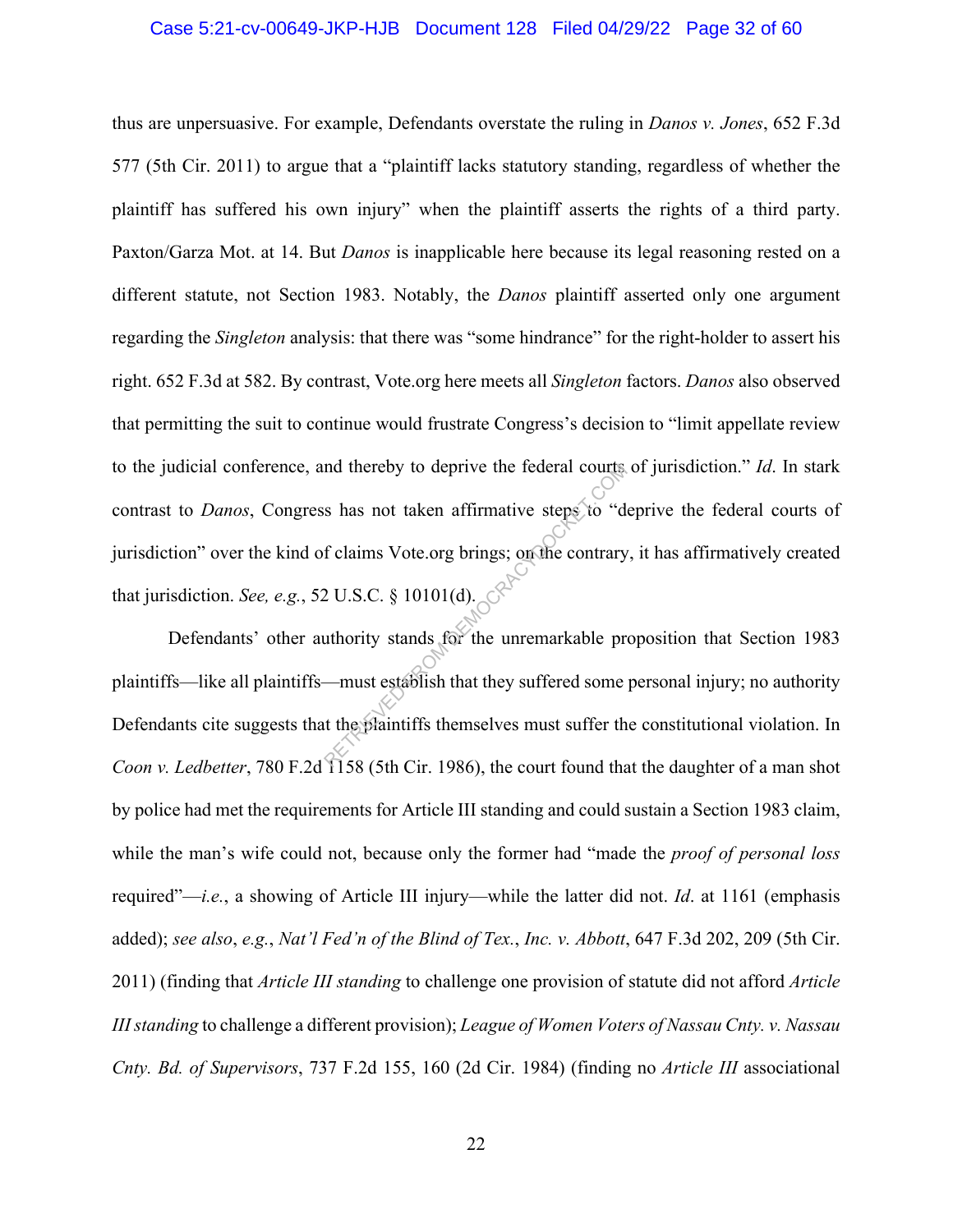#### Case 5:21-cv-00649-JKP-HJB Document 128 Filed 04/29/22 Page 33 of 60

standing for organization where organization itself suffered no injury); *Vieth v. Pennsylvania*, 188 F. Supp. 2d 532, 546 (M.D. Pa. 2002) (rejecting, in redistricting litigation, argument on merits of equal protection claim that greater difficulty by Democratic Party in recruiting candidates supported cause of action).

*Warth v. Seldin,* 422 U.S. 490 (1975) is also unavailing. Quite contrary to Defendants' position, *Warth* explained that "[w]hen a governmental prohibition or restriction imposed on one party causes specific harm to a third party, harm that a constitutional provision or statute was intended to prevent, the indirectness of the injury does not necessarily deprive the person harmed of standing to vindicate his rights." 422 U.S. at 505. The Court held only that a plaintiff "must allege specific, concrete facts demonstrating that the challenged practices harm him, and that he personally would benefit in a tangible way from the court's intervention." *Id*. at 508.

Furthermore, the Court in *Warth* acknowledged that it "has allowed standing to litigate the rights of third parties when enforcement of the challenged restriction against the litigant would result indirectly in the violation of third parties' rights," but the plaintiffs before the Court were not permitted to do so because they neither were "subject to [the] zoning practices" nor had any relationship with those whose rights were directly affected. *Id*. at 510. The opposite is true here. The Wet Signature Rule was concocted specifically to prevent the use of Vote.org's web application and interfere with Vote.org's activities. Pl.'s App. at 143 (Ingram Dep. 102:3-14, 103:13-104:8). And, in contrast to *Warth*, Vote.org itself has been injured by the Wet Signature Rule and has a direct relationship with those who use its web application, whereas the petitioners in *Warth* shared only an "incidental congruity of interest" with those whose rights they sought to assert. 422 U.S. at 510. Thus, even assuming the prudential standing requirements apply to this lawsuit, Vote.org meets that test as well. rights." 422 U.S. at 505. The Court held<br>ts demonstrating that the challenged practice<br>at a tangible way from the court is intervent<br>art in *Warth* acknowledged that it "has all<br>enforcement of the challenged restrictice<br>t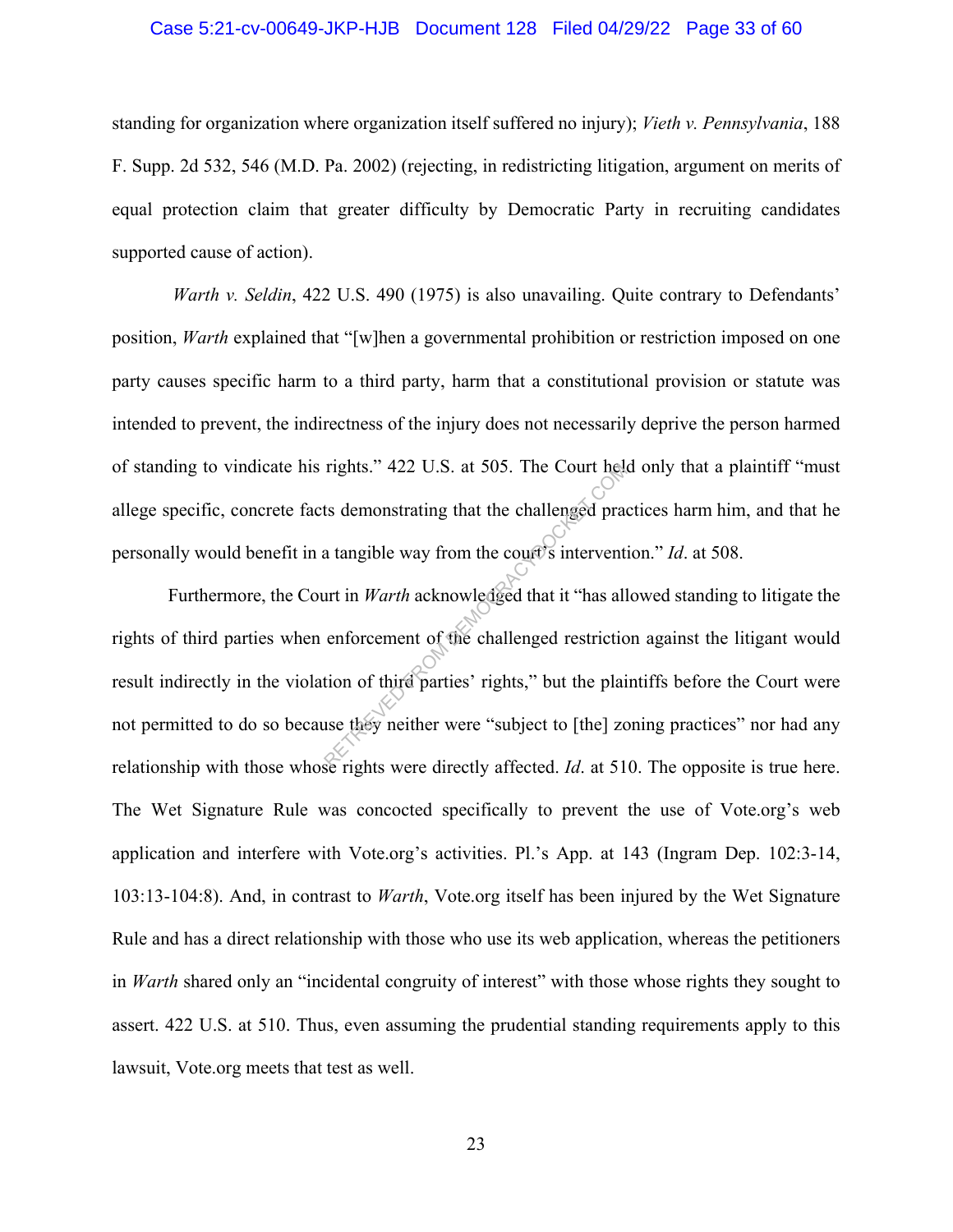## **C. The Wet Signature Rule unconstitutionally burdens the right to vote.**

Defendants implicitly acknowledge that the Wet Signature Rule burdens voters. It forces prospective registrants (particularly those who do not own printers) to make time-intensive arrangements or rely on direct assistance from third parties to register. Paxton/Garza Mot. at 1-2. What could have been accomplished with just a smartphone now requires that prospective voters either find a place to print their application form—at home or through a third party that offers access to a printer (sometimes for a fee)—or travel to a county registrar's office, a State agency, or a voter registration drive that will provide and accept applications, or make arrangements with their county officials to drop off and pick up their applications, assuming their local officials even offer such services. The "alternative options" that Defendants present do not eliminate the burden on the right to vote, but effectively illustrate just how the Wet Signature Rule imposes additional time and transportation costs to the registration process. Pl.'s App. at 46 (Bryant Rep. 8). Because these burdens are not met by a sufficiently weighty state interest in obtaining *wet ink*—as opposed to imaged—signatures, the Wet Signature Rule is unconstitutional. Francive options" that Defendants present<br>ernative options" that Defendants present<br>ctively illustrate just how the Wet Signat<br>s to the registration process. Pl.'s App. at<br>a sufficiently weighty state interest in ob<br>Net Si

## **1. The Wet Signature Rule, like all registration restrictions, implicates the right to vote.**

Apart from re-litigating Vote.org's standing to assert constitutional claims—based on arguments this Court has rejected and which Vote.org has already refuted, *e.g.*, *Vote.org v. Callanen*, No. SA21CV00649JKPHJB, 2021 WL 5987152, at \*2-3 (W.D. Tex. Dec. 17, 2021)— Defendants' motion bypasses longstanding, binding precedent and denies that the Wet Signature Rule implicates the right to vote because Texans have alternative methods of registering. The problem with this theory is that this Court—among others—has already rejected it. *See Mi Familia Vota v. Abbott*, 497 F. Supp. 3d 195, 219 (W.D. Tex. 2020) (holding that alternate means of registering to vote do not "eliminate or render harmless" the burdens imposed by a challenged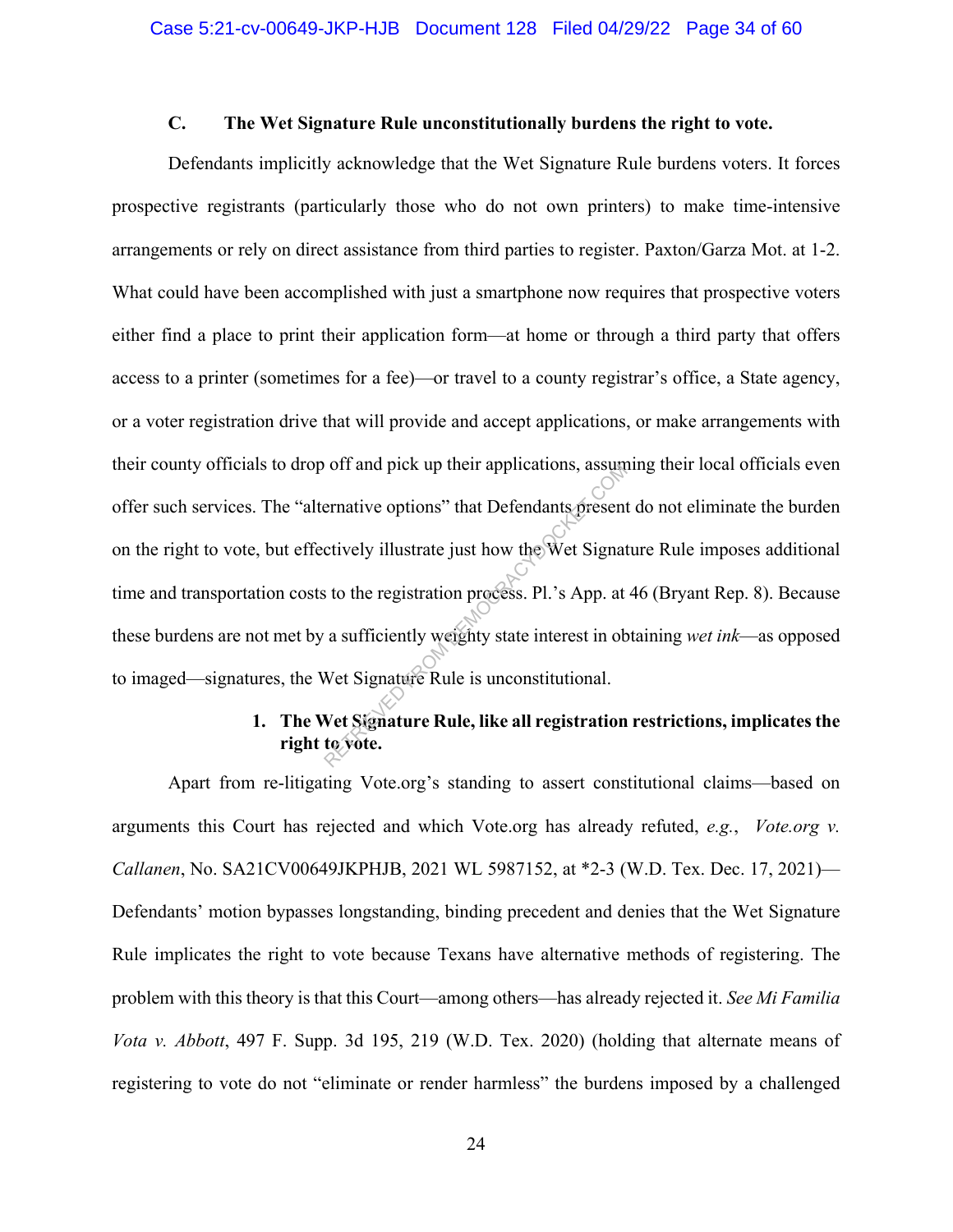#### Case 5:21-cv-00649-JKP-HJB Document 128 Filed 04/29/22 Page 35 of 60

restriction (quoting *Deerfield Med. Ctr. v. Cty. of Deerfield Beach*, 661 F.2d 328, 338 (5th Cir. Unit B. 1981)); *Tex. League of United Latin Am. Citizens v. Abbott*, 493 F. Supp. 3d 548, 583 (W.D. Tex. 2020), *vacated* No. 20-50867, 2021 WL 1446828 (5th Cir. Feb. 22, 2021) (similar). *Cf*. *Democratic Nat'l Comm. v. Republican Nat'l Comm.*, 671 F. Supp. 2d 575, 620 (D.N.J. 2009) ("Although minority voters may escape suppression efforts by utilizing alternative voting procedures, the choice of whether to do so or to exercise their right to vote in the traditional manner by visiting the polls on Election Day must be theirs, and theirs alone."). And the Supreme Court has instructed that "[c]onstitutional challenges to specific provisions of a State's election laws . . . cannot be resolved by any 'litmus-paper test' that will separate valid from invalid restrictions." *Anderson v. Celebrezze*, 460 U.S. 780, 789 (1983).

While Defendants cite *McDonald v. Board of Education Commissioners of Chicago*, 394 U.S. 802 (1969), and a motions panel ruling in *Texas Democratic Party v. Abbott* ("*TDP I"*), 961 F.3d 389, 404 (5th Cir. 2020) to advance their radical theory, they motion omit important context that explains why those decisions are neither binding nor persuasive. First, *McDonald* predates *Anderson*, *Burdick*, *Crawford*, and their progeny—all subsequent Supreme Court cases that reject the litmus-test approach that the Defendants say *McDonald* requires. Furthermore, *McDonald* was an appeal from a summary judgment decision, and as the Court emphasized, at that stage in the proceedings there still was "nothing in the record to indicate that the [challenged] statutory scheme ha[d] an impact on appellants' ability to exercise the fundamental right to vote." *McDonald*, 394 U.S. at 807. In other words, and as the Supreme Court has since made clear, "the Court's disposition of the claims in *McDonald* rested on failure of proof." *O'Brien v. Skinner*, 414 U.S. 524, 529 (1974). When plaintiffs presented such evidence in a later absentee voting case, the Court reached the opposite conclusion. *See O'Brien*, 414 U.S. at 530. In this case, Vote.org has advanced It mus-paper test' that will separate values<br>
U.S. 780, 789 (1983).<br>
te McDonald v. Board of Education Conors panel ruling in Texas Democratic Pa<br>
(b) to advance their radical theory, they me<br>
isions are weither binding n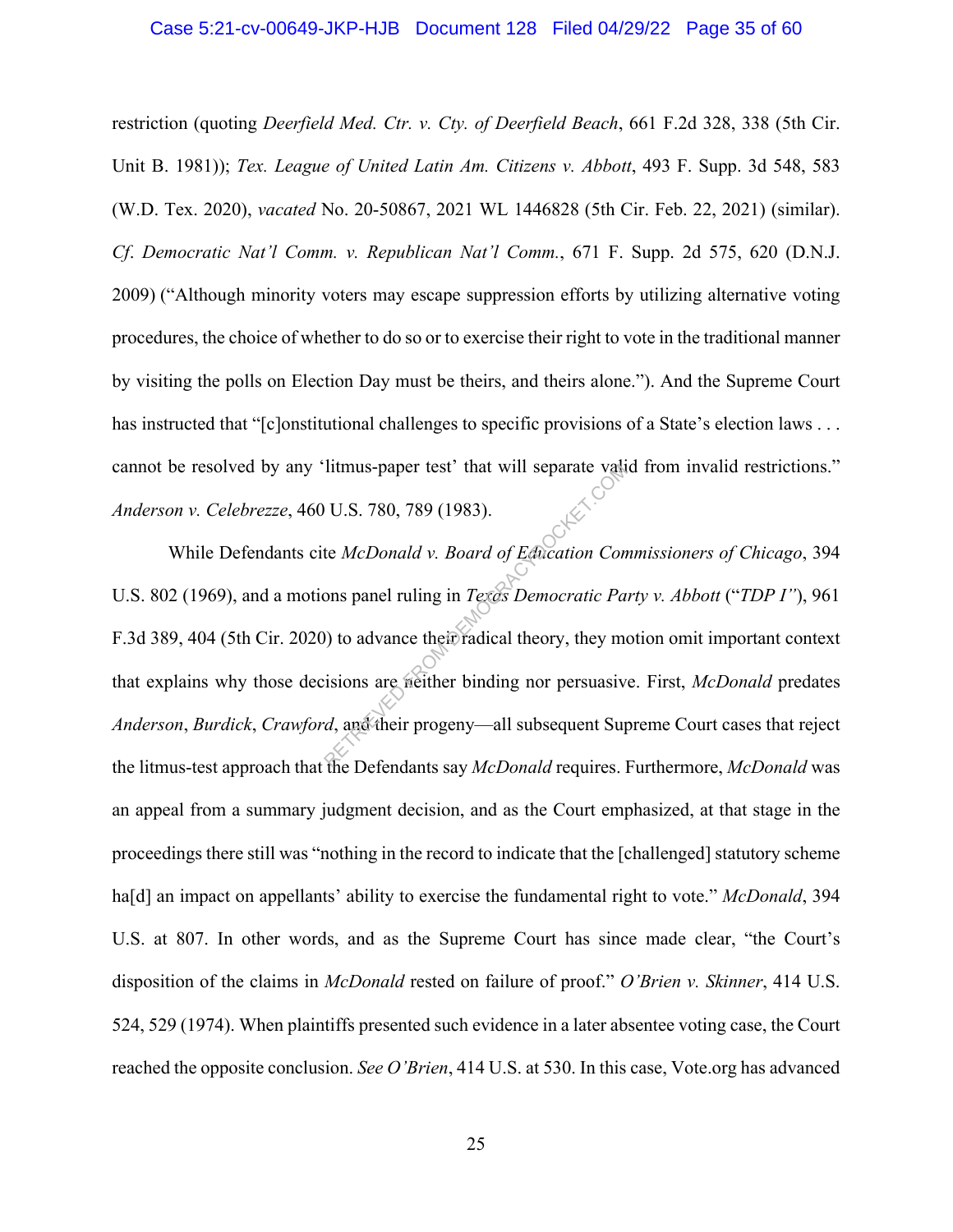#### Case 5:21-cv-00649-JKP-HJB Document 128 Filed 04/29/22 Page 36 of 60

significant evidence establishing that the statutory scheme at issue here *does* have an impact on the ability to vote.

As for *TDP I*, the Fifth Circuit later disavowed that motions panel ruling precisely because of its questionable application of *McDonald*. *See Tex. Democratic Party v. Abbott*, 978 F.3d 168, 193-94 (5th Cir. 2020) ("*TDP II*"). In *TDP II*, the court stated, "[w]e have uncertainties about *McDonald* . . . [w]e therefore use our authority as the panel resolving the merits to declare that the *holdings in [the TDP I] opinion as to McDonald are not precedent*." *Id*. at 194 (emphasis added). The court was rightfully skeptical of the motions panel's reasoning—which Defendants rely on here—for the same reason other courts have not followed it: "the Supreme Court [has] interpreted a post-*McDonald* limitation on absentee voting as potentially violative of equal protection even though, like the statute in *McDonald*, it left open other options for voting." *Id*. at 193. That is consistent with settled precedent addressing constitutional challenges to voting restrictions and finding that the availability of other methods of voting does not eliminate the burden caused by any particular restriction. *Mi Familia Vota*, 497 F. Supp. 3d at 219; *Tex. League of United Latin Am. Citizens*, 493 F. Supp. 3d at 583; *Democratic Nat'l Comm.*, 671 F. Supp. 2d at 620. ther courts have not followed it: "the Sup<br>on absentee voting as potentially violat<br>*AcDonald*, it left open other options for<br>edent addressing constitutional challenge<br>of other methods of voting does not elir<br>i Familia Vo

Defendants' mention none of this; instead, they misleadingly invite the Court to view *McDonald* and *TDP I* as controlling authority. They are not—as clarified by subsequent rulings from both courts—and Defendants are incorrect to argue that "the same reasoning applies here." Paxton/Garza Mot. at 18; *see TDP II*, 978 F.3d at 193-94. There is no serious dispute that the Wet Signature Rule implicates the right to vote.

## **2. The** *Anderson-Burdick* **test requires the Court to determine whether the State's interests make it necessary to burden the right to vote, and the Wet Signature Rule fails under this standard.**

The logistical hurdles required to comply with the Wet Signature Rule as described above, *see supra* at 24, are all burdens that must be justified by a sufficiently weight state interest.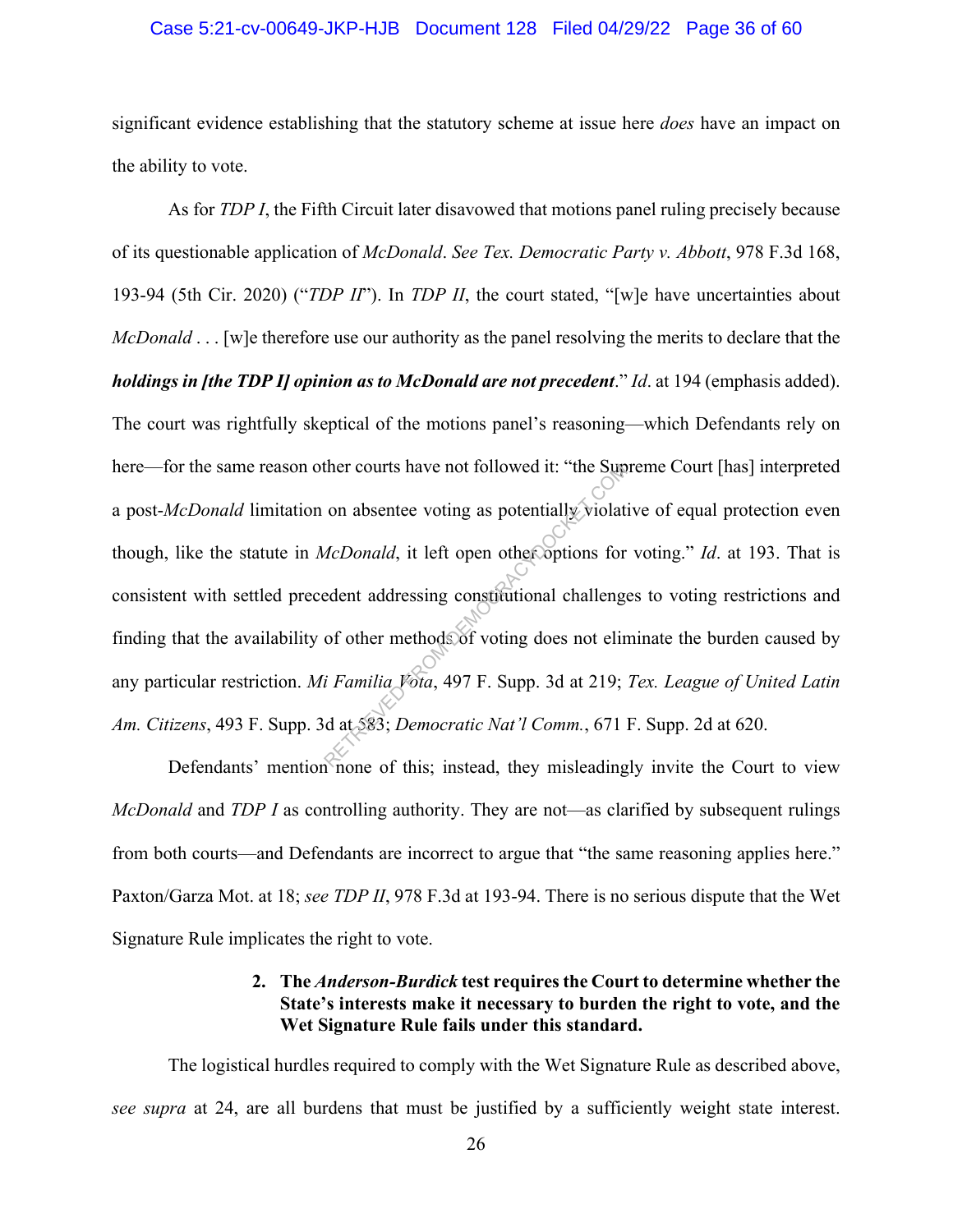#### Case 5:21-cv-00649-JKP-HJB Document 128 Filed 04/29/22 Page 37 of 60

Vote.org has presented unrefuted evidence and testimony establishing that the Wet Signature Rule "increases the costs of registering to vote . . . [by] adding unnecessary resource-intensive steps to the registration process." Pl.'s App. at 40 (Bryant Rep. at 2). Defendants' arguments misapply the governing standard, asking the Court to effectively disregard these burdens as miniscule and accept the State's interests sufficient on their face.

But rather than simply declare a burden as "minimal" and the State's regulatory interests as "generally sufficient," Paxton/Garza Mot. at 18, *Anderson*-*Burdick* requires that courts "must first consider the character and magnitude of the asserted injury to the rights protected by the First and Fourteenth Amendments," and then "must identify and evaluate the precise interests put forward by the State as justifications for the burden imposed by its rule." *Anderson*, 460 U.S. at 789; *see also Bergland v. Harris*, 767 F.2d 1551, 1553 (11th Cir. 1985) (same). "In passing judgment, the Court must not only determine the legitimacy and strength of each of those interests; it also must consider the extent to which those interests make it necessary to burden the plaintiff's rights." *Anderson*, 460 U.S. at 789. The Supreme Court has emphasized that "there is 'no substitute for the hard judgments that must be made'" in adjudicating voting rights claims. *Id.* at 789-90 (quoting *Storer v. Brown*, 415 U.S. 724, 730 (1974)). ts," and then "must identity and evaluation"<br>
ifications for the burden imposed by its in<br>
Harris, 767 F.2d 1551, 1553 (11th Cir.<br>
t only determine the legitimacy and streng<br>
ent to which those interests make it neces<br>
at

What is more, heightened scrutiny applies to classifications that burden fundamental rights, including the right to vote. *See Williams v. Rhodes*, 393 U.S. 23, 31 (1968); *see also Harper v. Va. State Bd. of Elections*, 383 U.S. 663, 670 (1966) ("We have long been mindful that where fundamental rights and liberties are asserted under the Equal Protection Clause, classifications which might invade or restrain them must be closely scrutinized and carefully confined."). This aspect of the Equal Protection Clause requires a heightened justification for laws that burden only some citizens' exercise of voting rights, even if the lines are drawn based on categories (such as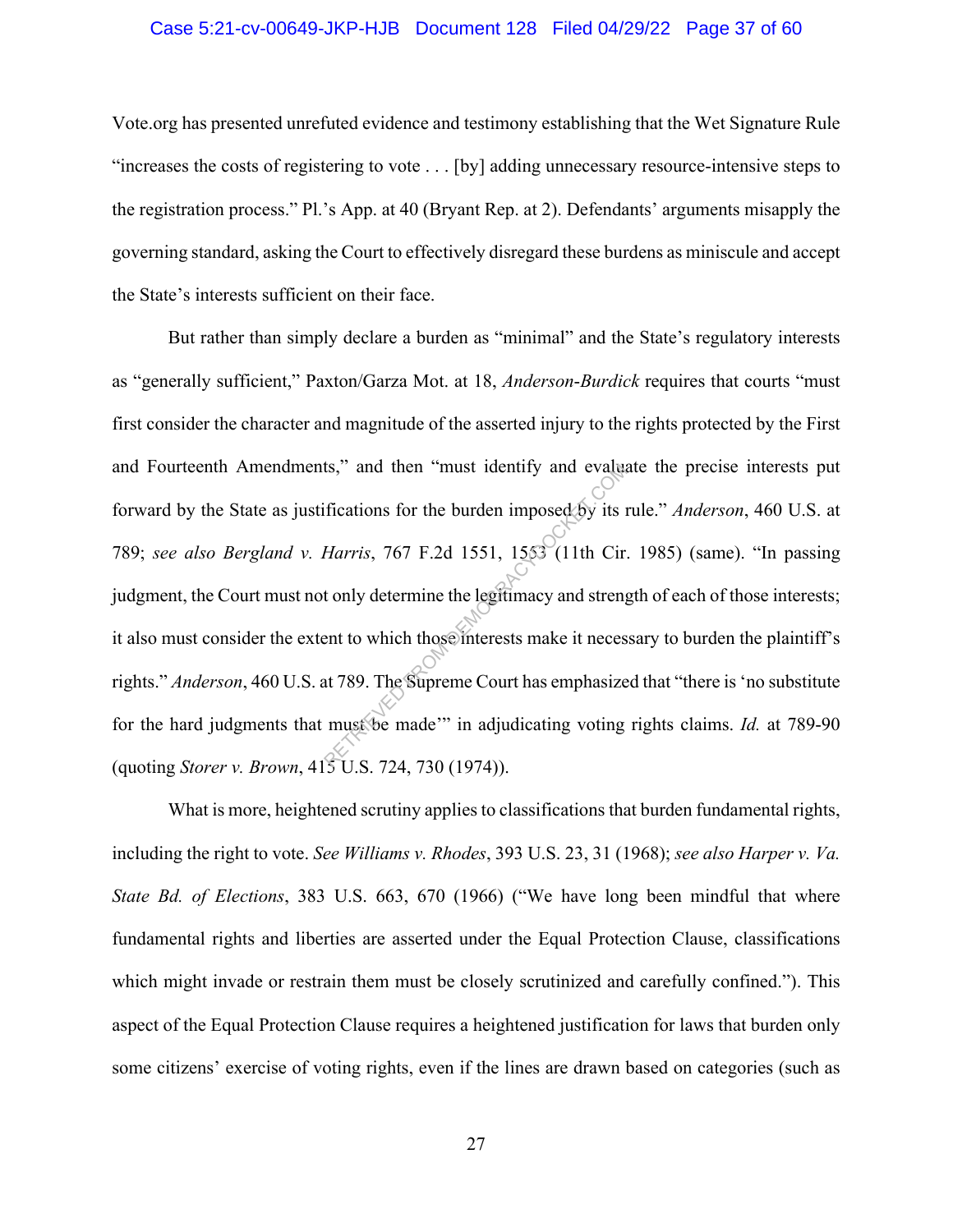#### Case 5:21-cv-00649-JKP-HJB Document 128 Filed 04/29/22 Page 38 of 60

wealth or the payment of a tax) that would in other contexts be subject only to rational basis review. *See id.,* 383 U.S. at 669. In this way, the Equal Protection and First Amendment bases for *Anderson-Burdick* are not distinct; each is grounded in the fundamental nature of the right to vote, which justifies subjecting electoral regulations to a higher level of constitutional scrutiny than most other governmental regulations. As demonstrated in Vote.org's Motion for Summary Judgment ("Pl.'s Mot. for Summ. J."), ECF No. 111, the Wet Signature Rule fails this test.

## **i. There is no dispute that the Wet Signature Rule burdens the right to vote.**

Defendants' attempt to downplay the burdens imposed by the Wet Signature Rule rests on multiple legal and factual errors. They argue that voters are not "categorically burdened" by the Rule, and they point to the Supreme Court's decision in *Crawford* to suggest that the Court analyzed "the magnitude of burdens . . . categorically" without considering "the peculiar circumstances of individual voters or candidates," Paxton/Garza Mot. at 18. That is false. For one, Defendants fail to disclose that their argument quotes from a *concurrence*. *See id*. (quoting *Crawford*, 553 U.S. at 206 (Scalia,  $\&\&\&\,$ ). Trors. They argue that voters are not Seat:<br>
Expreme Court's decision in *Crawfor*<br>
of burdens . . . categorically" withous<br>
voters or candidates. Paxton/Garza Mot.<br>
that their argument quotes from a *con*<br>
Scalia, *K*, co

The controlling opinion that they bypassed says just the opposite: when assessing the burden that a photo identification law imposed on voters, the Supreme Court did not assess the impact on all voters, but instead stated, "[t]he burdens that are relevant . . . are those imposed on persons who are eligible to vote *but do not possess a current photo identification* that complies with [the law]." *Crawford,* 553 U.S. at 198 (emphasis added). And six justices in *Crawford* agreed that when evaluating burdens, courts should consider the law's impact on identifiable subgroups for whom the burden is more severe. *Id*. at 199-203 (plurality op.); *id*. at 212-23, 237 (Souter, J., dissenting); *id*. at 237 (Breyer, J., dissenting). In other words, "[d]isparate impact matters under *Anderson-Burdick*." *League of Women Voters of Fla.*, *Inc. v. Detzner*, 314 F. Supp. 3d 1205, 1217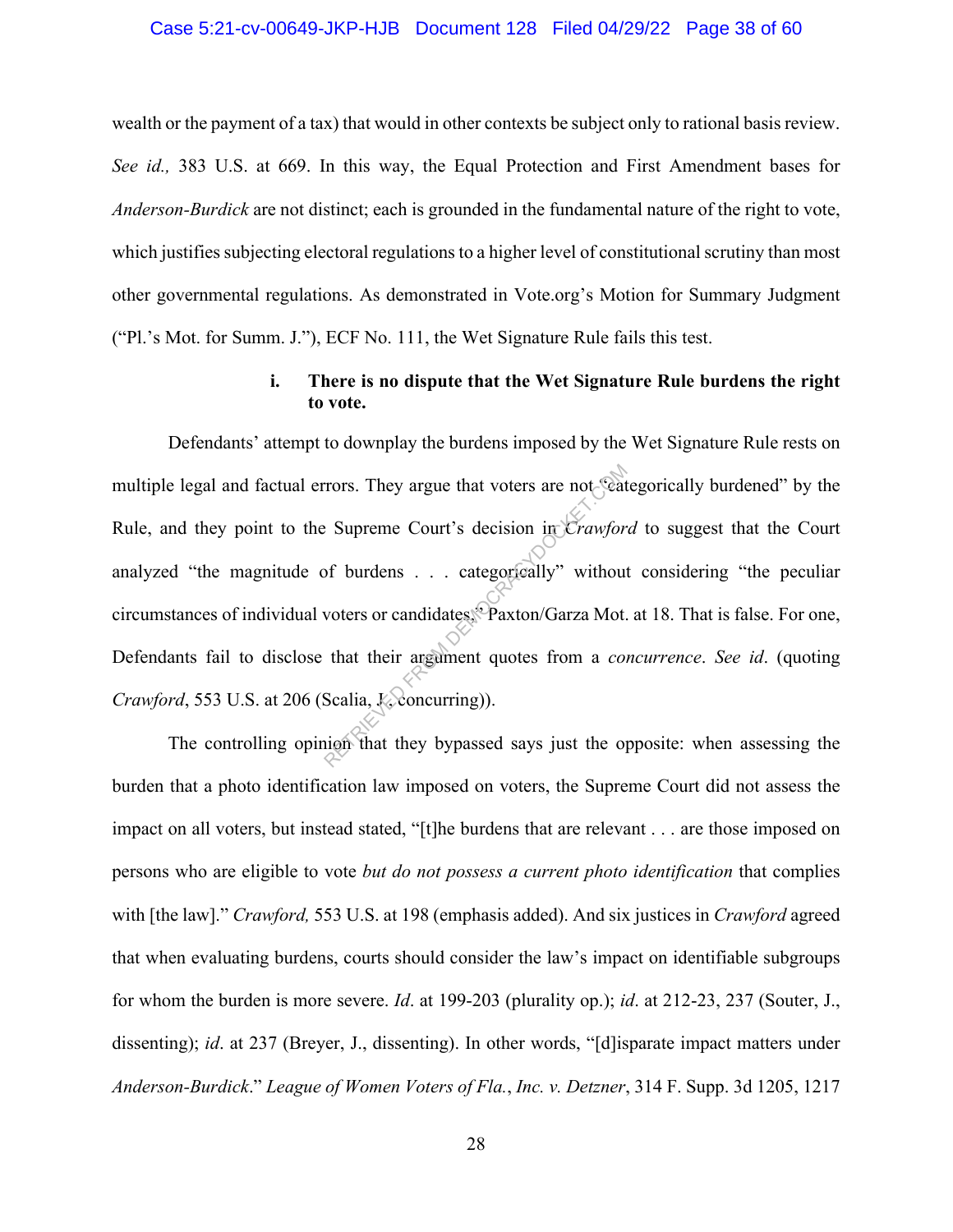(N.D. Fla. 2018).

What this means is that the burdens imposed on certain categories of voters who will be uniquely impacted by the Wet Signature Rule are critical to the Court's analysis. This includes prospective registrants who do not own printers; young adults, who are least likely to be registered and more likely to be smartphone dependent compared to the rest of the electorate; low-income voters who are also more likely to be smartphone dependent, less likely to have computers or other devices that would allow them to print application forms, and less likely to be contacted by voter mobilization organizations; and minority voters who share similar characteristics. Pl.'s App (Bryant Rep. at 6-7, 9, 11-16). Defendants' assertion that 97 percent of voting age citizens in Travis County are registered misses the point. Paxton/Garza Mot. at 19. Perhaps it is no coincidence that Travis County did not previously apply a wet signature requirement and accepted voter registration applications with imaged signatures until HB 3107 was enacted. Defs.' App. at 322 (Elfant Dep. 400:9-21).<sup>5</sup> Regardless, it is the *unregistered* citizens who will bear the brunt of the Wet Signature Rule; among that group, young voters and minorities are overrepresented. *See* Pl.'s App. at 54 (Bryant Rep. at 16). Referred to that 97 percent of<br>the point. Paxton/Garza Mot. at  $\frac{1}{2}$ . Perl<br>usly apply a wet signature requirement are<br>gnatures until HB 3107 was enacted. Def<br>the *unregistered* citizens who will bear th<br>ung voters and

The burdens at issue may not impact all voters universally, to be sure, but they are far from "miniscule." According to the U.S. Census Bureau's American Community Survey, 26 percent of Cameron County residents are entirely smartphone dependent. *Id*. at 51 (Bryant Rep. at 13). In

<sup>&</sup>lt;sup>5</sup> Furthermore, this registration statistic is not evidence and no one seems to be able to pinpoint where it came from. The only thing Defendants cite in support is an October 13, 2020, tweet from Travis County, which itself provided no support. *See* Defs.' App. at 329, 425:16-427:9. Defendant Elfant testified that the 97 percent figure was based on data from an unknown year of the American Community Survey, which was apparently corroborated by Elfant's "friend," and an unnamed individual at the University of Texas. *See id.* Even if the statistic were correct, it would only reflect Travis County's registration rates as of 2020 or earlier—well before the Wet Signature Rule was codified through HB 3107.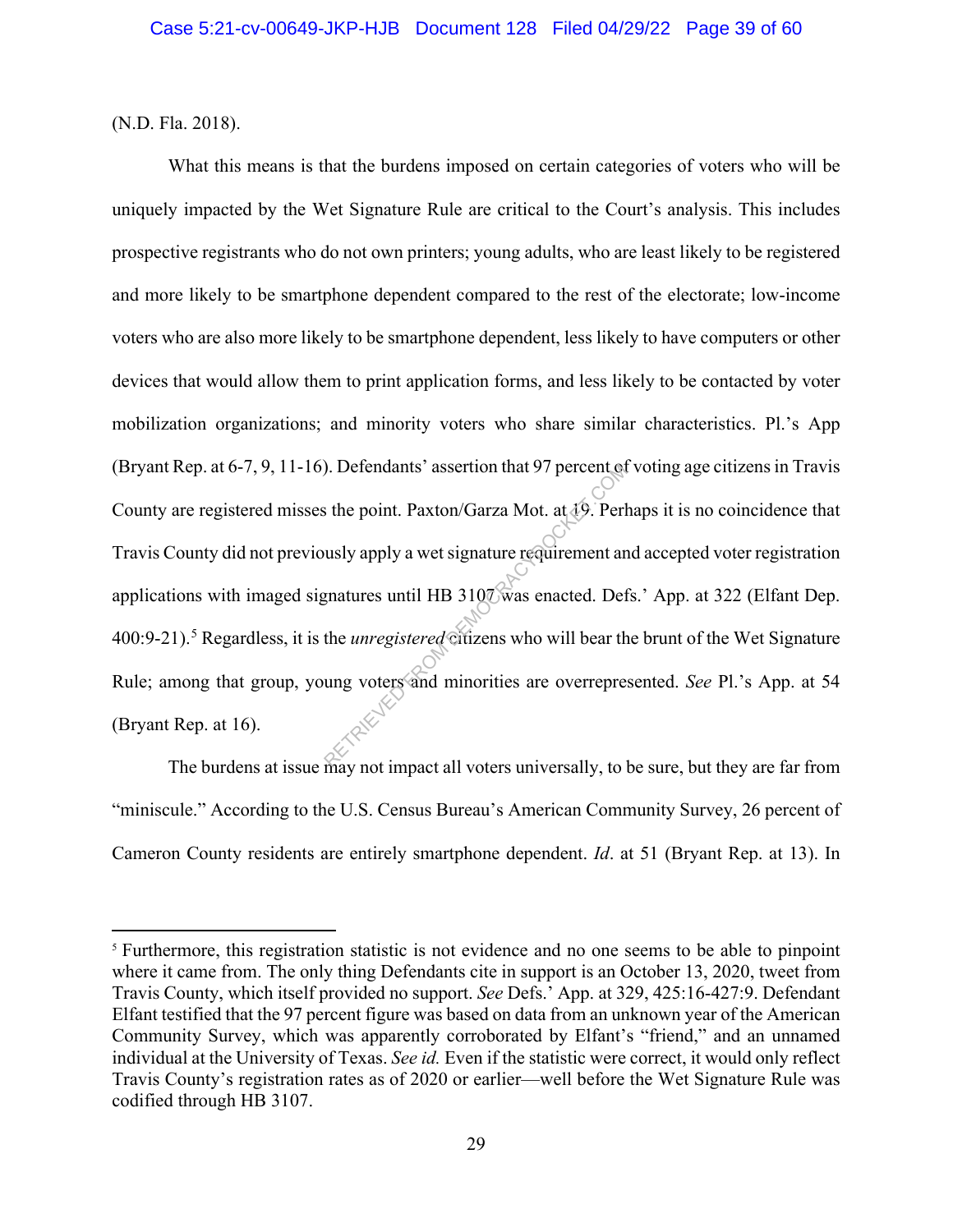#### Case 5:21-cv-00649-JKP-HJB Document 128 Filed 04/29/22 Page 40 of 60

some counties in western and southern Texas, nearly 60 percent of households rely solely on smartphones and own no other computing devices like laptops or desktops, making it less likely that they will be equipped to print application forms at home. *Id*. Even assuming some individuals can print their application forms at work or school, those who work in blue collar, manual, or hourly wage jobs may not have similar access to a third-party's printer; the same is true for unemployed or retired individuals. *Id*. at 50 (Bryant Rep. at 12). For these prospective registrants, among others, the burden caused by the Wet Signature Rule is not insignificant; and that is precisely what makes this unnecessary restriction so pernicious—it imposes the greatest burdens on those who are least equipped to overcome them: low propensity, young, inexperienced, and minority voters. *See generally id*. at 42-58 (Bryant Rep. at 4-20).

Defendants' objections to Dr. Bryant's findings further reveal their misunderstanding of the Wet Signature Rule's impact. They suggest that her analysis "only assessed the burden under the fax provision of HB 3107" and did not account for the several other ways that individuals may register to vote. Paxton/Garza Mot. at 19-20. But they ignore the fact that other methods of registering to vote require prospective registrants who do not own printers to "obtain [forms] from an application distribution site such as the county 'Voter Registrar office, libraries, government offices, or high schools.'" Order Denying Paxton Mot. to Dismiss at 3. As Dr. Bryant explained, this requirement "adds both time and transportation costs," to a registration process that could just as easily have been completed with a smartphone. Pl.'s App. at 46 (Bryant Rep. at 8); *see also*  Order Denying Paxton Mot. to Dismiss at 4 (noting that if the Rule is enjoined, "prospective registrants will again be allowed to register to vote without having to print the form or travel to an application distribution site" and "[t]he most a registrant will need is their mobile phone, a scrap of paper, and a pen."). That voters without printers must pursue other "resource-intensive" pped to overcome them: low propensity<br>ly id. at 42-58 (Bryant Rep. at 4-20).<br>ms to Dr. Bryant's findings further revearing<br>pact. They suggest that her analysis "only"<br>and did not account for the several oth<br>rza Mot. at 19-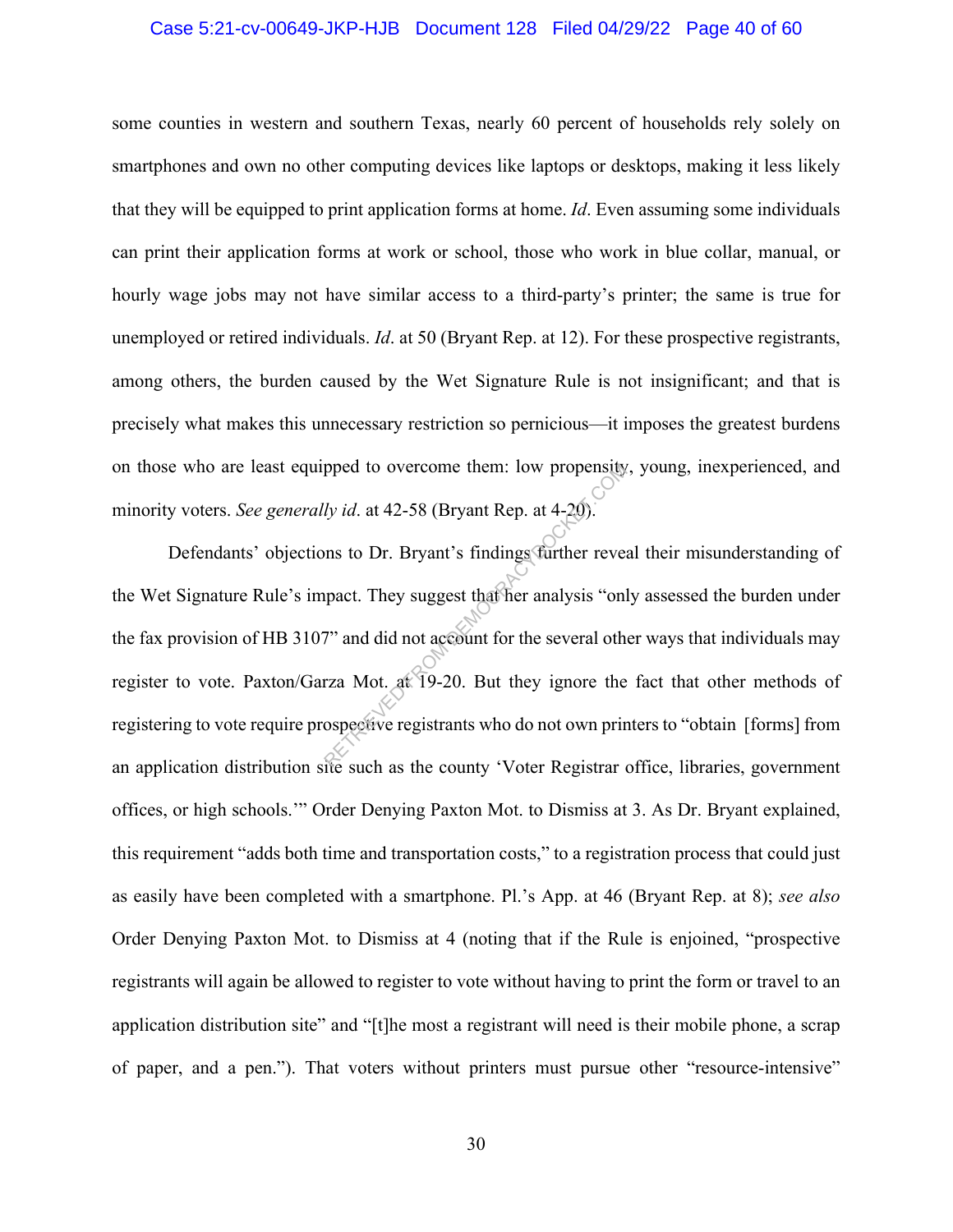#### Case 5:21-cv-00649-JKP-HJB Document 128 Filed 04/29/22 Page 41 of 60

alternatives to register does not mitigate the burden—that *is* the burden. *See* Pl.'s App. at 40 (Bryant Rep. at 2).

In response to these irrefutable facts, Defendants provide no evidence or contrary expert analysis, but instead offer several mischaracterizations of the record. They assert, for instance, that HB 3107 enlarges procedures available for voter registration by including a fax option; this misstates the plain language of the bill itself and contradicts Defendants' earlier concession that voters have been able to submit their registration applications by fax since at least 2013. *Compare*  Paxton/Garza Mot. at 19, *with id*. at 2-3. As far as registration is concerned, HB 3107 did not enlarge anything. It *narrowed* SB 910's fax submission procedures by mandating that the applicant provide "a copy of the *original* registration application *containing the voter's original signature*." *See* 2021 Tex. Sess. Law Serv. Ch. 711 (H.B. 3107) (amendments emphasized). Next, Defendants claim that any burden on the right to vote is caused by Vote.org—a statement that on its face reveals its absurdity. It is undisputed that  $\circledast$  wet signature requirement forces voters to take additional resource-intensive steps to complete the registration process, which burdens the right to vote. *E.g.*, Pl.'s App. at 40 (Bryant Rep. at 2). The mechanics of Vote.org's previous roll-out of its web application is irrelevant to the burden analysis. *d* SB 910's fax submission procedures by<br> *nal* registration application *containing the*<br>
ev. Ch. 711 (H.B. 3107) (amendments em<br>
ne right to vote is caused by Vote.org—<br>
undisputed that a wet signature require<br>
esteps t

To make matters worse, Defendants' discussion of Vote.org's 2018 rollout is inaccurate. Contrary to Defendants' accusations, Vote.org approached various counties before launching its web application to ensure that the county officials would be able to accept the applications. *E.g*., Pl.'s App. at 117 (Hailey Dep. 78:5-79:2); Defs.' App. at 511 – 513. No one avoided or "refused" to seek clarification from the Secretary as Defendants suggest, nor is it clear what additional consultation with the Secretary would have resolved. The State has argued repeatedly that Texas has a decentralized election structure: the Secretary "does not control registrars' application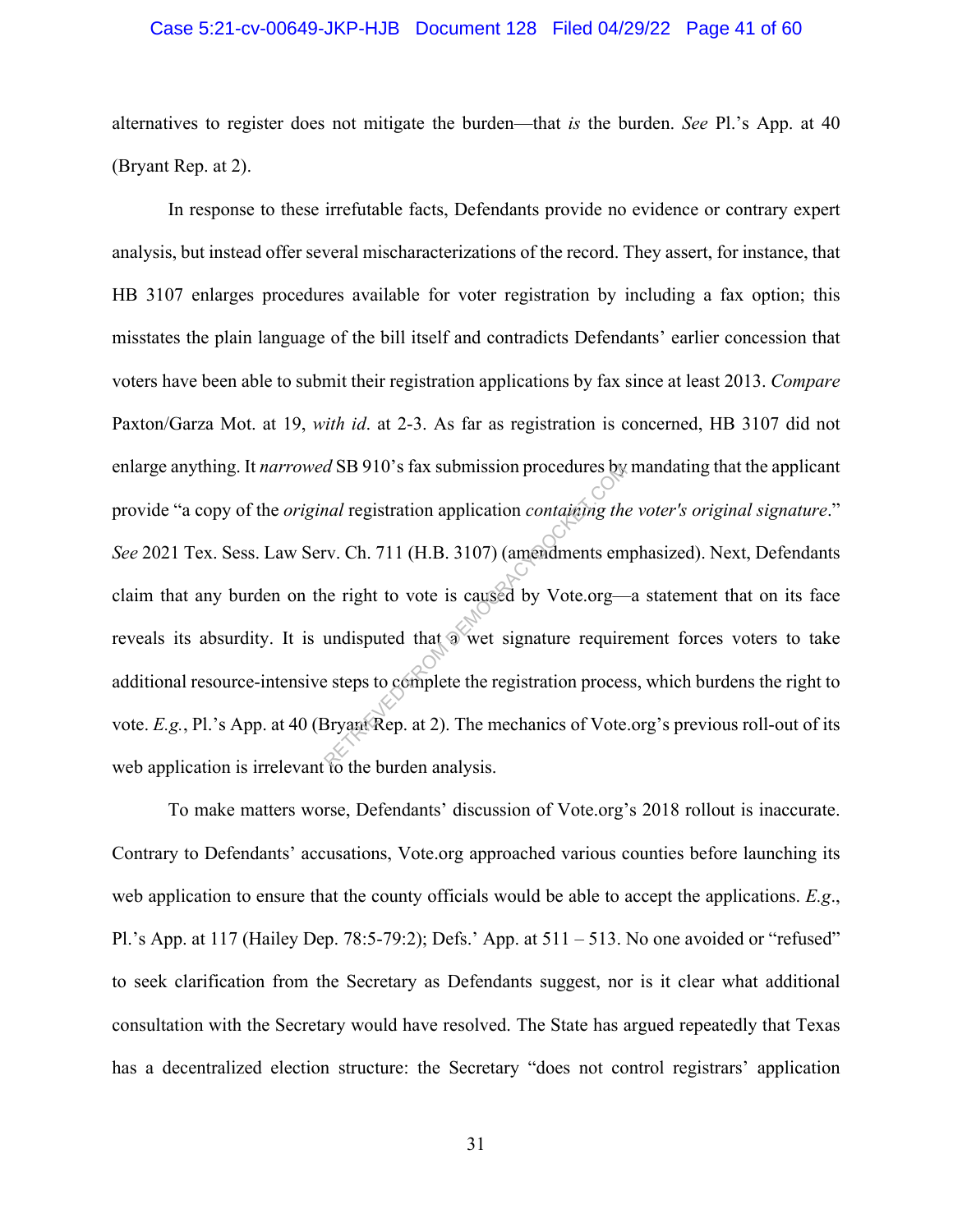#### Case 5:21-cv-00649-JKP-HJB Document 128 Filed 04/29/22 Page 42 of 60

decisions" and "cannot coerce local officials into following Section 13.002." Sec'y of State's Mot. to Dismiss at 3, *Tex. Democratic Party v. Hughs*, No. 5:20-cv-00008-OLG, ECF No. 13 (W.D. Tex. Feb. 28, 2020). The State has maintained these arguments to successfully obtain dismissal on sovereign immunity grounds of other lawsuits against the Secretary challenging various provisions of the Election Code. As a result of those decisions, the State has argued that "even if the Secretary had issued a directive to local officials, it would not have bound them." *Id*. To now suggest that Vote.org acted nefariously by seeking approval from the very county officials that the State has claimed are solely responsible for voter registration—rather than from the Secretary himself—is a strange turn of events.

In sum, Defendants offer no meaningful rebuttal to the burdens imposed by the Wet Signature Rule. They cite inapposite rulings and even a concurring opinion while evading binding authority that undermines their arguments; they mischaracterize HB 3107's amendments to the Election Code; and they make allegations that contradict positions the State has argued before other courts in this district and the Fifth Circuit in seeking dismissal of voting rights lawsuits. Under the governing standards and the undisputed factual record, there is no question that the Wet Signature Rule burdens the right to vote. offer no meaningful rebuttal to the buar<br>apposite rulings and even a concurring op-<br>neir arguments; they mischaracterize HE<br>ake allegations that contradict positions<br>and the Fifth Circuit in seeking dismiss<br>ds and the undi

### **ii. Defendants do not identify any state interest that justifies the Wet Signature Rule.**

Just as Defendants fail to grapple with even the most obvious consequences of the Wet Signature Rule, they assume incorrectly that any antifraud-related justification will suffice. But their refusal to distinguish between the State's interest in requiring signatures generally—which Vote.org does not challenge—and the interest in demanding that those signatures be entered in wet ink, is a fatal error. Under the *Anderson-Burdick* test, the "Court must not only determine the legitimacy and strength" of Defendants' asserted interests, but "it also must consider the extent to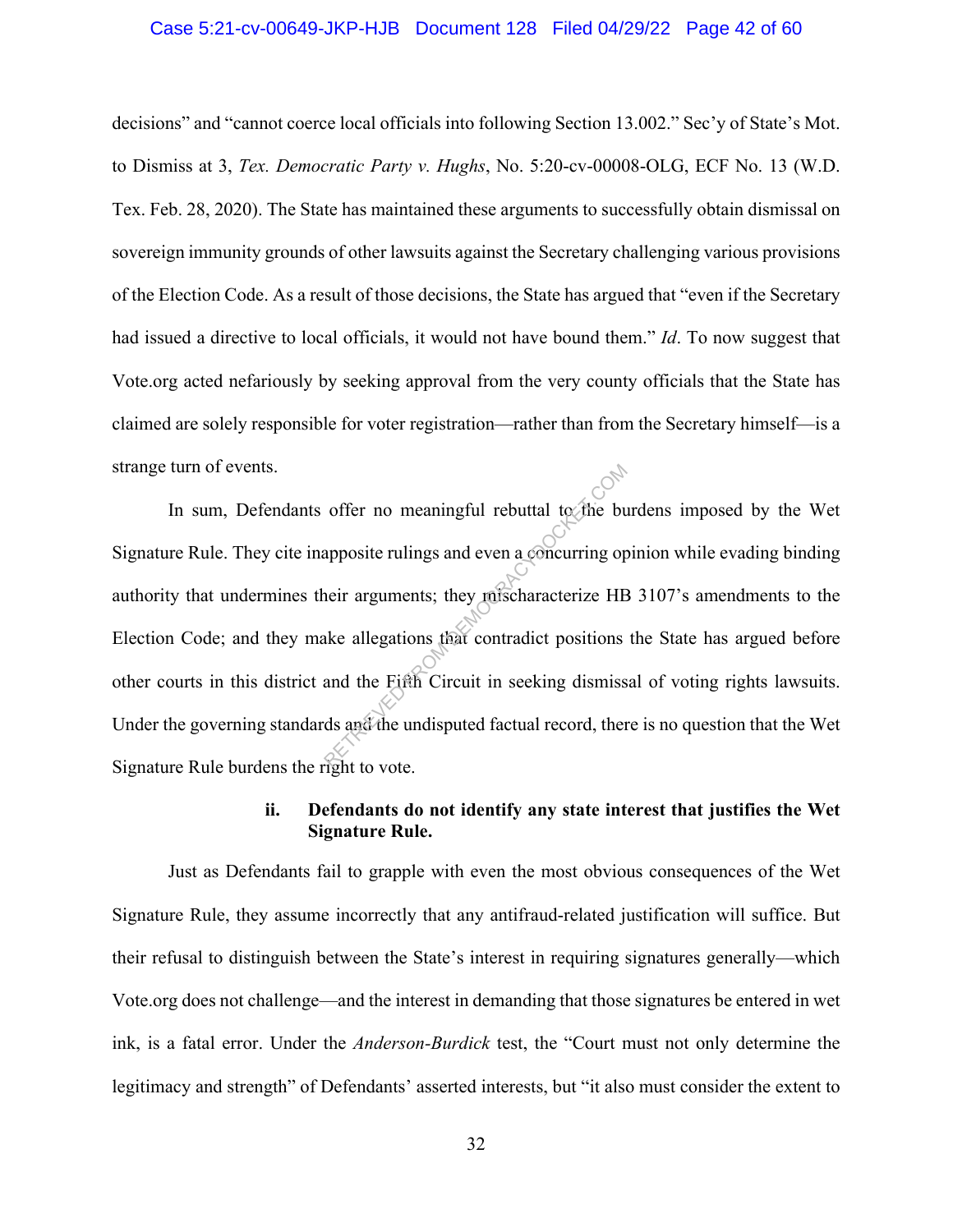#### Case 5:21-cv-00649-JKP-HJB Document 128 Filed 04/29/22 Page 43 of 60

which those interests make it necessary to burden the plaintiff's rights." *Anderson*, 460 U.S. at 789. "[E]ven when a law imposes only a slight burden on the right to vote, relevant and legitimate interests of sufficient weight still must justify that burden." *Democratic Exec. Comm. of Fla. v. Lee*, 915 F.3d 1312, 1318-19 (11th Cir. 2019). In other words, the question before the Court is not whether a signature on a voter registration application is necessary, but rather the State's justification for demanding that signatures must be entered in *wet ink* for some subset of voters, and the extent to which the State's justification makes it necessary to require *wet ink* signatures.

Defendants offer various irrelevant observations that make little attempt to connect their purported State interests with the Wet Signature Rule. For one, their unsupported claim that a signature "helps maintain accurate voter rolls and combat the use of fraudulent signatures," Paxton/Garza Mot. at 21, is both irrelevant—because Vote.org is not seeking to eliminate the signature requirement—and false, as demonstrated by the testimony of county registrars who admitted that they do not inspect or compare signatures before adding individuals to the voter rolls; they spend mere "seconds" confirming simply that a signature is present. *E.g*., Defs.' App. at 361 (Garza Dep. 107:17-108:1), 373 (Garza Dep. 156:15-19); Pl.'s App. at 169 (Pendley Dep. 85:18- 86:9); *id.* at 85 (Callanen Dep. 158:15-159:6). Defendants also emphasize that the Election Code allows officials to compare a voter's signature on a mail-in ballot envelope with the signature on their ballot application, Paxton/Garza Mot. at 22; but again, this fails to explain the need for a *wet* signature on *voter registration* applications. While the State may prefer that county officials use voter registration signatures for verifying absentee ballots, it has also made clear that this advice is not binding. *See supra* at A.2. And because Defendants offer no evidence to support the improbable assertion that wet ink signatures increase voter confidence, the Court should disregard th the Wet Signature Rule. For one, the<br>accurate voter rolls and combat the use<br>s both irrelevant—because Vote.org is r<br>false, as demonstrated by the testimor<br>pect or compare signatures before adding<br>confirming simply that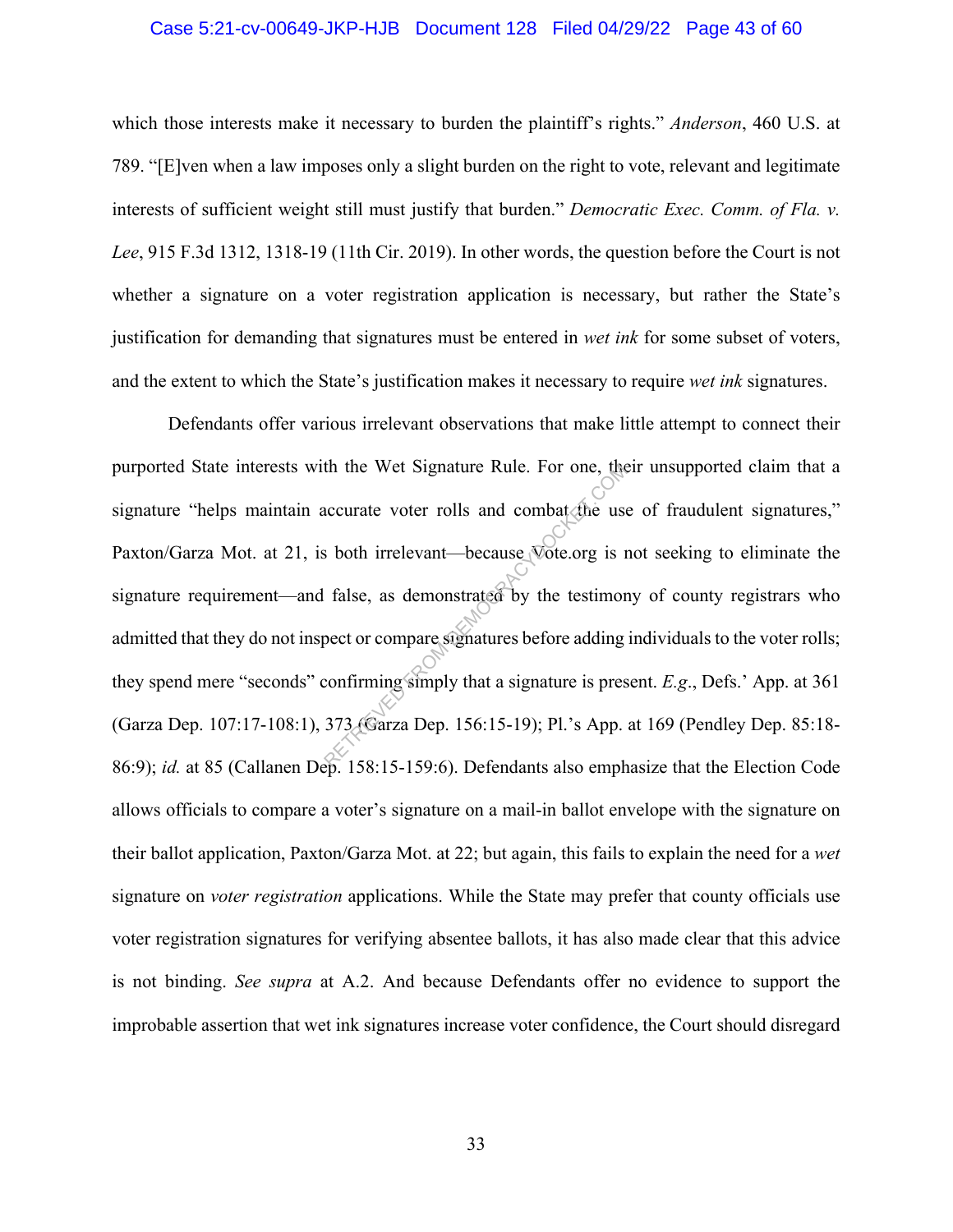#### Case 5:21-cv-00649-JKP-HJB Document 128 Filed 04/29/22 Page 44 of 60

this unfounded claim.<sup>6</sup> *Heinsohn v. Carabin & Shaw, P.C.*, 832 F.3d 224, 226 (5th Cir. 2016) ("Unsubstantiated assertions, improbable inferences, and unsupported speculation are not sufficient to defeat a motion for summary judgment.").

The closest Defendants come to explaining the wet signature requirement is their purported desire to gather "good exemplars" of voters' signatures for future hypothetical indictments and investigations. Put differently, Defendants suggest that a wet ink signature might be beneficial if a prospective registrant becomes eligible to vote by mail, and a mail ballot issued to the registrant becomes the subject of a fraud investigation, and election or law enforcement officials attempt to uncover the fraud by comparing signatures, and rather than comparing the signature on the ballot envelope to the signature on the voter's mail ballot application, the investigators look to the signature on the voter's registration application form. The string of what-ifs that would have to materialize in this scenario illustrates why Defendants' purported interest is purely hypothetical and cannot justify any burden on the right to vote. *See*, *e.g.*, *Libertarian Party of Ohio v. Blackwell*, 462 F.3d 579, 593 (6th Cir. 2006) (rejecting state's proffered "generalized and hypothetical interests" as insufficient to justify burden); *Ariz. Libertarian Party v. Reagan*, 798 F.3d 723, 732 n.12 (9th Cir. 2015) (expressing doubt that a court "may consider hypothetical rationales for a state's election law" in *Anderson-Burdick* analysis). ring signatures, and rather than comparing<br>
on the voter's mail ballot application, the<br>
istration application form. The string of<br>
illustrates why Defendants' purported in<br>
n on the right to vote. See, e.g., Libertaria<br>
i

Even if the Court were to indulge this unlikely story, Defendants cannot explain why an imaged signature would not suffice. Several county registrars admitted that the wet signatures on paper applications are eventually stored as images. Defs.' App. at 165 (Callanen Dep. 83:8-13), 240-41 (Elfant Dep. 72:18-74:4, 74:14-75:10), 544 (Scarpello Dep. 104:2-16). That means any signature comparison that may occur in a later investigation would not rely on an inspection of

<sup>6</sup> *See also* Bryant Rep. at 20 (stating wet signature does not make voter rolls more accurate).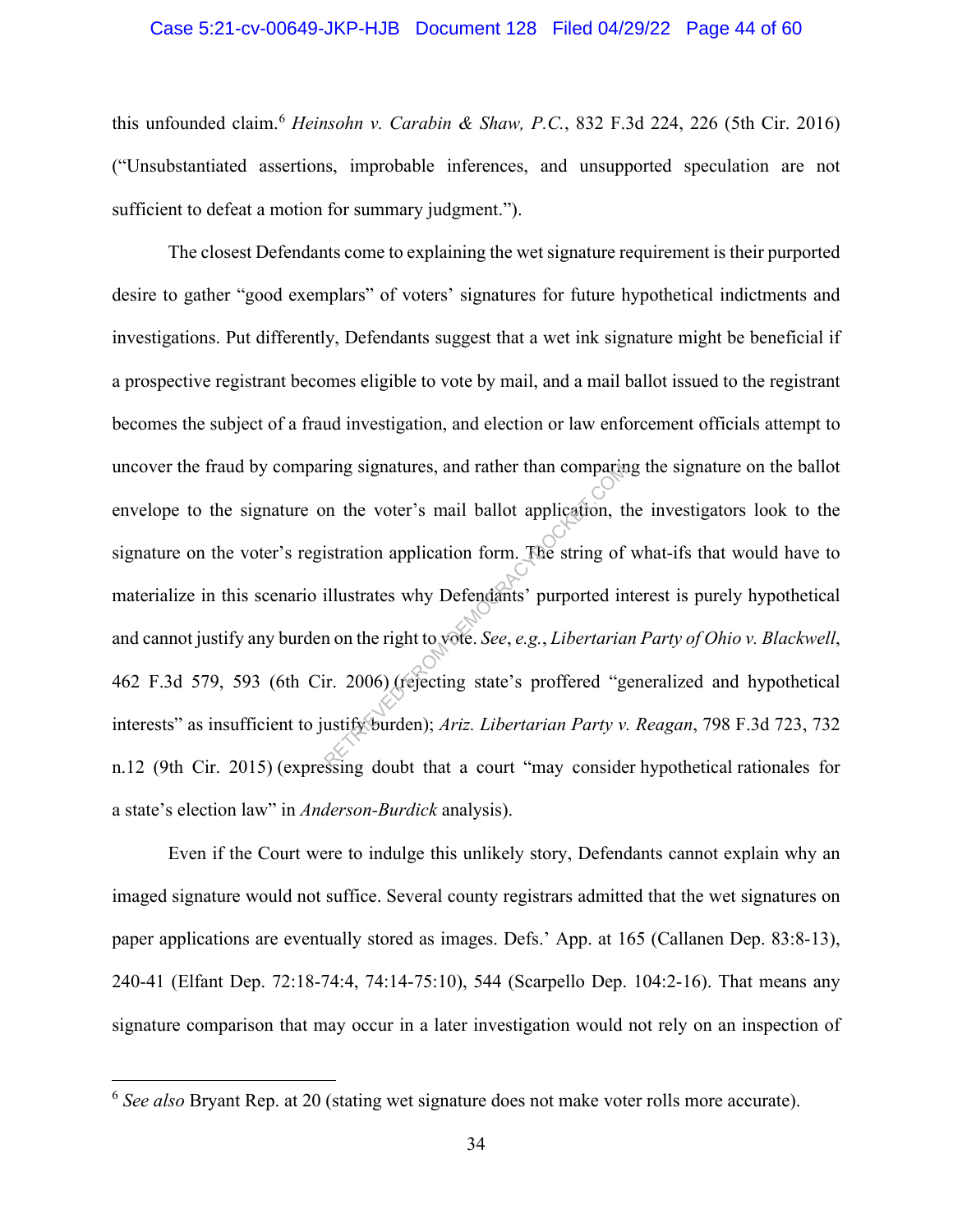#### Case 5:21-cv-00649-JKP-HJB Document 128 Filed 04/29/22 Page 45 of 60

wet signatures on paper; rather, local officials would review *images* of the respective signatures. *See id.* at 557 (Scarpello Dep. 153:17-154:3), 178-79 (Callanen Dep. 134:16-136:6, 140:1-12), 286 (Elfant Dep. at 253:10-16); Pl.'s App. at 193 (Torres Dep. 75:6-22). Furthermore, Defendants' purported concerns about the legibility of imaged signatures are manufactured from an isolated incident that was quickly resolved four years ago. The image quality issues from 2018 were limited to the first few applications, and Vote.org addressed the issue almost immediately. Defs.' App. at 260 (Elfant Dep. 149:3-16, 150:18-21), 105-06 (Hailey Dep. 205:13-207:9); Pl.'s Supp. App. at 1 - 6. There is no meaningful distinction between a signature entered in wet ink and an imaged signature uploaded digitally.

Finally, Defendants misstate the law and mischaracterize Vote.org's allegations in suggesting that voter registration applications submitted solely by mail also require a wet signature. Paxton/Garza Mot. at 24. Apart from HB 3107's recent amendment to the procedures for submitting applications by fax, no other provision of the Election Code requires a wet signature on a voter registration application. Two different courts in this district have reached the same conclusion. *See Stringer*, 320 F. Supp. 3d at 896 (noting, pre-HB 3107, "there is nothing in Texas [election] law that precludes the use of . . . electronic signatures); Order at 2, *Tex. Democratic Party v. Hughs*, 5:20-cv-00008-OLG, ECF No. 29 (W.D. Tex. July 28, 2020) (finding, pre-HB 3107, no indication that the "wet signature rule has been in place for years" and that "the codified signature requirement . . . makes no mention of an original wet ink signature."). Meanwhile, Defendants cite only deposition testimony but no actual law to support their dubious legal conclusion. Paxton/Garza Mot. at 24. misstate the law and mischaracterize<br>tration applications submitted solely b<br>t. at 24. Apart from HB 3107's recent an<br>y fax, no other provision of the Election C<br>ication. Two different courts in this dis<br>0 F. Supp. 3d at 8

In any event, Vote.org's Complaint challenges the Wet Signature Rule "as it appears in Section 14 of HB 3107 . . . and any other provisions requiring a voter to sign an application form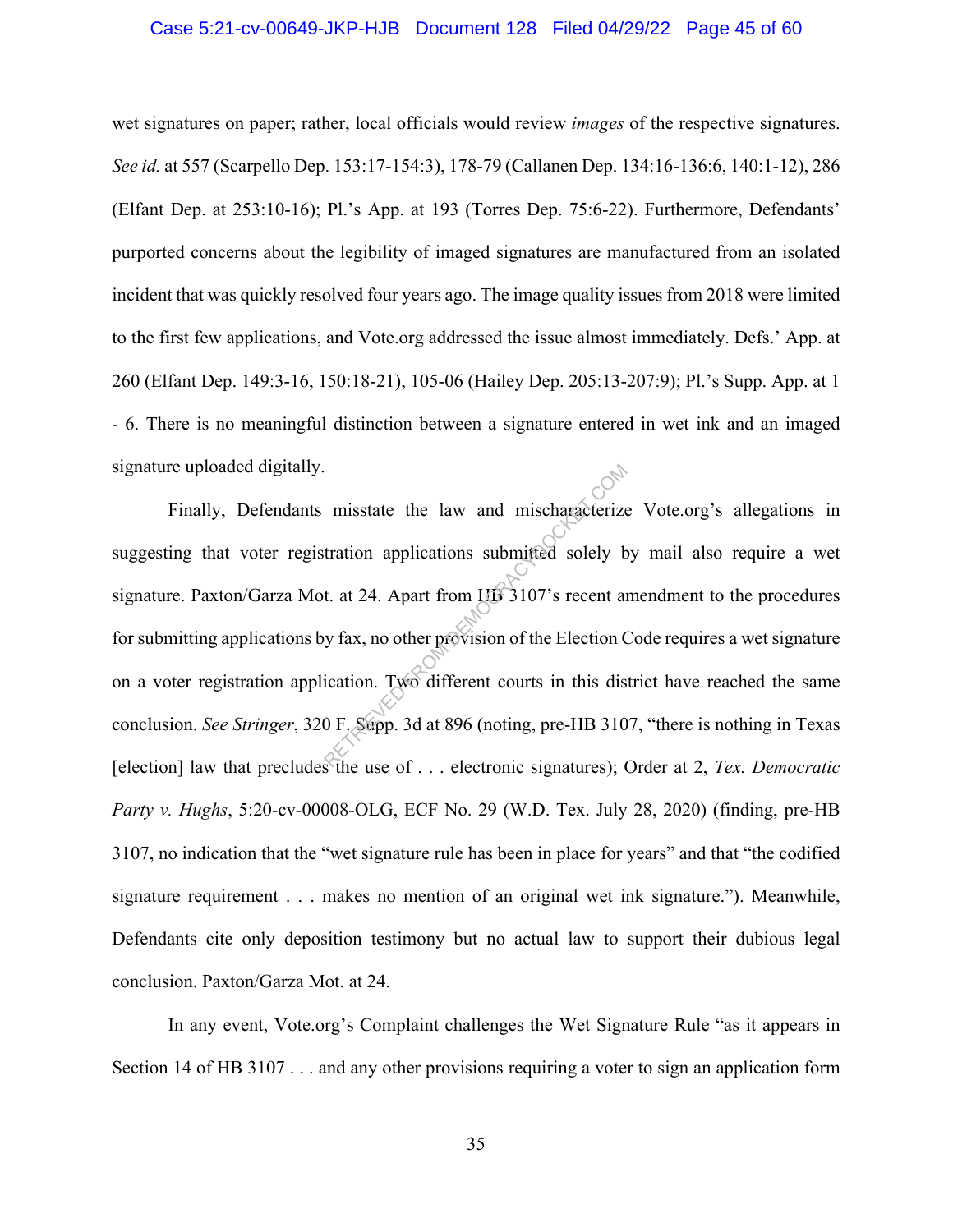#### Case 5:21-cv-00649-JKP-HJB Document 128 Filed 04/29/22 Page 46 of 60

with an original, wet signature in order to register to vote," Compl. at 13, ECF No. 1, meaning that its claims and request for injunctive relief would also extend to Defendants' imaginary law. And even if the Complaint did not include such allegations, the presence of other unchallenged provisions of the Election Code that burden voters does not help Defendants' cause under the *Anderson-Burdick* analysis. The fact remains that Defendants have offered no cogent explanation for the Wet Signature Rule, much less a state interest that justifies the burden imposed on voters.

## **D. Vote.org can enforce the Materiality Provision, which bars the Wet Signature Rule.**

As this Court has already held, "Defendants' arguments . . . that [the Materiality Provision] does not allow a private right of action and an organization cannot allege personal injury under § 1983 have been rejected by this District and the Eleventh Circuit." *Vote.org*, 2021 WL 5987152, at \*3 (citing *Tex. Democratic Party v. Hughs*, 474 F. Supp. 3d. 849, 858-860 (W.D. Tex. 2020), *rev'd on other grounds*, 860 F. App'x 874 (5th Cir. 2021)); *see also Schwier v. Cox*, 340 F.3d 1284, 1294-1297 (11th Cir. 2003)). Defendants provide no reason for this Court to change course. this District and the Eleventh Circuit." *V*<br>tic Party v. Hughs, 474 F. Supp. 3d. 849,<br>D. F. App'x 874 (5th Cir. 2021)); *see als*<br>2003)). Defendants provide no reason for<br>**Materiality Provision evinces a congr<br>te right en** 

## **1. The Materiality Provision evinces a congressional intent to create a private right enforceable through 42 U.S.C. § 1983.**

As before, Defendants dispute in vain Congress's plain intent to afford a private right and remedy, both under an implied private right of action and through Section 1983. "The question whether a statutory violation may be enforced through Section 1983 is a different inquiry from that involved in determining whether a private right of action can be implied from a particular statute" but both require a determination of "whether Congress intended to create a federal right." *Gonzaga Univ. v. Doe*, 536 U.S. 273, 283 (2002). "Once a plaintiff demonstrates that a statute confers an individual right, the right is presumptively enforceable by § 1983." *Id*. at 284.

Here, that intent is discernable in the "rights-creating" language of the Materiality Provision. *Accord United States v. Manning*, 215 F. Supp. 272, 287 (W.D. La. 1963) ("[T]he [Civil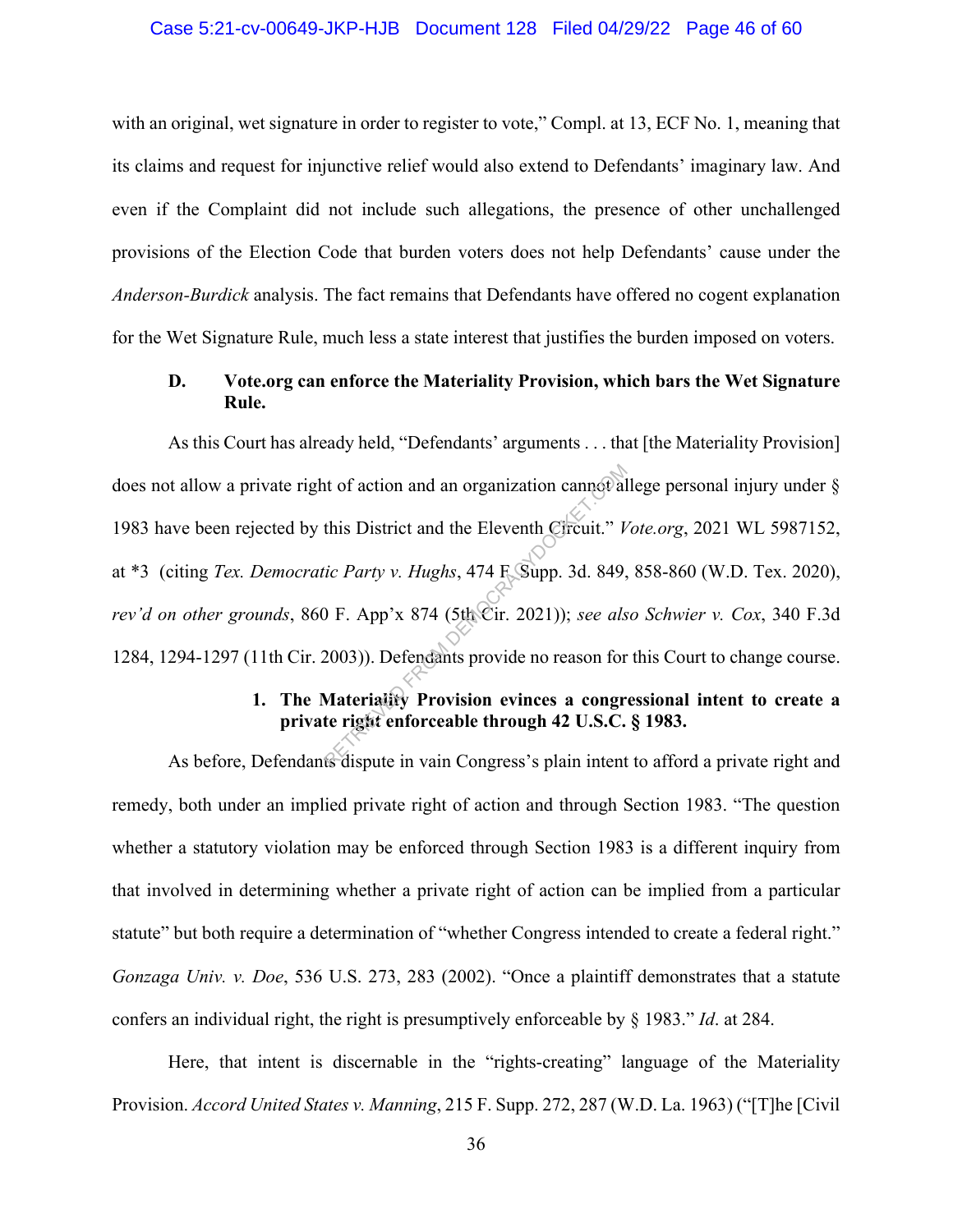#### Case 5:21-cv-00649-JKP-HJB Document 128 Filed 04/29/22 Page 47 of 60

Rights] Act is designed to assure the right to vote of electors who are 'qualified under State law' to vote"). Specifically, it provides: "No person acting under color of law shall . . . deny the *right of any individual* to vote in any election because of an error or omission on any record or paper relating to any application, registration, or other act requisite to voting ...." 52 U.S.C.  $\S$  10101(a)(2)(B) (emphasis added).<sup>7</sup> This provision directly parallels the language in  $\S$  601 of Title VI, 42 U.S.C. §2000d, and in Title IX, 20 U.S.C. § 1681, which the Supreme Court has held creates a private right of action. *See Cannon v. Univ. of Chi.*, 441 U.S. 677, 703 (1979). Title VI's dictate that "*No person* in the United States *shall* . . . be subjected to discrimination" and Title IX's "*No person* in the United States *shall*, on the basis of sex, . . . be subjected to discrimination," are quintessential examples of "explicit 'right- or duty-creating language" that imply Congressional intent "to create a private right of action." *Gonzaga Univ*, 536 U.S. at 273 n.3 (quoting *Cannon*, 441 U.S. at 690, n.13). retes *shall*, on the basis of sex, ... be subset<br>
"explicit 'right- or duty-creating language<br>
ght of action." *Gonzaga Univ*, 536 U.S.<br>
"o requirement that "rights-creating" language<br>
voice. For example, the Fifth Circui

To be sure, there is no requirement that "rights-creating" language mirror the "no person" phrasing or use the passive voice. For example, the Fifth Circuit has held that the Medicaid Act's language—using neither the "no person" language nor the passive voice, but rather directly addressing the state—created an enforceable, individual right. *E.g.*, *S.D. ex Rel. Dickson v. Hood*, 391 F.3d 581, 603 (5th Cir. 2004) (finding that provision stating "[a] State Plan must provide for making medical assistance available . . . to all individuals [who meet eligibility criteria]" was "precisely the sort of 'rights-creating' language identified in *Gonzaga*"). Accordingly, it is no

<sup>&</sup>lt;sup>7</sup> Defendants suggest that the Materiality Provision's reference to "the right of any individual to" vote" refers to a right created under state, not federal, law because of the subsequent reference to State qualifications to vote. Torres/Pendley Mot. at 5. This approach is contrary to settled law, which establishes that the right to vote is established under the federal Constitution. *E.g.*, *United States v. Classic*, 313 U.S. 299, 315 (1941). Likewise, the right to be free from disenfranchisement due to noncompliance with non-material requirements arises under federal law—the Materiality Provision—notwithstanding the State's ability to set its own eligibility criteria.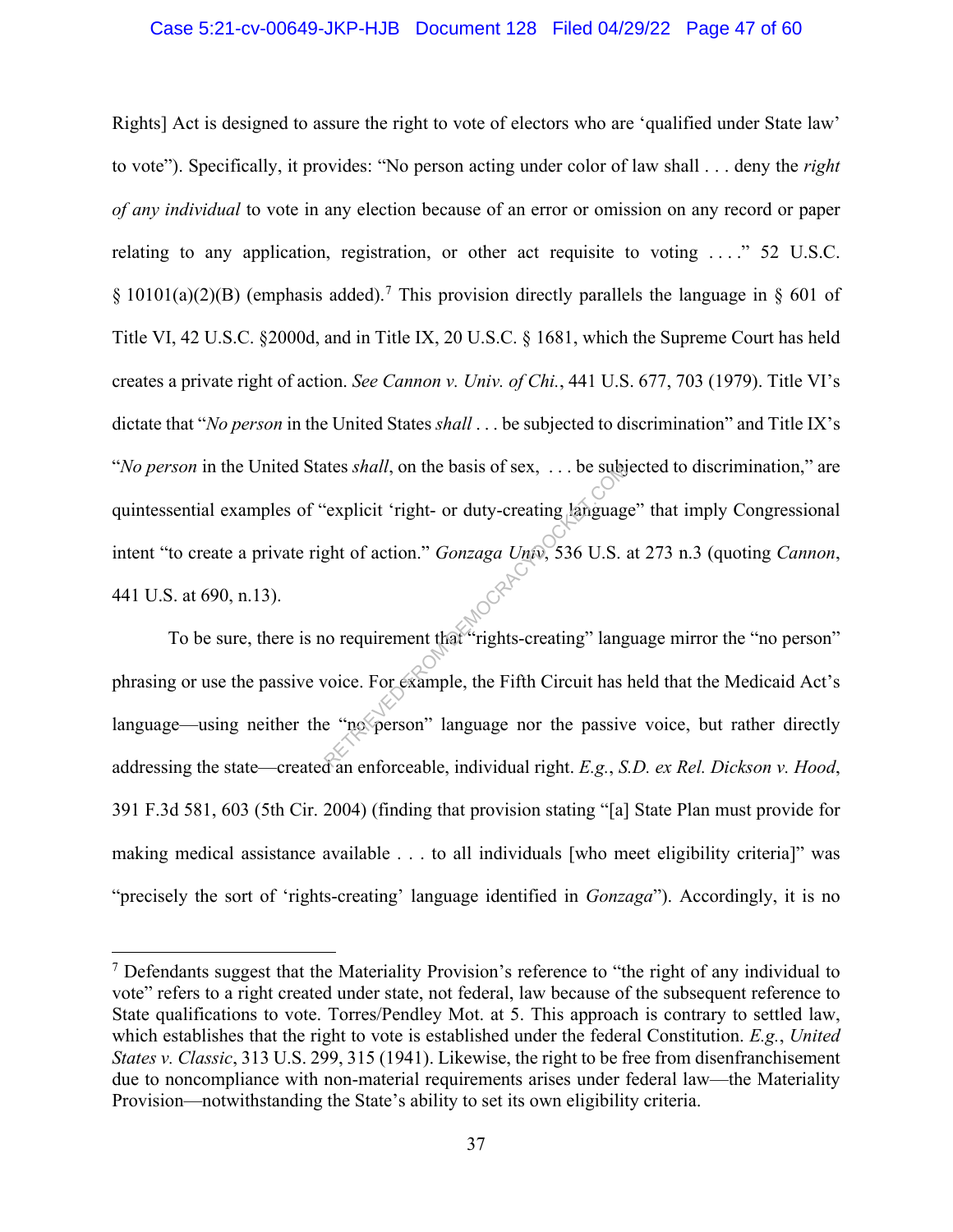#### Case 5:21-cv-00649-JKP-HJB Document 128 Filed 04/29/22 Page 48 of 60

answer to say that the Materiality Provision "describes and proscribes inappropriate conduct by public officials," Torres/Pendley Mot. at 5; though "[t]he subject of the sentence is the person acting under color of state law, . . . the focus of the text is nonetheless the protection of each individual's right to vote." *Schwier*, 340 F.3d at 1296.

The Materiality Provision also stands in stark contrast to statutes that have been held *not* to evince "rights-creating" language, like the Family Educational Rights and Privacy Act of 1974 ("FERPA"), and  $\S 602$  of Title VI (in contrast to  $\S 601$ ). Unlike the Materiality Provision, FERPA creates no "individual entitlement": its "provisions speak only to the Secretary of Education, directing that '[n]o funds shall be made available'" to institutions which have a "prohibited 'policy or practice,'" and its "nondisclosure provisions . . . speak only in terms of institutional policy and practice, not individual instances of disclosure." *Gonzaga*, 536 U.S. at 287. Similarly, § 602 "authorizes federal agencies 'to effectuate the provisions of [§ 601] . . . by issuing rules, regulations, or orders of general applicability. *Alexander v. Sandoval*, 532 U.S. 275, 288 (2001). This language is "twice removed from the individuals who will ultimately benefit from [the statute's] protection" because it "focuses neither on the individuals protected nor even on the funding recipients being regulated, but on the agencies that will do the regulating." *Id*. at 289. By contrast, the Materiality Provision speaks directly to "the right of any individual to vote in any election," and bars any "person acting under color of law" from infringing upon that right in a particular way. 52 U.S.C.  $\S$  10101(a)(2)(B). In short, the provision is "phrased in terms of the persons benefited" rather than "institutional policy and practice," a hallmark of "right-creating language." *Gonzaga*, 536 U.S. at 287-88. Reflectuate the provisions of the trances of disclosure." *Gonzaga*, 536 U.<br>
Section of disclosure." *Gonzaga*, 536 U.<br>
Section of the provisions of [§ 6<br>
eral applicability. *Alexander v. Sandova*<br>
moved from the individu

Furthermore, 52 U.S.C. § 10101(d) invests district courts with jurisdiction over claims brought under the section "without regard to whether the party aggrieved shall have exhausted any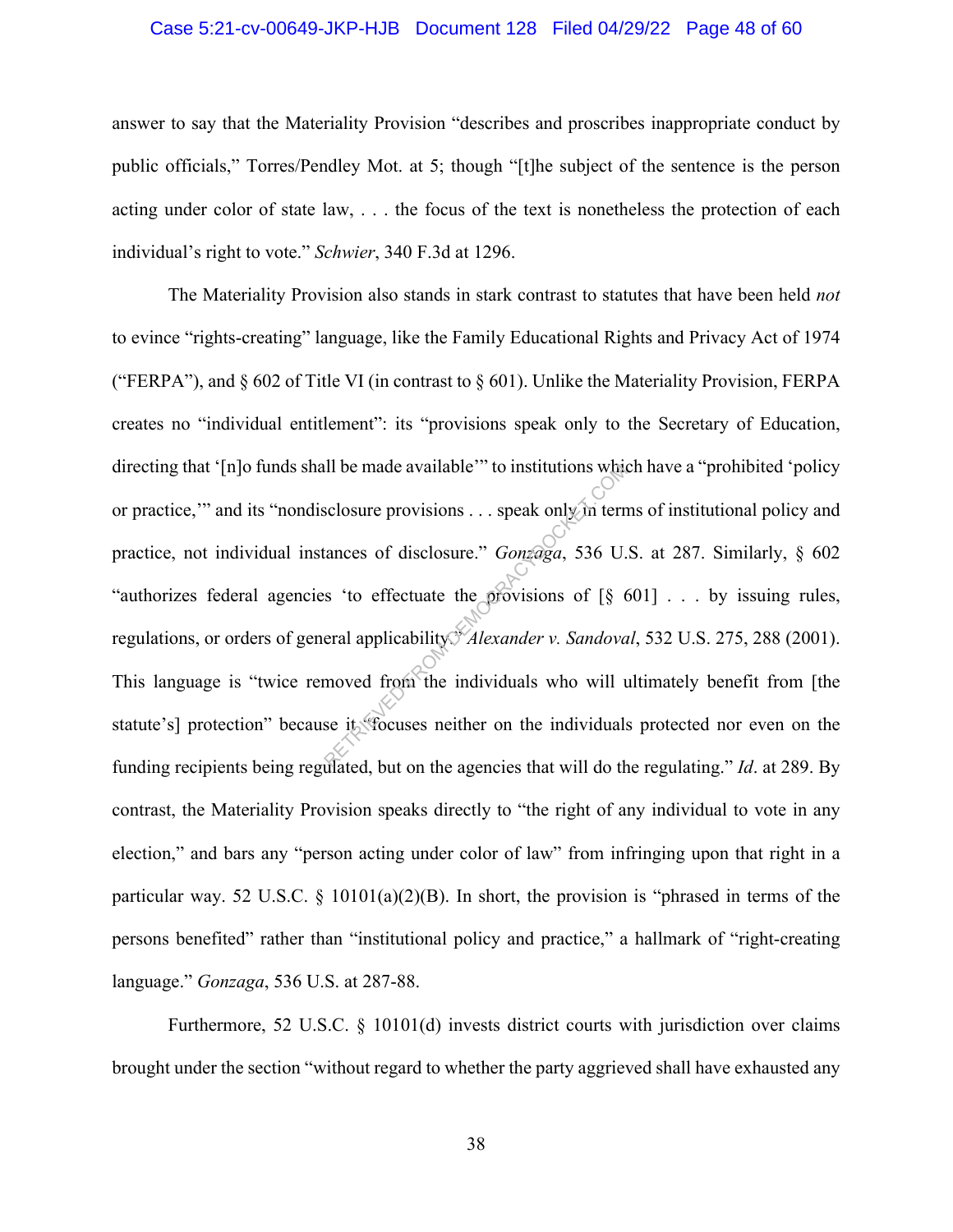#### Case 5:21-cv-00649-JKP-HJB Document 128 Filed 04/29/22 Page 49 of 60

administrative or other remedies that may be provided by law." 52 U.S.C. § 10101(d). By using the term "the party aggrieved," rather than "the United States" or "the Attorney General," the statutory text reveals a contemplation of private enforcement. Similarly, if Congress intended *only*  for the Attorney General to enforce the statute, there would be no need to release a "party aggrieved" from exhaustion requirements, as those do not apply to the Attorney General. *See Schwier*, 340 F.3d at 1296; 52 U.S.C. § 10101(c). The plain text of the statute thus reveals that the Materiality Provision creates and protects a federal right.

### **2. The legislative history of the Civil Rights Act further supports an implied right of action.**

The legislative history of the Materiality Provision also reveal congressional intent to create a private remedy, evidenced by its subsequent reenactment of the statute. *See Silva-Trevino v. Holder*, 742 F.3d 197, 202 (5th Cir. 2014) ("It hardly seems unreasonable to abide by this assumption here, as Congress has had numerous opportunities to make any desired changes."). Notably, each of Congress's prior reenactments of the statute occurred during a period in which the availability of the private right of action remained uncontroversial. *See, e.g.*, *Reddix v. Lucky*, 252 F.2d 930, 934 (5th Cir. 1958) (finding that private plaintiffs, asserting claim under 42 U.S.C. § 1983 to enforce Section 10101 had "stated a cause of action warranting relief"); *Bell v. Southwell*, 376 F.2d 659, 665 (5th Cir. 1967) (ordering relief to private parties bringing suit under Section 10101); *Coal. for Educ. in Dist. One v. Bd. of Elections*, 495 F.2d 1090, 1094 (2d Cir. 1974) (similar); *Taylor v. Howe*, 225 F.3d 993, 996 (8th Cir. 2000) (similar).<sup>8</sup> ry of the Materiality Provision also Fe<br>lenced by its subsequent reenactment of t<br>02 (5th Cir. 2014) ("It hardly seems un<br>ss has had numerous opportunities to m<br>is prior reenactments of the statute occurr<br>e right of action

<sup>&</sup>lt;sup>8</sup> As before, Defendants' authority putatively holding to the contrary is unpersuasive, failing to engage meaningfully in an analysis of the Materiality Provision's text, history, or purpose. *See*  Vote.org's Opp'n to Intervenor Tex. Att'y Gen. Ken Paxton's Mot. to Dismiss & J. on the Pleadings, ECF No. 56; *McKay v. Thompson*, 226 F.3d 752, 756 (asserting, without analyzing availability of private right of action, that Materiality Provision is "enforceable by the Attorney General, not by private citizens"); *Mixon v. Ohio*, 193 F.3d 389, 406 n.12 (6th Cir. 1999)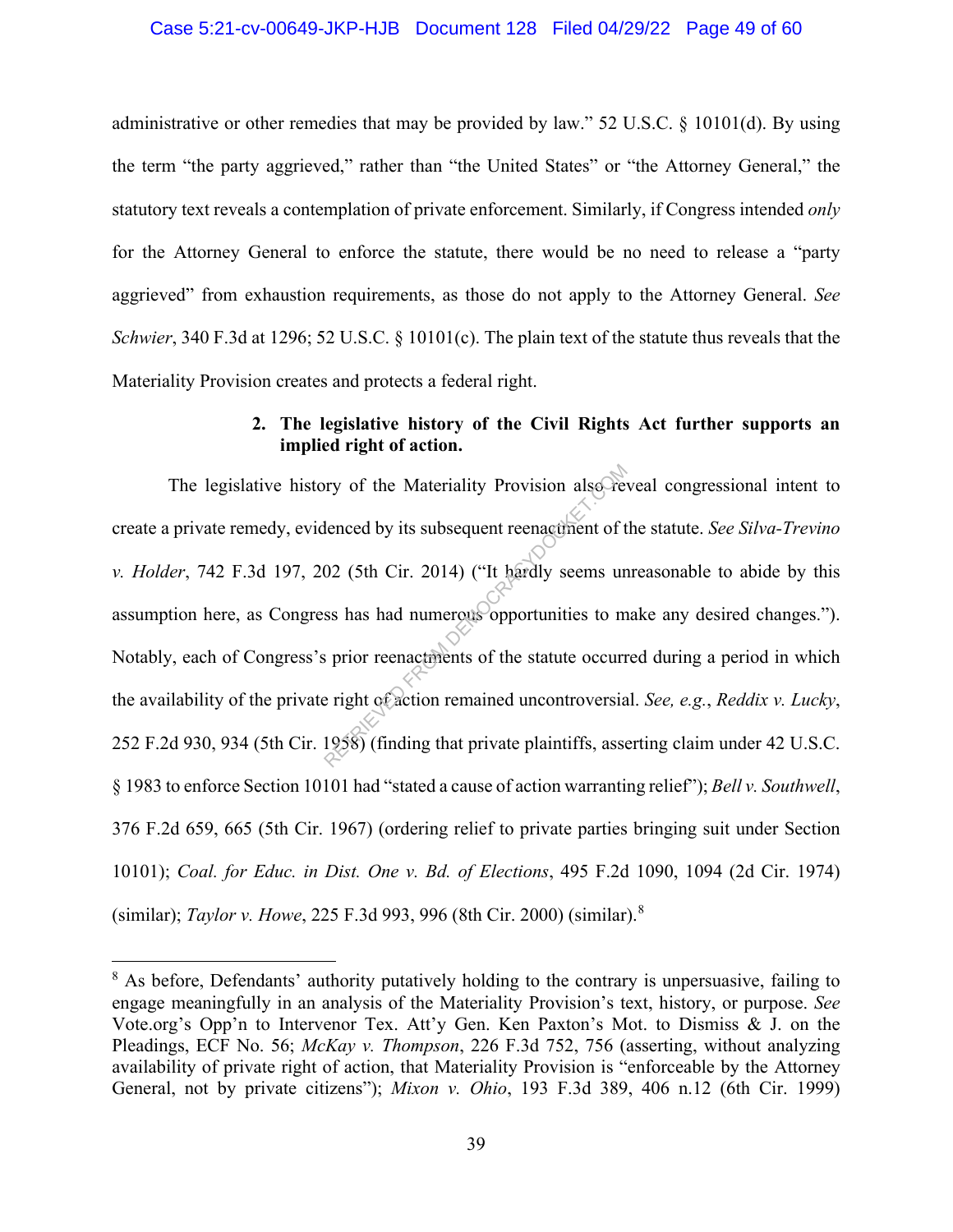#### Case 5:21-cv-00649-JKP-HJB Document 128 Filed 04/29/22 Page 50 of 60

"Congress is presumed to be aware of an administrative or judicial interpretation of a statute and to adopt that interpretation when it re-enacts a statute without change." *Forest Grove Sch. Dist. v. T.A.*, 557 U.S. 230, 239–40 (2009). And here, robust evidence supports that conclusion. Discussion of the 1957 amendment in committee described the provision as an *additional* means of securing the right to vote. The Judiciary Committee explained that the bill's purpose was "to provide means of *further* securing and protecting the civil rights of persons within the jurisdiction of the United States," H.R. Rep. No. 85-291 (1957), *reprinted in* 1957 U.S.C.C.A.N. 1966, 1966 (emphasis added), and acknowledged that "section 1983 . . . has been used [by individuals] to enforce . . . section [10101]," *id.*, *reprinted in* 1957 U.S.C.C.A.N. at 1977. The U.S. Attorney General's testimony confirmed this: "We are not taking away the right of the individual to start his own action . . . . Under the laws amended if this program passes, *private parties will retain the right they have now to sue in their own name*." *Civil Rights Act of 1957: Hearings on S. 83, an amendment to S. 83, S. 427, S. 428, S. 429, S. 468, S. 500, S. 501, S. 502, S. 504, S. 505, S. 508, S. 509, S. 510, S. Con. Res. 5 Before the Subcomm. on Constitutional Rights of the Senate Comm. on the Judiciary*, 85th Cong. 73, 203, 1; 60-61, 67-73 (1957) (statement and retries... section [10101]," *id.*, reprinted in section station of the laws and action .... Under the laws and all they have now to sugare their own name dment to S. 83, S. 427, S. 428, S. 429, S. 48. S. 510, S. Con. Res

<sup>(</sup>addressing availability of private right of action in one sentence in footnote); *Cartagena v. Crew*, No. 1:96-cv-3399, 1996 WL 524394, at \*3 n.8 (E.D.N.Y. Sept. 5, 1996) (same); *Hayden v. Pataki*, No. 00 CIV. 8586 (LMM), 2004 WL 1335921, at \*5 (S.D.N.Y. June 14, 2004) (conducting no independent analysis and failing to address *Schwier*); *Gilmore v. Amityville Union Free Sch. Dist.*, 305 F. Supp. 2d 271, 279 (E.D.N.Y. 2004) (dedicating only one sentence to considering availability of private right of action); *Spivey v. Ohio*, 999 F. Supp. 987, 996 (N.D. Ohio 1998) (same); *McKay v. Altobello*, No. CIV. A. 96-3458, 1996 WL 635987, at \*2 (E.D. La. Oct. 31, 1996) (conclusorily asserting that provision is "enforceable only by the Attorney General, not impliedly, by private persons"); *Willing v. Lake Orion Cmty. Sch. Bd. of Trs.*, 924 F. Supp. 815, 820 (E.D. Mich. 1996) (addressing availability of private right of action in only two sentences); *Good v. Roy*, 459 F. Supp. 403, 405–06 (D. Kan. 1978) (resting entire analysis on availability of enforcement by Attorney General).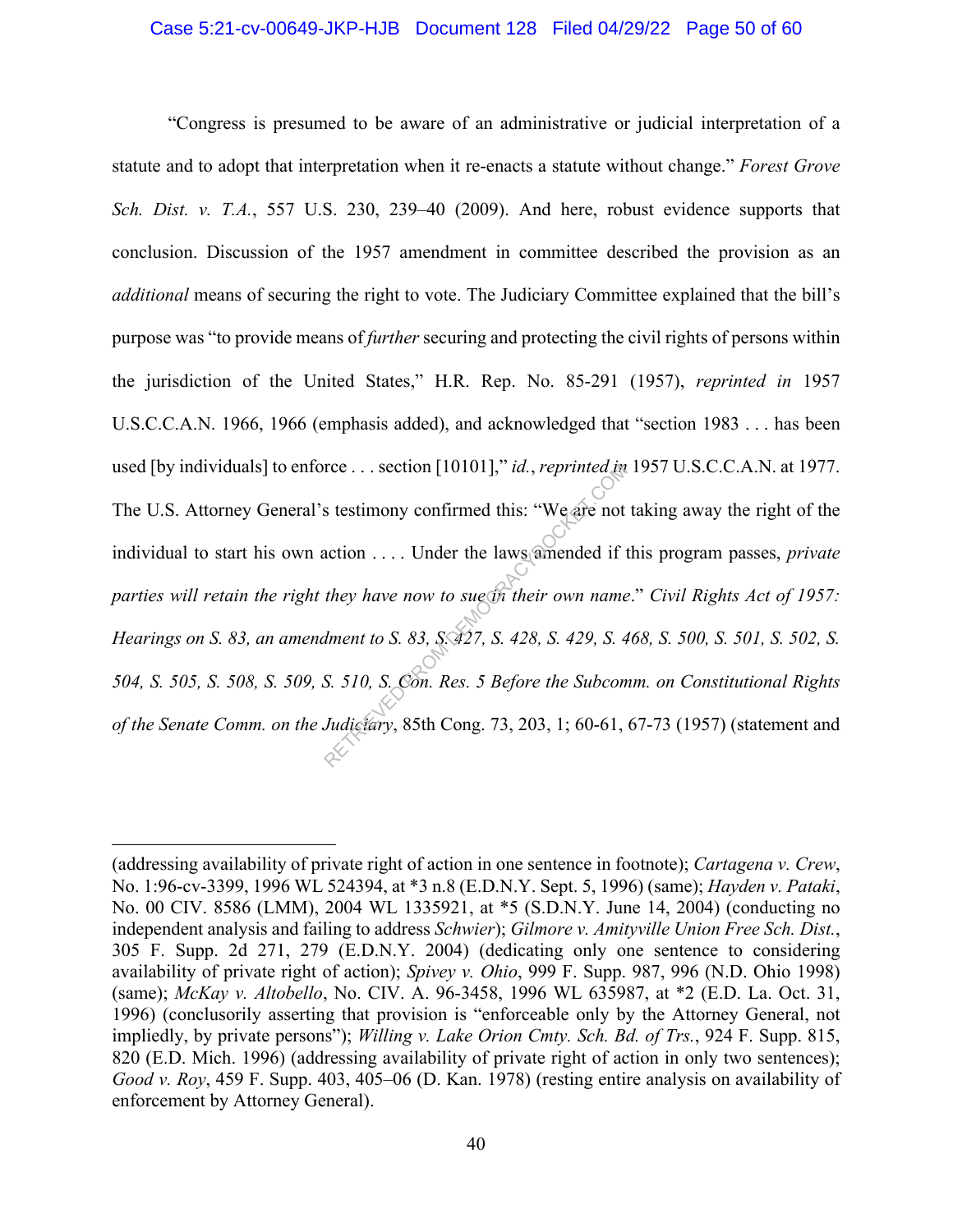testimony of the Hon. Herbert Brownell, Jr., Attorney General of the United States) (emphasis added).

## **3. Enforcement by the Attorney General does not foreclose a private right of action.**

The County Defendants separately argue that Vote.org cannot enforce the Materiality Provision through Section 1983 on the grounds that the "express provision of one method of enforcing a substantive rule suggests that Congress intended to preclude others." Torres/Pendley Mot. at 6 (citing *Sandoval*, 532 U.S. at 290). Not so. Because the statute confers an individual right, *see supra* at C.1, Defendants can only prevail "by showing that Congress specifically foreclosed a remedy under § 1983," either through "specific evidence from the statute itself" or "impliedly, by creating a comprehensive enforcement scheme that is incompatible with individual enforcement under § 1983." *Gonzaga*, 536 U.S. at 285 n.4 (internal quotation omitted). Defendants cannot point to any "specific evidence from the statute itself," so instead they rely on the latter possibility. But the mere availability of enforcement by the Attorney General is neither "comprehensive" nor "incompatible with individual enforcement." S 1983," either through "specific evident<br>mprehensive enforcement scheme that is is<br>Gonzaga, 536 U.S. at 285 m.4 (internal qu<br>c evidence from the statute itself," so in<br>availability of enforcement by the A<br>mpatible with i

As the Supreme Court explained, what is pertinent is not the availability of some other remedy by itself, but whether Congress established a "more restrictive" remedy. *Armstrong v. Exceptional Child Ctr., Inc.*, 575 U.S. 320, 328 (2015) (observing that agency enforcement precluded equitable relief *only* "when combined with the judicially unadministrable nature of" the statute's text); *City of Rancho Palos Verdes v. Abrams*, 544 U.S. 113, 121 (2005) ("We have found § 1983 unavailable to remedy violations of federal statutory rights in two cases . . . . Both of those decisions rested upon the existence of more restrictive remedies provided in the violated statute itself."). For example, in *Fitzgerald v. Barnstable School Committee*, 555 U.S. 246 (2009), the Supreme Court found that Title IX was enforceable through Section 1983, despite the existence of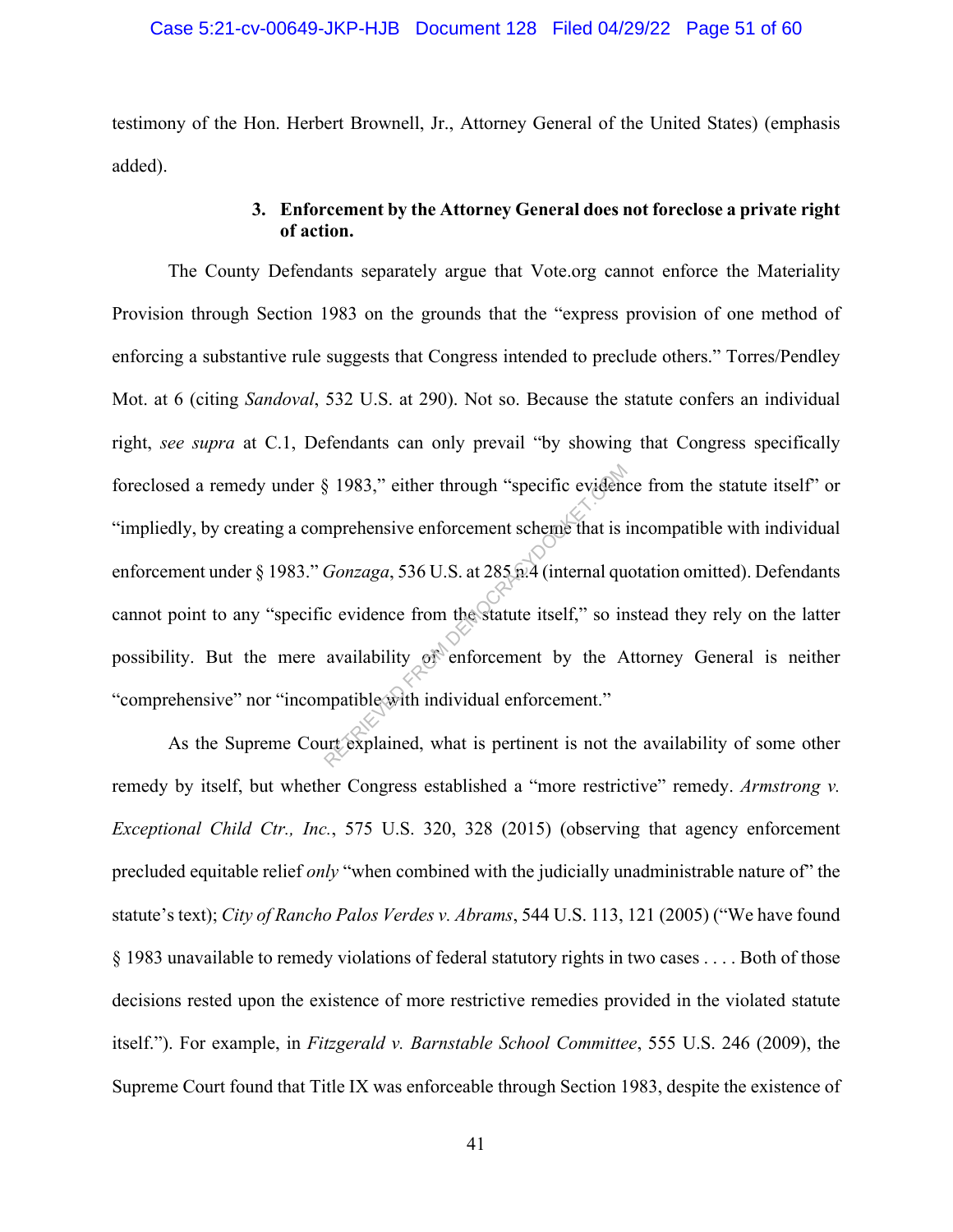#### Case 5:21-cv-00649-JKP-HJB Document 128 Filed 04/29/22 Page 52 of 60

other enforcement mechanisms, including enforcement by the federal government and by individuals through an implied cause of action. In so holding, *Fitzgerald* recognized that a private cause of action and an action through Section 1983 can co-exist with federal government enforcement and emphasized that Title IX had "no administrative exhaustion requirement and no notice provisions." 555 U.S. at 255.

No exhaustion requirements or "more restrictive" enforcement scheme exists here; all Defendants have pointed to is the fact that the Attorney General may file suit to enforce the statute. As in *Fitzgerald*—and in contrast to *Sandoval*—aggrieved parties can "file directly in court" without any preconditions or exhaustion requirements. *Id.*; 52 U.S.C. § 10101(d) (explicitly waiving any requirement of "exhaustion of other remedies" for a "party aggrieved" to bring suit). This is hardly the "incompatib[ibility] with individual enforcement" required under *Gonzaga*. 536 U.S. at 285 n.4. Adopting Defendants' argument and finding that the Materiality Provision cannot be enforced through Section 1983 would be a significant departure from controlling precedent. or exhaustion requirements.  $Id$ ; 52 C.<br>
"exhaustion of other remedies" for a "pair<br>
ib[ibility] with individual enforcement" r<br>
efendants' argument and finding that the<br>
1983 would be a significant departure fr<br> **nature R** 

## **E. The Wet Signature Rule violates the Materiality Provision.**

Defendants' motions confirm that the instrument that one uses to enter their signature on a voter registration application form—whether by wet ink or digitally through a smartphone—is not "material" in determining that individual's qualifications to vote. *See* Pl.'s Mot. for Summ. J. at 8- 13. They concede that wet signatures have no function in the registration process, *id*. at 10, they accept thousands of imaged signatures submitted through DPS, *id*. at 11, and they offer no credible reason to believe that a wet signature reduces fraud any more so than an imaged signature, *id*. at 12.<sup>9</sup> For these reasons, the failure to accept voter registration applications signed with imaged

 $9$  Moreover, even if the Wet Signature Rule did have some function in later fraud prosecutions, that does not render it "material" for the purposes of the Materiality Provision.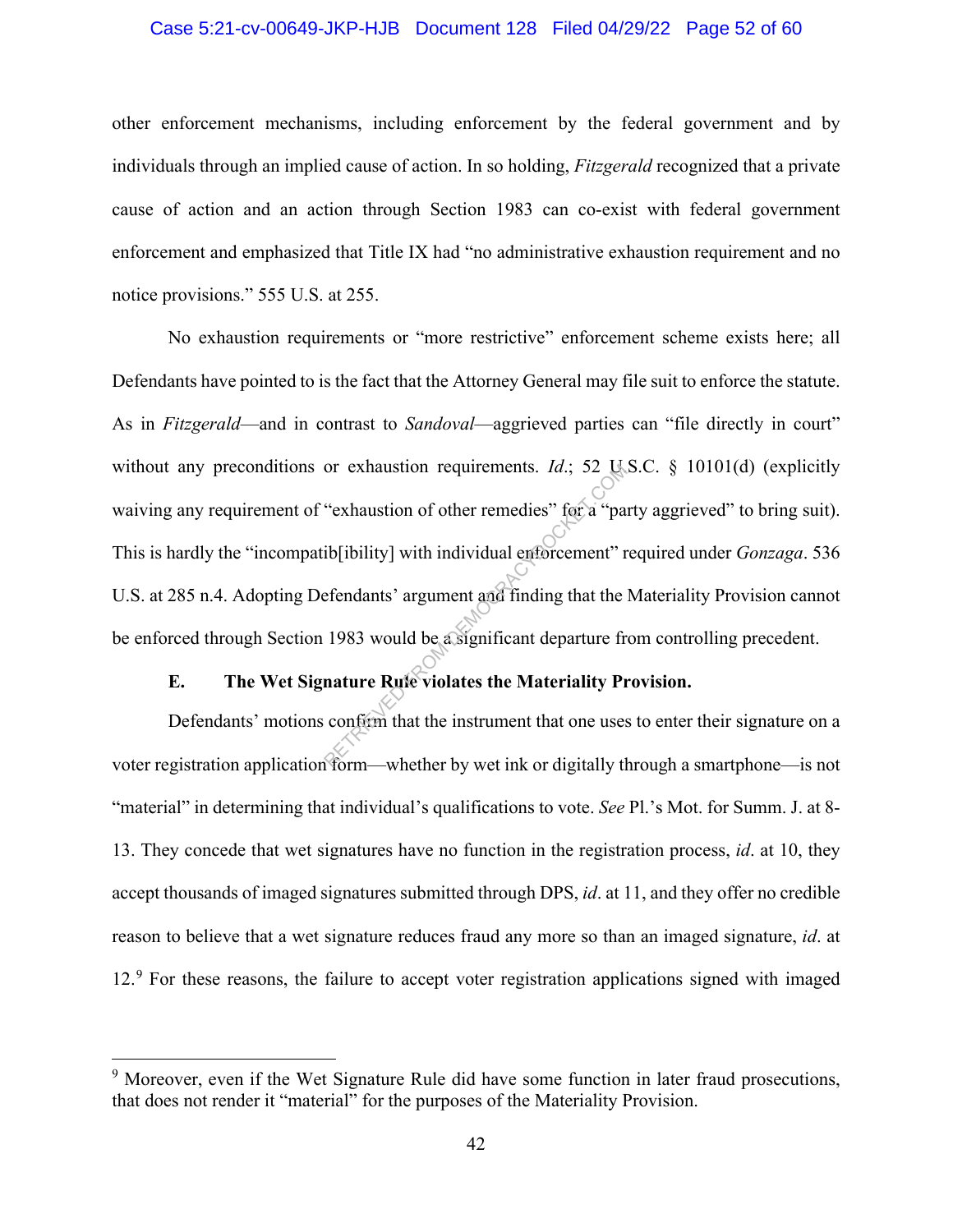signatures violates the Materiality Provision.

## **1. A** *wet* **signature is not "material in determining" whether a person is qualified to vote.**

Similar to the arguments raised in response to Vote.org's *Anderson-Burdick* claim, Defendants once again fail to distinguish between a general signature requirement and the specific rule mandating that the signatures be entered in wet ink. Vote.org challenges only the latter, and Defendants' rationalizations are unconvincing. At best, they support the conclusion that a signature can be used in determining a voter's qualifications, but Defendants fail to explain why a *wet signature* is more material than an imaged one. After all, both a wet ink and an imaged signature serve to "confirm[] to the appropriate officials that the applicant's information is accurate." Torres/Pendley Mot. at 9.10

Defendants also assume incorrectly that a vague interest in fraud prevention absolves them of liability under the Materiality Provision. *Id*. at 9. But preventing fraud is not the same thing as determining qualifications to vote and does not render a wet signature material. *Schwier v. Cox*, 412 F. Supp. 2d 1266, 1276 (N.D. Ga. 2005), *aff'd*, 439 F.3d 1285 (11th Cir. 2006) (finding that role of mandatory disclosure of social security number in preventing "fraud" did not render requirement material); *Wash. Ass'n of Churches v. Reed*, 492 F. Supp. 2d 1264, 1270 (W.D. Wash. 2006) (following *Schwier* to find that requirement's function of preventing fraud did not render requirement "material"). *See also* Pl.'s Mot. for Summ. J. at 11-12. appropriate officials that the applicant<br>
me incorrectly that a vague interest in fra<br>
ality Provision. *Id.* at 9. But preventing fi<br>
b vote and does not render a wet signatu<br>
(N.D. Ga. 2005), *aff'd*, 439 F.3d 1285 (<br>
r

Regardless, the county registrars have admitted that they do not use any signature to check for "fraud" during the registration process. *E.g.*, Pl.'s App. at 178-79 (Scarpello Dep. 84:3-85:1), 166 (Pendley Dep. 70:14-18, 71:18-21); *see also* Pl.'s Mot. for Summ. J. at 12. Instead, *other*

 $10$  Defendants only assert that "[a] signature" performs this function, not that it is unique to wet signatures. *Id*.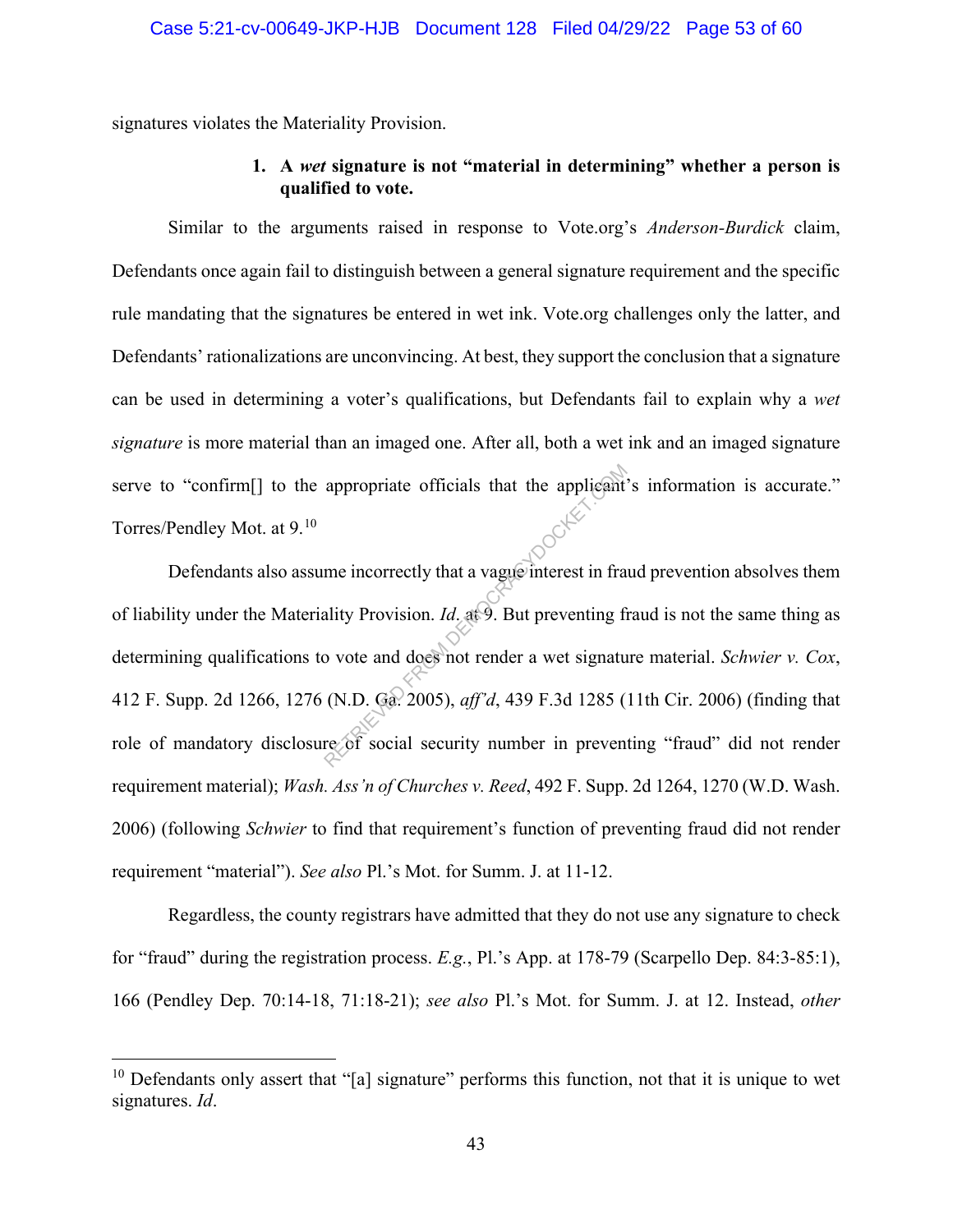#### Case 5:21-cv-00649-JKP-HJB Document 128 Filed 04/29/22 Page 54 of 60

county officials may use the registration signature as one among other exemplars when reviewing mail-in ballots. Pl.'s Mot. for Summ. J. at 12. And even then, they use *scanned* versions of the registration signatures, not the original "wet" signature. *Id*. Nor have Defendants adduced any credible evidence that a wet signature is less conducive to fraud than is an imaged one. *Id*. On the contrary, county registrars testified that they are aware of no instances in which an imaged signature was used fraudulently on a registration application. *Id*.; Pl.'s App. at 133 (Ingram Dep. 218:13-219:5), 170 (Pendley Dep. 103:1-12, 104:2-12), 196 (Torres Dep. 98:10-13, 98:21-99:8).

Defendants also suggest that a handful of errors during the initial implementation of Vote.org's e-sign program in 2018 "illustrates the problems caused by signature duplicates and images." Torres/Pendley Mot. at 10. This is not an accurate representation of the facts in the record. For example, Defendant Elfant testified that there was a "technical issue" which was soon resolved, at which point "the images were clearer" and "basically did look like . . . any other image [of a signature] that we would have," Pl.'s App. at 99 (Elfant Dep. 149:3-16), *i.e.*, a "clear, legible signature." *Id.* (Elfant Dep. 150:18-21); *see also* Defs.' App. at 105-06 (Hailey Dep. 205:13- 207:9); Pl.'s Supp. App. at 1 - 6. He also testified that he could not differentiate between a wet signature and an imaged one from Vote.org's web application. *Id.* at 269 (Elfant Dep. 188:8-15). In any event, a brief instance of quickly resolved technical issues in 2018 is unrelated to whether requiring a wet signature now and in the *future* is material in determining a registrant's eligibility. m 2018 "illustrates the problems caused<br>t. at 10. This is not an accurate representation<br>the testified that there was a "technical issue<br>were clearer" and "basically did look lik<br>ave," Pl.'s App. at 99 (Elfant Dep. 149<br>15

Defendants adduce one further rationale equally lacking in merit: they suggest that a wet signature is material because "refusing to sign . . . disqualifie<sup>[s]</sup> [a registrant] from registering to vote." Paxton/Garza Mot. at 25. If Defendants mean to refer to the legal requirements to vote, they are wrong. Texas law does not require a wet signature as a qualification for voting. *See* Tex. Elec. Code § 11.002 (enumerating eligibility criteria for voting, which does not include any signature).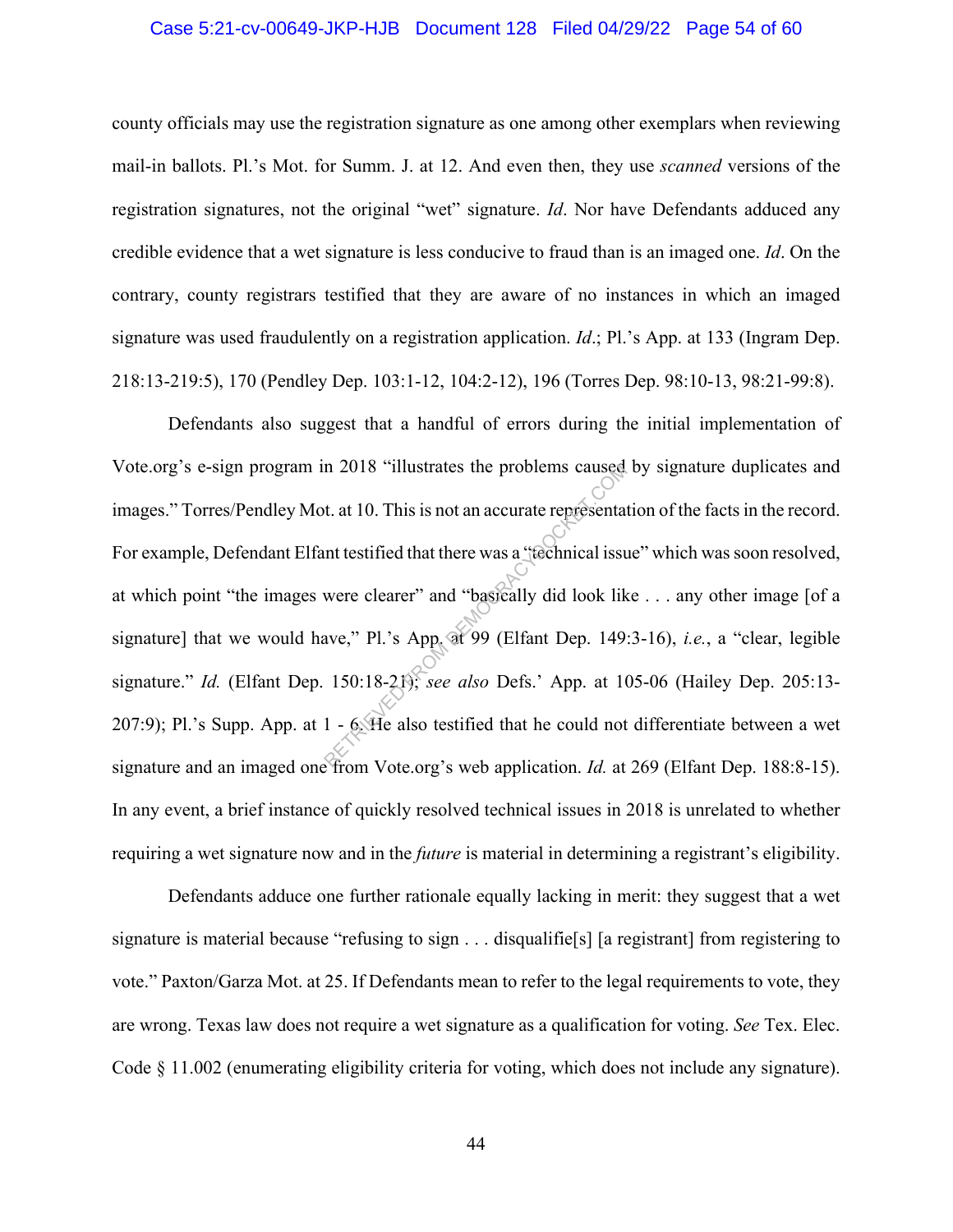#### Case 5:21-cv-00649-JKP-HJB Document 128 Filed 04/29/22 Page 55 of 60

To the extent Defendants mean that a registrant's failure to use a wet signature precludes them from registering entirely, this does not undercut but instead supports Vote.org's claim because it is an admission that the Wet Signature Rule deprives non-compliant individuals of the right to vote.

The cases Defendants cite, moreover, are inapposite. *Organization for Black Struggle v. Ashcroft*, which addressed the Materiality Provision argument only in passing, concerned a requirement that a voter affirm their mailing address and residential address "by either checking a box or filling out an address field" when casting absentee ballots. No. 2:20-CV-04184-BCW, 2021 WL 1318011, at \*4 (W.D. Mo. Mar. 9, 2021). Those facts bear little resemblance to the Wet Signature Rule. While one may argue that a voter's residence is material to determining their eligibility, the instrument with which a voter enters their signature is not. *See Diaz v. Cobb*, 435 F. Supp. 2d 1206, 1213 (S.D. Fla. 2006) (suggesting that "the color of ink to use in filling out the form" is not material). Mo. Mar. 9, 2021). Those facts bear in<br>may argue that a voter's residence is n<br>ith which a voter enters their signature is<br>0. Fla. 2006) (suggesting that "the color compared").<br> $\frac{1}{2}$ <br>*Richmond*, 485 F. Supp. 17, 22-23

In *Howlette v. City of Richmond*, 485 F. Supp. 17, 22-23 (E.D. Va. 1978), another out-ofcircuit district court decision, a court found that "the requirement of individual notarization of each signature on a petition seeking a referendum [was] material," reasoning that the requirement ensured "the City will not be forced to undertake the substantial preparation and expense of conducting a referendum unless the requisite number of qualified City voters have actually signed the petitions, and have done so only after exercising due deliberation." But its analysis was flawed because the Materiality Provision does not protect municipalities from the "expenses" of elections, nor does it allow state officials to impose additional hurdles merely to ensure that voters exercise the amount of "deliberation" officials deem appropriate. *See id*. The Materiality Provision eliminates the practice of demanding "unnecessary information for voter registration." *Schwier*,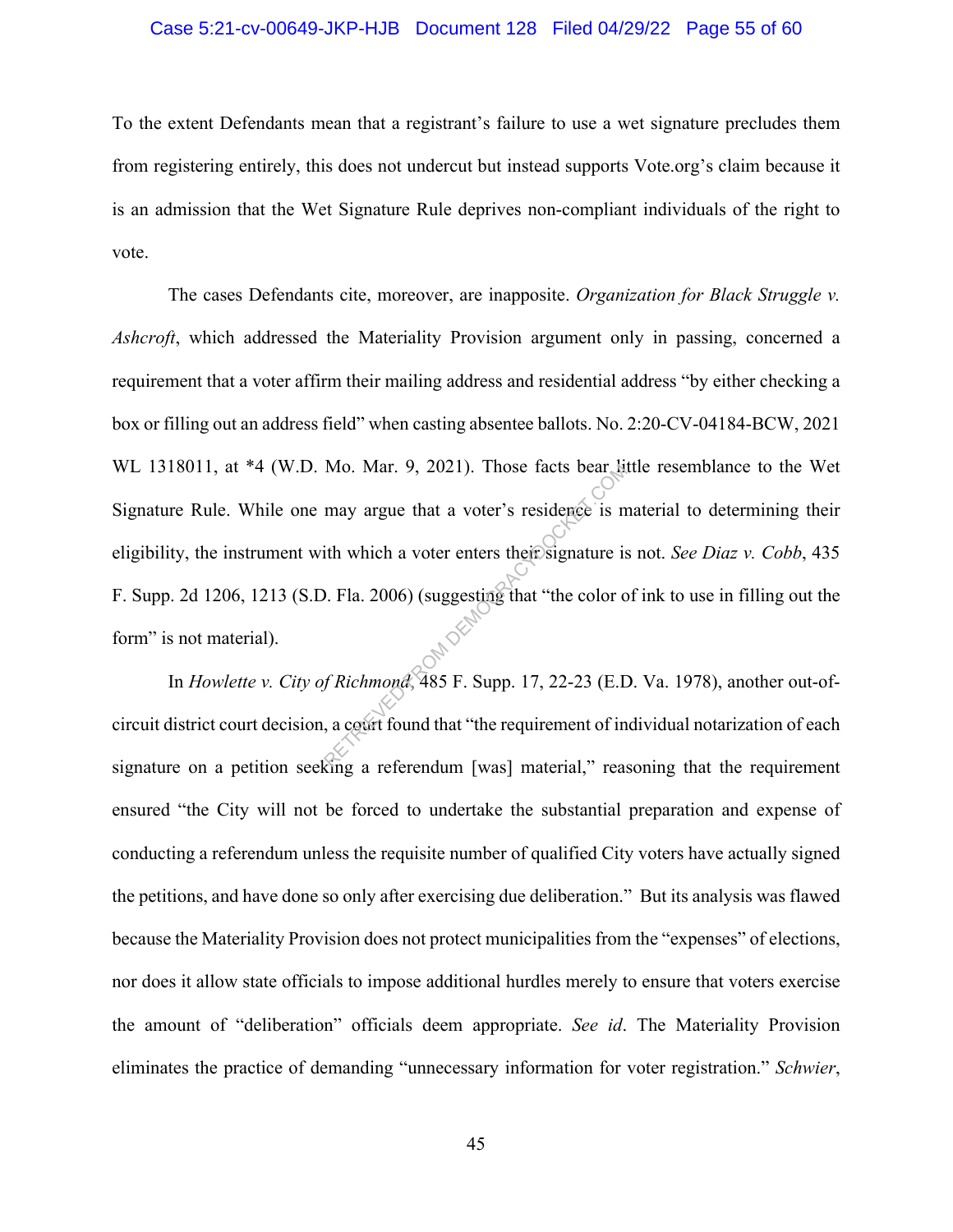#### Case 5:21-cv-00649-JKP-HJB Document 128 Filed 04/29/22 Page 56 of 60

340 F.3d at 1294. In that sense, *Howlette's* and Defendants' reasoning share the same flaw: they focus on the purported benefits of the challenged rule but make no serious attempt to connect their requirements to voter qualifications. *See Schwier*, 340 F.3d at 1297 (finding omission immaterial where requirement was unrelated to legal qualifications to vote under state law).

### **2. Enforcement of the Wet Signature Rule results in a denial of the right to vote.**

Having failed to explain why the Wet Signature Rule is material, Defendants assert that there is no denial of the right to vote because "the registrant is given the chance to correct the signature defect." Paxton/Garza Mot. at 25. Tellingly, they do not point to a single provision in the Election Code that confers a right to cure; do not explain whether this right extends beyond the registration deadline; nor do they even contend that every county registrar is *required* to provide a cure opportunity. Their sole authority in support of this position is a mandate from over a halfcentury ago requiring that errors or omissions in registration applications be "specifically pointed out and explained to [a registrant] by the registrar. . . ." *United States v. Ward*, 345 F.2d 857, 862 (5th Cir. 1965). This does not mean that the opportunity to cure is a cure-all. a right to cure; do not explain whether they even contend that every county regional that every county regional authority in support of this position is a cross or omissions in registration applicat trant] by the registrar

The undisputed facts also establish that registration applications containing an "imaged" signature are treated as if they were not signed at all and are deemed incomplete. *E.g.*, Pl.'s App. at 89 (Elfant Dep. 67:6-20), 201 (Callanen Resp. to Pl.'s Interrogs. No. 1). If a registrant does not address the "deficiency"—*i.e.*, provide a wet signature—then the application is denied. *E.g.*, Defs.' App. 265 (Elfant Dep. 172:5-19), 190-91(Callanen Dep. 184:15-185:13). In no event would a voter be registered (under the fax procedure) without submitting an application with a wet signature. For those who used Vote.org's web application because they could not print out the application and sign it, the distinction between "incomplete" and "rejected" is one without a difference: ultimately,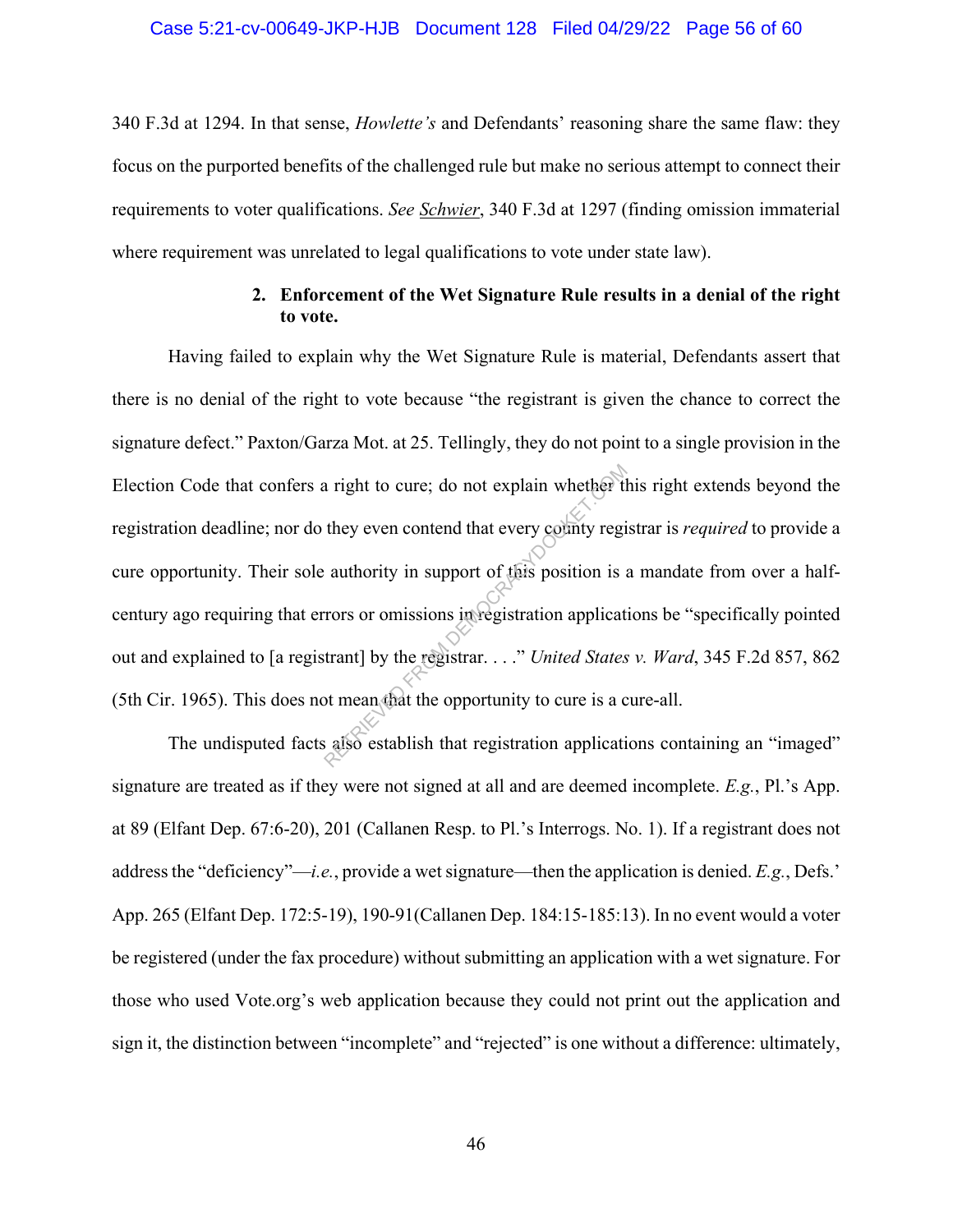#### Case 5:21-cv-00649-JKP-HJB Document 128 Filed 04/29/22 Page 57 of 60

their application is rejected, and they are denied the right to vote, because of a non-material omission.

Were the Court to adopt Defendants' logic, states could impose any type of immaterial requirement on the voting process and evade the Civil Rights Act by purporting to offer voters a second opportunity to complete its obstacle course. And even a discriminatory literacy test would survive so long as election officials allowed voters multiple tries to pass it. Of course, that would render the materiality provision meaningless, which is why the statute's plain text provides no exemption for "curable" errors or omissions. The Court should therefore reject Defendants' argument on its face.

## **3. Vote.org need not establish racial discrimination.**

Finally, in rejecting the State's Motion to Dismiss, ECF 53, this Court previously held that a Materiality Provision claim does not require proof of racial discrimination. *Vote.org*, 2021 WL 5987152, at \*5 ("[T]he Court does not find support for Defendants' contention that Plaintiff's [Materiality Provision] claim fails because it does not allege racial discrimination."). Torres' and Pendley's Motion repeats this argument but makes no effort to address the flaws that the Court identified, nor do they cite any new authority or textual support. org need not establish racial discriminations in the State's Motion to Dismiss, ECF 53, the does not require proof of racial discriment does not find support for Defendants in fails because it does not allege racial disarg

The plain language of the Materiality Provision makes no reference at all to race, or even discrimination more broadly. Instead, it provides that "no person acting under color of law" may disenfranchise "*any* individual" on technical grounds. 52 U.S.C. § 10101(a)(2)(B) (emphasis added). Injecting a requirement to show racial discrimination would render the word "any" meaningless. *Young v. UPS, Inc.*, 135 S. Ct. 1338, 1352 (2015) ("We have long held that a statute ought, upon the whole, to be so construed that, if it can be prevented, no clause is rendered superfluous, void, or insignificant." (quotations omitted)). Furthermore, because "courts must presume that a legislature says in a statute what it means and means in a statute what it says there,"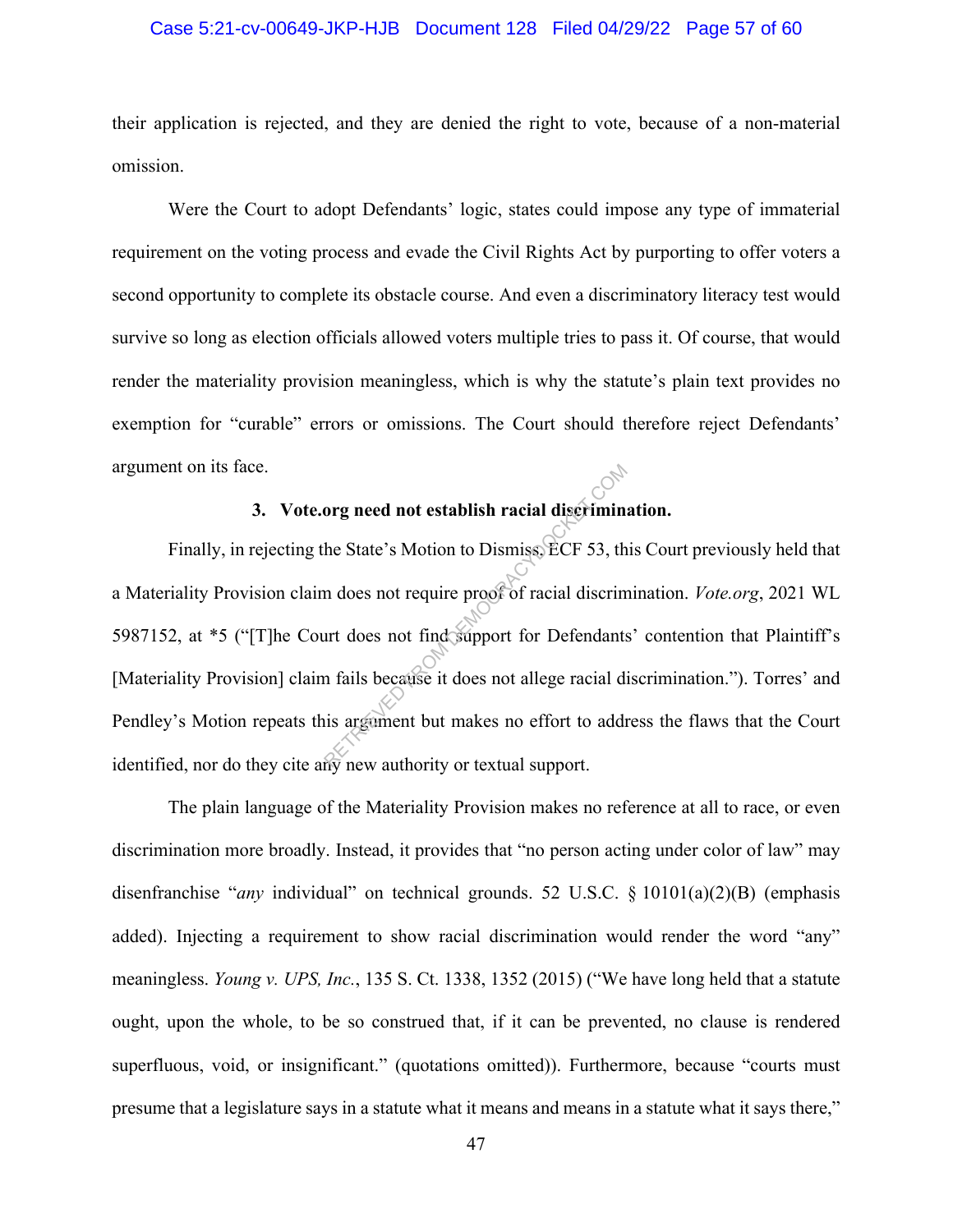#### Case 5:21-cv-00649-JKP-HJB Document 128 Filed 04/29/22 Page 58 of 60

it would be inappropriate for this Court to insert an additional barrier to enforcement that Congress elected not to include in the first instance. *Conn. Nat'l Bank v. Germain*, 503 U.S. 249, 253–54 (1992).

Defendants' heavy reliance on *Broyles v. Texas*, 618 F. Supp. 2d 661 (S.D. Tex. 2009), remains misplaced. As this Court previously explained, that decision "relies on *Kirksey v. City of Jackson*, 663 F.2d 659, 664 (5th Cir. 1981), for the proposition that 'only racially motivated deprivations of rights' are actionable under the Materiality Provision. But *Kirksey*, and *City of Mobile, Ala. v. Bolden*, 446 U.S. 55 (1980), upon which *Kirksey* relies, address § 2 of the Voting Rights Act of 1965 (VRA) (previously 42 U.S.C. § 1973, now 52 U.S.C. § 10301), not the Civil Rights Act of 1964 (CRA) (previously 42 U.S.C. § 1971, now 52 U.S.C. § 10101)." *Vote.org*, 2021 WL 5987152, at \*5. *Broyles*' unelaborated imposition of the elements of a VRA claim onto the Materiality Provision is fatally flawed because the VRA prohibits discrimination in voting "on account of race or color" whereas the Materiality Provision prohibits interfering with the right of "any individual." The distinction between "[t]he plain language of the sections, 'on account of race or color' (§ 1973 / § 10301) and 'any individual' (§ 1971 / § 10101) are strong indicators of the persons the section[s] intended to protect." *Id*. at \*6. previously 42 U.S.C. § 1973, now 52 Q.<br>
reviously 42 U.S.C. § 1971, now 52 U.S.<br>
s' unelaborated imposition of the element<br>
lly flawed because the VRA prohibits<br>
ereas the Materiality Provision prohibits<br>
tion between "[t

Unable to identify any statutory language supporting their position, Defendants insist that without a racial discrimination requirement, the Materiality Provision is unconstitutional because it would exceed congressional power to regulate elections under the Fifteenth Amendment. Torres/Pendley Mot. at 8. That is incorrect. Congress may choose to address problems of discrimination in voting even if its solutions encompass more than those problems. *Kimel v. Fla. Bd. of Regents*, 528 U.S. 62, 81 (2000) ("Congress' [sic] power 'to enforce' the [Fourteenth] Amendment includes the authority both to remedy and to deter violation of rights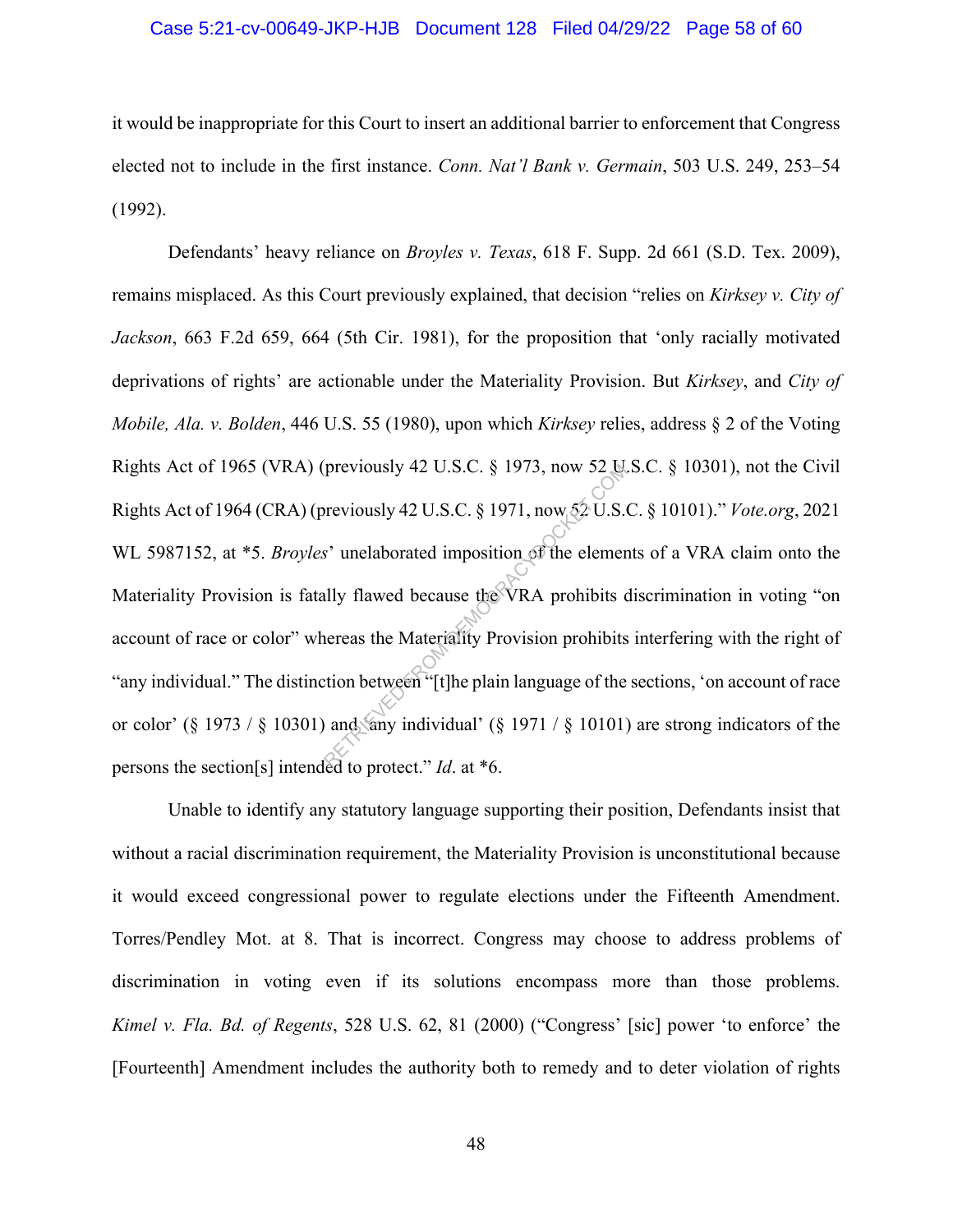#### Case 5:21-cv-00649-JKP-HJB Document 128 Filed 04/29/22 Page 59 of 60

guaranteed thereunder by prohibiting a somewhat broader swath of conduct, including that which is not itself forbidden by the Amendment's text."). It is no surprise, then, that Courts have repeatedly rejected Defendants' argument that Congress's power to legislate on elections is limited to preventing intentional racial discrimination. *Major v. Treen*, 574 F. Supp. 325, 344 (E.D. La. 1983) (finding amendment to Voting Rights Act abolishing intentional race discrimination requirement was constitutional); *Jordan v. Winter*, 604 F. Supp. 807, 811 (N.D. Miss. 1984) (same), *aff'd sub nom. Miss. Republican Exec. Comm. v. Brooks*, 469 U.S. 1002 (1984)

Here, Congress has elected to address "a somewhat broader swath of conduct" than that prohibited by the Fourteenth or Fifteenth Amendments: "requiring unnecessary information for voter registration," *Schwier*, 340 F.3d at 1294. Such practices were often employed with a racially neutral patina to *evade* prohibitions on intentional discrimination. To accomplish its purpose, Congress reasonably prohibited *all* denials of the right to vote for immaterial errors or omissions on application forms. In or Fifteenth Amendments: "requiring."<br>
340 F.3d at 1294. Such practices were of<br>
hibitions on intentional discrimination.<br>
ited *all* denials of the right to vote for im<br> **CONCLUSION**<br>
g reasons, Defendants' motions for

## **CONCLUSION**

For all the foregoing reasons, Defendants' motions for summary judgment should be denied and Vote.org's motion for summary judgment should be granted.